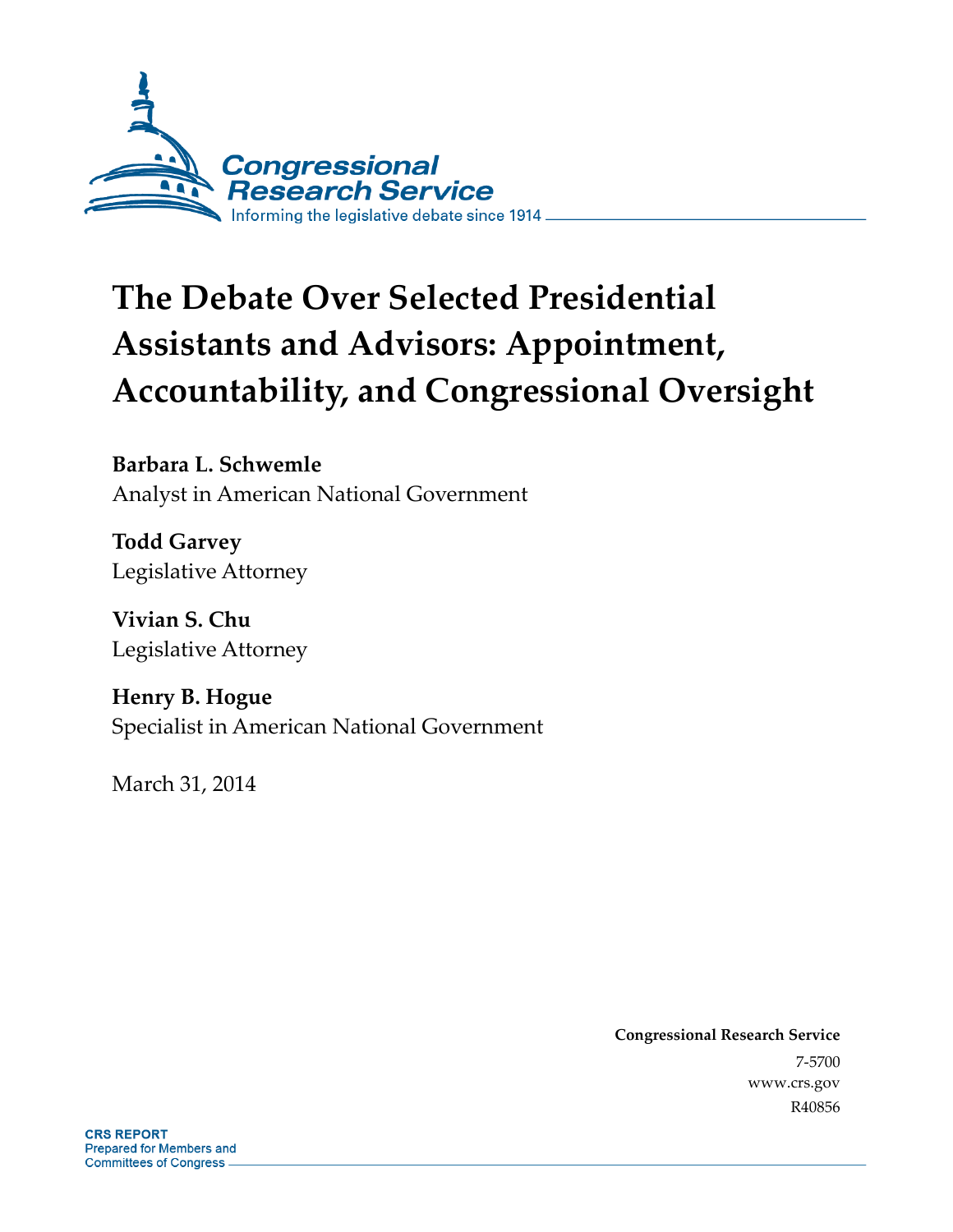## **Summary**

A number of the appointments made by President Barack H. Obama to his Administration or by Cabinet secretaries to their departments have been referred to, especially by the news media, as "czars." For some, the term is used to convey an appointee's title (e.g., climate "czar") in shorthand. For others, it is being used to convey a sense that power is being centralized in the White House or certain entities. When used in political science literature, the term generally refers to White House policy coordination or an intense focus by the appointee on an issue of great magnitude. Congress has noticed these appointments and in the  $111<sup>th</sup>$  Congress examined some of them. The Senate Subcommittee on the Constitution of the Committee on the Judiciary, and the Senate Committee on Homeland Security and Governmental Affairs, for example, conducted hearings on the "czar" issue on October 6, 2009, and October 22, 2009, respectively.

One issue of interest to Congress may be whether some of these appointments (particularly some of those to the White House Office), made outside of the advice and consent process of the Senate, circumvent the requirements of the Appointments Clause of the U.S. Constitution. A second issue of interest may be whether the activities of such appointees are subject to oversight by Congress.

This report provides background information and selected views on the role of some of these appointees. Additionally, it discusses some of the constitutional concerns that have been raised about presidential advisors. These include, for example, the kinds of positions that qualify as the type that must be filled in accordance with the Appointments Clause, with a focus on examining a few existing positions established by statute, executive order, and regulation. The report also reviews certain congressional oversight processes and assesses the applicability of these processes to presidential advisors. Legislative and non-legislative options for congressional consideration are presented.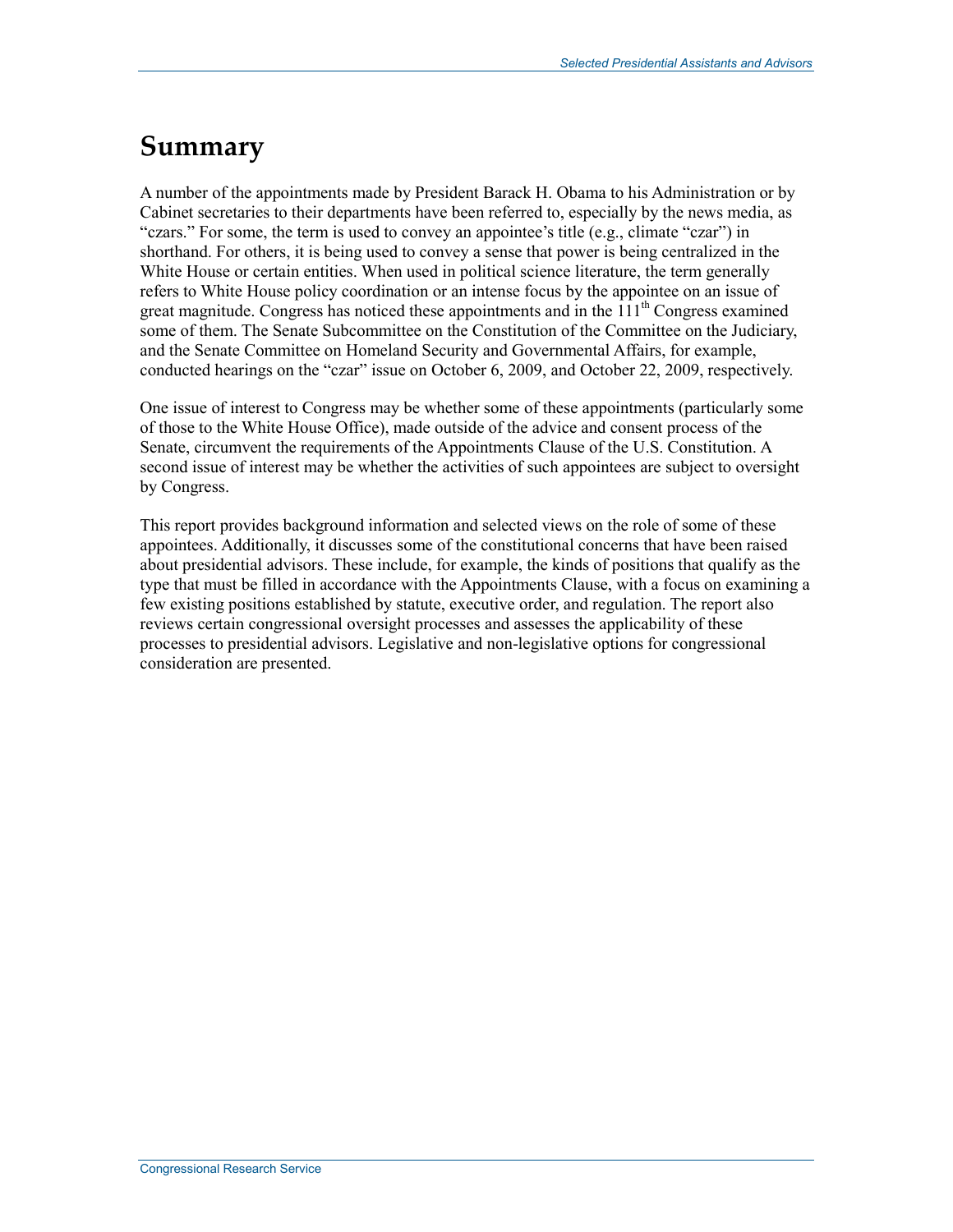## **Contents**

| The Relationship Between Advice and Consent and Congressional Oversight  30  |  |
|------------------------------------------------------------------------------|--|
|                                                                              |  |
|                                                                              |  |
|                                                                              |  |
| Application to Potential Congressional Oversight of Presidential Advisors 40 |  |
|                                                                              |  |
|                                                                              |  |
|                                                                              |  |
|                                                                              |  |
|                                                                              |  |
|                                                                              |  |
|                                                                              |  |
| Senate Committee on the Judiciary, Subcommittee on the Constitution 46       |  |
|                                                                              |  |

## **Contacts**

|--|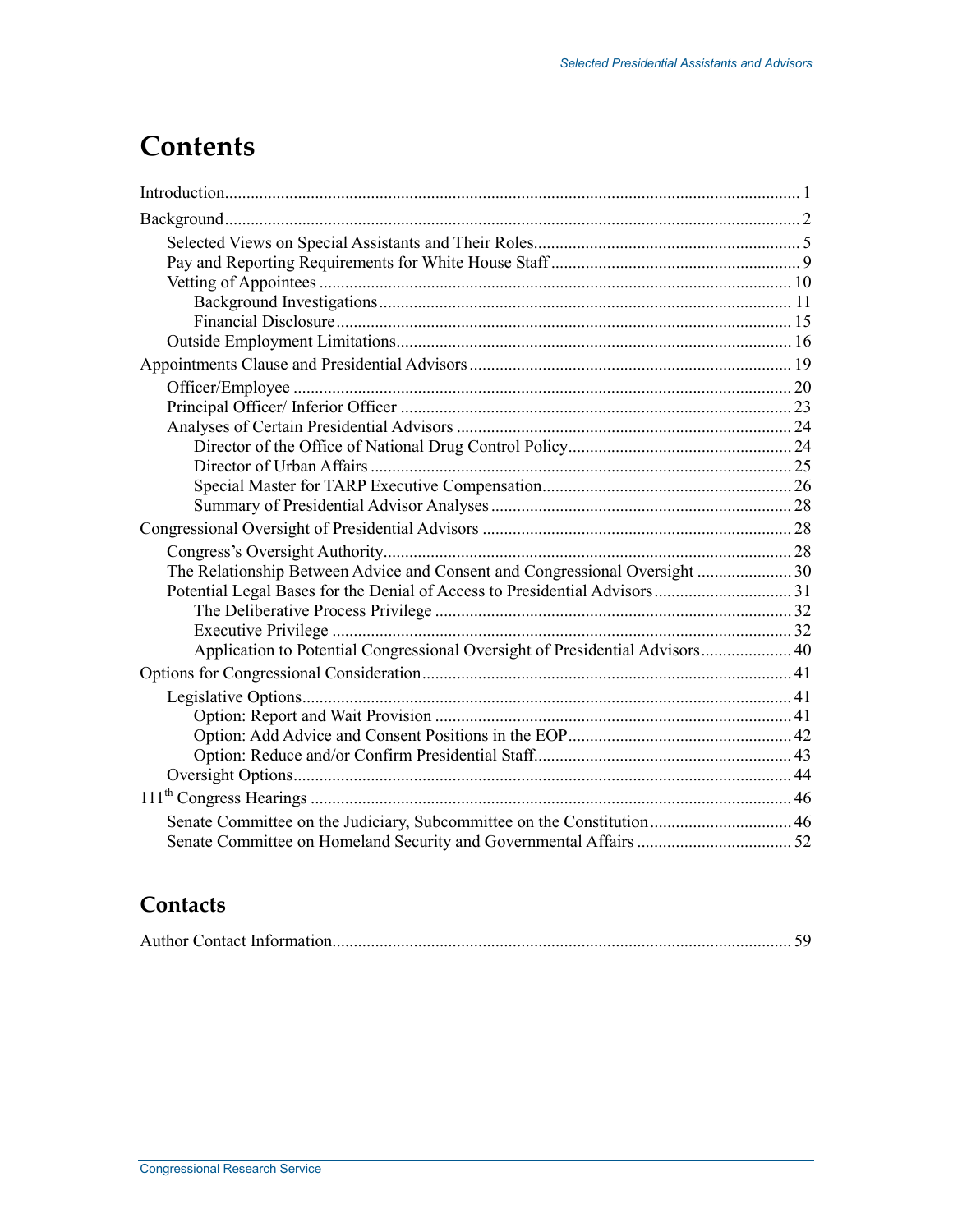## **Introduction1**

Article II, Section 2 of the U.S. Constitution provides that the President

shall nominate, and by and with the Advice and Consent of the Senate, shall appoint Ambassadors, other public Ministers and Consuls, Judges of the supreme court, and all other Officers of the United States, whose Appointments are not herein otherwise provided for, and which shall be established by Law: but the Congress may by Law vest the Appointment of such inferior Officers, as they think proper, in the President alone, in the Courts of Law, or in the Heads of Departments.

A number of the appointments made by President Barack H. Obama to his Administration or by Cabinet Secretaries to their departments have been referred to, especially by the news media, as "czars."<sup>2</sup> For some, the term is being used to convey an appointee's title (e.g., climate "czar") in shorthand. For others, it is used to convey a sense that power is being centralized in the White House or certain entities. When used in political science literature, the term generally refers to White House policy coordination or an intense focus by the appointee on an issue of great magnitude.

Congress has noticed these appointments and in the  $111<sup>th</sup>$  Congress examined some of them. The Senate Subcommittee on the Constitution of the Committee on the Judiciary, and the Senate Committee on Homeland Security and Governmental Affairs, for example, conducted hearings on the "czar" issue on October 6, 2009, and October 22, 2009, respectively.<sup>3</sup>

Legislative action has focused on prohibitions on the use of appropriated funds to compensate certain appointees. P.L. 113-76, the Consolidated Appropriations Act, 2014, enacted on January 17, 2014, prohibits the use of funds to pay the salaries and expenses for the (1) Director, White House Office of Health Reform; (2) Assistant to the President for Energy and Climate Change; (3) Senior Advisor to the Secretary of the Treasury assigned to the Presidential Task Force on the Auto Industry and Senior Counselor for Manufacturing Policy; and (4) White House Director of Urban Affairs.<sup>4</sup> A similar provision was included in P.L. 112-74, the Consolidated Appropriations Act, 2012, enacted on December 23, 2011.<sup>5</sup> Division C of the law included the Financial Services and General Government (FSGG) Appropriations Act. The Office of Management and Budget's

<sup>&</sup>lt;sup>1</sup> Barbara L. Schwemle, Analyst in American National Government in the Government and Finance Division (7-8655), wrote this section.

<sup>&</sup>lt;sup>2</sup> The use of the term "czar" to refer to government officials is not new. In the  $19<sup>th</sup>$  century, for example, these officials had that moniker attached to their names: Nicholas Biddle, President of the Bank of the United States, during the "bank wars"; Andrew Johnson, President of the United States, during Reconstruction; and Thomas Reed, Speaker of the House of Representatives, during disputes over the rules for the consideration of legislation. see Ben Zimmer, "Czar Wars," *Slate*, December 29, 2008. Hereinafter referred to as Zimmer on Czars. Additionally, in the 20<sup>th</sup> century, President Calvin Coolidge appointed Herbert Hoover, the Secretary of Commerce, and gave him "near-absolute authority to organize and oversee" the federal government response to the Flood of 1927. See CRS Report RL33126, *Disaster Response and Appointment of a Recovery Czar: The Executive Branch's Response to the Flood of 1927*, by Kevin R. Kosar.

<sup>&</sup>lt;sup>3</sup> A summary of the hearings is included in this report.

<sup>&</sup>lt;sup>4</sup> Division E, §621, the Financial Services and General Government Appropriations Act, statutory citation not yet available.

<sup>&</sup>lt;sup>5</sup> Division C,  $\S627$ , the Financial Services and General Government Appropriations Act, 125 Stat. 786, at 927.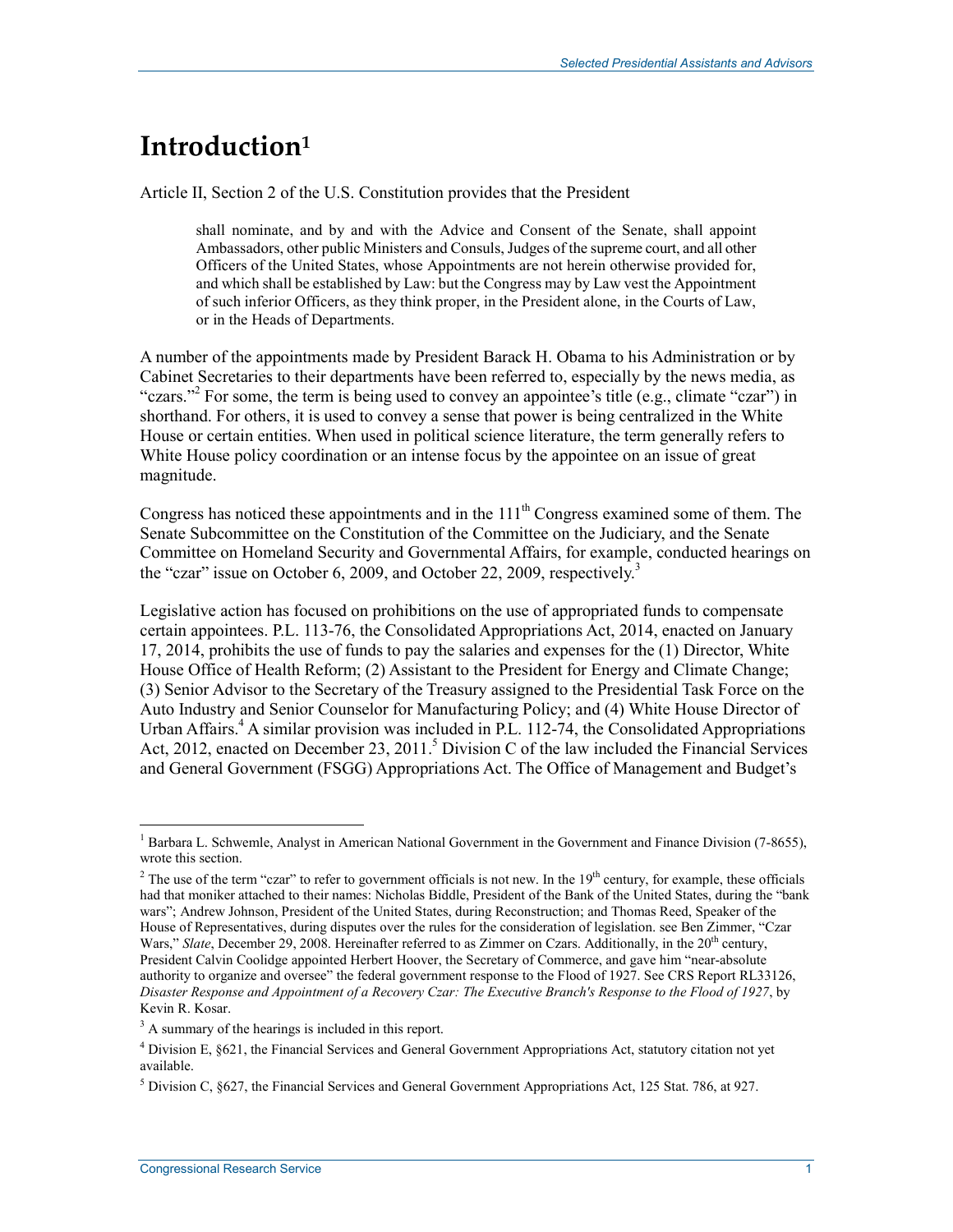*Statement of Administration Policy* on this provision reiterated the President's authority with regard to appointments in stating that,

Section 632 would prohibit the use of funds for several positions that involve providing advice directly to the President. It also would deny funding for any "substantially similar positions." As the President indicated in an April 15, 2011 statement regarding virtually identical provisions in prior legislation, the President has well-established authority to supervise and oversee the Executive Branch, and to obtain advice in furtherance of this supervisory authority. The President also has the prerogative to obtain advice that will assist him in carrying out his constitutional responsibilities, and do so not only from Executive Branch officials and employees outside the White House, but also from advisors within it.<sup>6</sup>

One issue of interest to Congress may be whether some of these appointments (particularly some of those to the White House Office), made outside of the advice and consent process of the Senate, circumvent the requirements of the Appointments Clause of the U.S. Constitution. A second issue of interest may be whether the activities of such appointees are subject to oversight by, and accountable to, Congress.

This report provides background information and selected views on the role of some of these appointees, provides legal analyses of the appointments clause and oversight by Congress of presidential advisors, and discusses options to enhance the accountability of such appointees to Congress.

## **Background7**

1

Every American President, since George Washington, has needed advice and assistance. The President's Committee on Administrative Management (commonly referred to as the Brownlow Commission), which had been established by President Franklin D. Roosevelt (FDR), closely examined this need. The committee's charge, "A careful study of the organization of the Executive branch of the Government ... with the primary purpose of considering the problem of administrative management,"<sup>8</sup> resulted in a report that was submitted to the President and then released to Congress on January 12, 1937. Stating that, "The President needs help," the

<sup>6</sup> U.S. Executive Office of the President, Office of Management and Budget, *Statement of Administration Policy, H.R. 2434, Financial Services and General Government Appropriations Act, 2012*, July 13, 2011, pp. 4-5, available at http://www.whitehouse.gov/sites/default/files/omb/legislative/sap/112/saphr2434r\_20110713.pdf. P.L. 112-10, the Department of Defense and Full-Year Continuing Appropriations Act, 2011, (H.R. 1473) enacted on April 15, 2011, included another similar provision. In the statement accompanying the signing of the bill, President Obama stated the following: Legislative efforts that significantly impede the President's ability to exercise his supervisory and coordinating authorities or to obtain the views of the appropriate senior advisers violate the separation of powers by undermining the President's ability to exercise his constitutional responsibilities and take care that the laws be faithfully executed. Therefore, the executive branch will construe section 2262 not to abrogate these Presidential prerogatives. See The White House, Office of the Press Secretary, "Statement by the President on H.R. 1473," April 15, 2011, available at http://www.whitehouse.gov/the-press-office/2011/04/15/statement-president-hr-1473.

<sup>&</sup>lt;sup>7</sup> Barbara L. Schwemle, Analyst in American National Government in the Government and Finance Division (7-8655), wrote this section.

<sup>&</sup>lt;sup>8</sup> U.S. Congress, House Committee on Post Office and Civil Service, Subcommittee on Employee Ethics and Utilization, *Presidential Staffing-A Brief Overview*, committee print, 95<sup>th</sup> Cong., 2<sup>nd</sup> sess., July 25, 1978, 95-17 (Washington: GPO, 1978), p. 42. Hereinafter referred to as Overview of Presidential Staffing. Staff of the Congressional Research Service at the Library of Congress prepared the document, with Harold C. Relyea, formerly Specialist in American National Government, (now retired) as the lead author.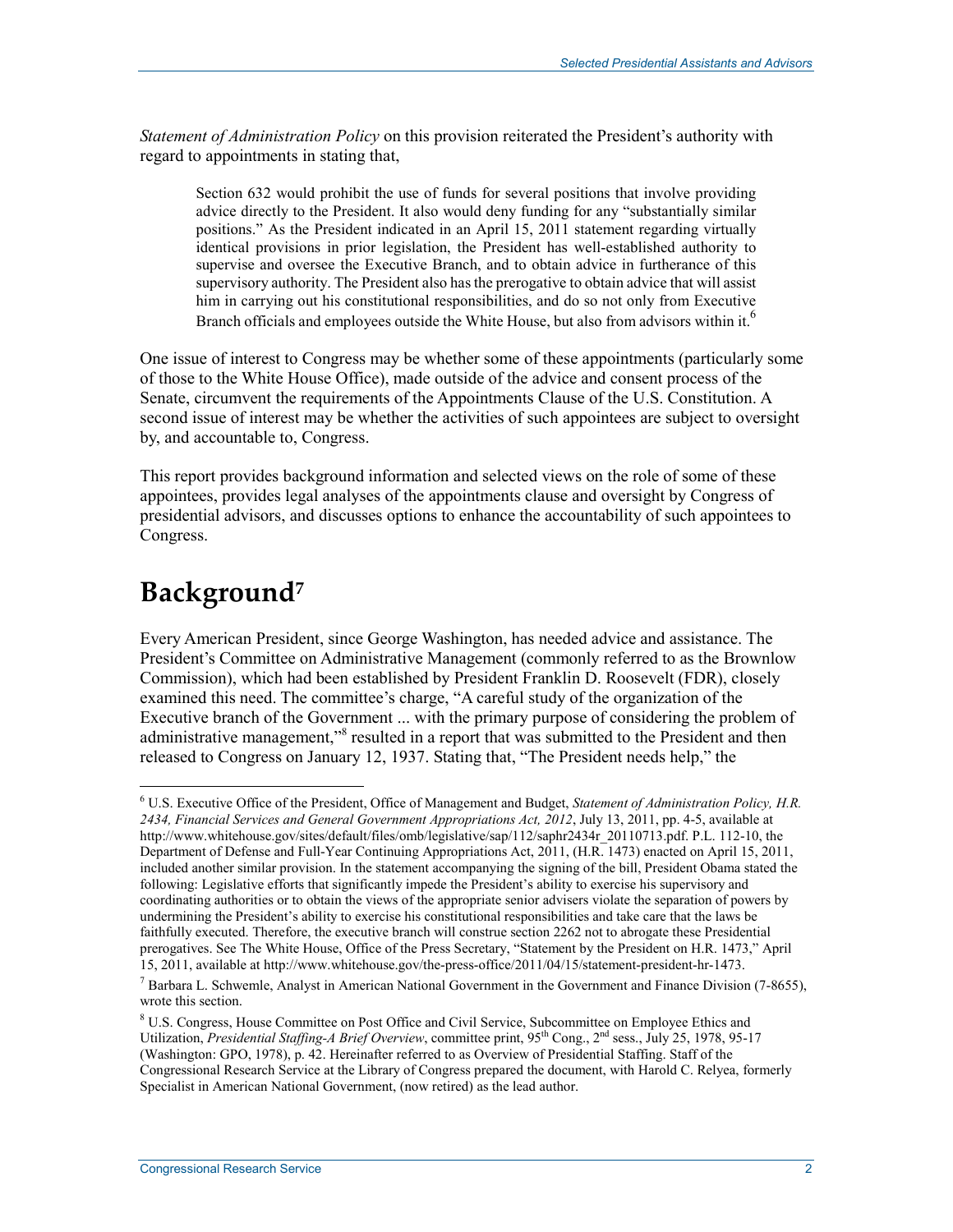committee recommended that the President "should be given a small number of executive assistants who would be his direct aides in dealing with the managerial agencies and administrative departments of the Government."<sup>9</sup> The Reorganization Act of 1939 "empowered the President to propose plans of reorganization, subject to a veto by a majority of both houses of Congress, and to also appoint six administrative assistants."10 On September 8, 1939, FDR issued Executive Order (E.O.) 8248, to create the enclave of federal agencies known as the Executive Office of the President (EOP). Many, if not most, of the President's closest advisors and assistants on matters of policy, politics, administration, and management are within the EOP. Over time, some of the EOP's components have been created by the President and others have been established by Congress.<sup>11</sup> Some components, such as the White House Office (WHO),<sup>12</sup> Office of Management and Budget (OMB, formerly the Bureau of the Budget), the Council of Economic Advisers, and the National Security Council, have endured to the present day, appearing to hold permanent status.<sup>13</sup>

Notwithstanding these continuing functions, a President may have need for special assistance that a new White House office or position may provide.<sup>14</sup> As described by one scholar,

No president is confined by the organization charts of the past.... A president's priorities change—as do his views of the nation's priorities—and may well expand in new directions. The White House, as the support center for furthering those priorities, will be flexible and

 $12$  The term "White House" is used in common parlance to denote various groupings of entities (e.g., the White House Office alone, the EOP, the Administration, or the President and his top advisors). The term "White House Office" is generally used to refer to a specific organizational unit within the EOP.

13 For a history of the Executive Office of the President, see Harold C. Relyea, *The Executive Office of the President A Historical, Biographical, and Bibliographical Guide* (Westport, CT: Greenwood Press, 1997). The Financial Services and General Government appropriations bill provides funding for all but three offices under the EOP. See "Executive Office of the President and Funds Appropriated to the President," by Barbara L. Schwemle in CRS Report R43352, *Financial Services and General Government (FSGG): FY2014 Appropriations*, coordinated by Baird Webel. Of the three exceptions, the Council on Environmental Quality and the Office of Environmental Quality are funded as a single unit in the Interior, Environment, and Related Agencies Appropriations Act, and the Office of Science and Technology Policy and the Office of the United States Trade Representative are funded in the Commerce, Justice, Science, and Related Agencies Appropriations Act. See CRS Report R43142, *Interior, Environment, and Related Agencies: FY2013 and FY2014 Appropriations*, by Carol Hardy Vincent, and CRS Report R43080, *Commerce, Justice, Science, and Related Agencies: FY2014 Appropriations*, coordinated by Nathan James, Jennifer D. Williams, and John F. Sargent Jr.

<sup>14</sup> The President is not alone in seeking ways to address important public policy issues that cut across department and agency boundaries. Congress has established a range of interagency coordinative mechanisms for this purpose, including a number of officers that are charged with coordinating among multiple organizations. Among these are the Office of the Director of National Intelligence, the Office of National Drug Control Policy, and the newly created Intellectual Property Enforcement Coordinator (15 U.S.C. §8111). See also the archived CRS Report RL31357, *Federal Interagency Coordinative Mechanisms: Varied Types and Numerous Devices*, by Frederick M. Kaiser, and CRS Report R41803, *Interagency Collaborative Arrangements and Activities: Types, Rationales, Considerations*, by Frederick M. Kaiser. The latter report discusses the position of Director of National Intelligence (DNI) established by the Intelligence Reform and Terrorism Prevention Act of 2004. By statute the DNI is responsible for coordinating national intelligence activities throughout the federal government and his work is overseen by the two congressional intelligence committees (among others). For additional information, see the archived CRS Report RL34231, *Director of National Intelligence Statutory Authorities: Status and Proposals*, by Richard F. Grimmett.

 $\frac{9}{9}$  Ibid., p. 46.

<sup>10</sup> Reorganization Act of 1939, April 3, 1939, ch. 36, 53 Stat. 561 (1939).

 $<sup>11</sup>$  Two such components, the Office of National Drug Control Policy and the Office of Science and Technology Policy,</sup> that are now authorized by statute (P.L. 100-690, November 18, 1988; 21 U.S.C. §1702(b)(1); P.L. 94-282, May 11, 1976; 42 U.S.C. §6612), began as EOP staff positions: the Special Assistant to the President for Science and Technology (1957) and the Director, Special Action Office for Drug Abuse Prevention and Special Consultant to the President for Narcotics and Dangerous Drugs (1971).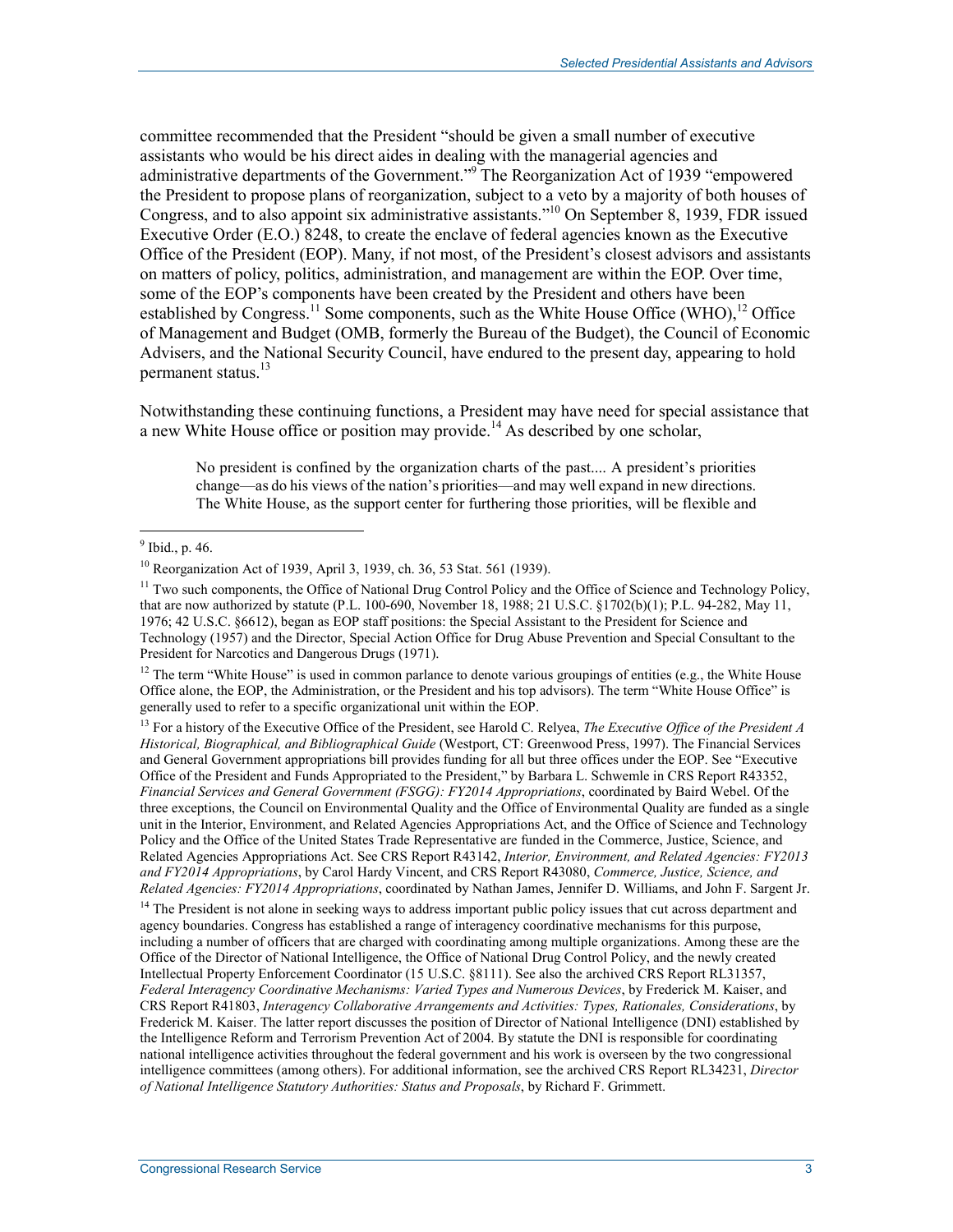will adapt to those changes. Its organizational structure will jump beyond the "continuing" arrangements. If a president wants to begin important new initiatives, to dramatize the extent of his personal commitment, to respond quickly to today's crisis or tomorrow's threat, he will be pressed to create new organizational forms to support his efforts.<sup>15</sup>

The "czar" moniker has been attached to some of these special assistant positions since at least the Administration of FDR.<sup>16</sup> A cartoon drawn by Clifford Kennedy Berryman and published on September 7, 1942, probably in the *Evening Star* (Washington, DC), showed three of FDR's appointees—"czar" of prices, Leon Henderson; "czar" of production, Donald Nelson; and "czar" of ships, Emory S. Land—crowded together on one throne, wearing crowns and ermine-trimmed robes, and wondering where the new economic "czar" would sit.17 Succeeding Presidents appointed special assistants who were similarly, at times, referred to by the news media as "czars." As examples, President Richard Nixon appointed John Love, the so-called energy "czar," as the Director of the Office of Energy Policy in 1973, and President Clinton appointed John Koskinen, the so-called Y2K "czar," as the chairman of the President's Council on Y2K Conversion in 1998.<sup>18</sup>

Early in his Administration, President Obama created several new positions, including the Assistant to the President for Energy and Climate Change, the Deputy Assistant to the President and Director of Urban Affairs, and the Director, White House Office of Health Reform, that were not subject to Senate confirmation, the incumbents of which were dubbed "czars." Additionally, several sub-Cabinet-level positions that require Senate confirmation have similarly been termed "czars." For example, David Hayes was referred to by some in the news media as the "water czar" during his tenure as Deputy Secretary at the Department of the Interior.<sup>19</sup> Further, the incumbents of some other positions that are authorized in statute and subject to Senate confirmation, such as the Administrator of the Office of Information and Regulatory Affairs at the Office of Management and Budget, have also been referred to as "czars." Several Special Envoy or Special Representative positions, such as the Special Envoy for the Middle East, have been similarly described.<sup>20</sup>

<sup>15</sup> Bradley H. Patterson, Jr., "First Magnitude Czars: Special Assistants for Special Purposes," Chapter 17 in *The White House Staff Inside the West Wing and Beyond* (Washington, DC: Brookings Institution Press, 2000), p. 263. Hereinafter referred to as White House Staff. Mr. Patterson served on the White House staff during the Administrations of Dwight Eisenhower, Richard Nixon, and Gerald Ford.

<sup>&</sup>lt;sup>16</sup> See also, Harold C. Relyea, "The Coming of Presidential Czars and Their Accountability to Congress: The Initial Years: 1937-1945," *White House Studies*, vol. 11, issue 1, (2011), pp. 1-20. See also, Mitchel A. Sollenberger and Mark J. Rozell, *The President's Czars Undermining Congress and the Constitution* (Lawrence, Kansas: University of Kansas Press), 2012.

<sup>&</sup>lt;sup>17</sup> The description of the cartoon is taken from the catalog card: U.S. Library of Congress, Prints and Photographs Division, Cartoon Collection, Call number CD 1-Berryman (C.K.), no. 182 (A size)<P&P>[P&P], and Zimmer on Czars.

<sup>18</sup> William W. Hogan, "Energy Modeling for Policy Studies," *Operations Research*, vol. 50, issue 1 (January/February 2002), p. 89. According to this source, Mr. Love was "the first of a string of energy czars ... down through the Federal Energy Regulatory Administration and then the Department of Energy." Today, Mr. Koskinen is referred to as the Y2K "czar," but during the time that he served, the news media generally referred to him by his title, with just the headlines of several articles dubbing him the "Y2K guru" or the "millennium man." Will Englund, "Czar Wars," *National Journal*, February 14, 2009, pp. 21-22. Hereinafter referred to as Czar Wars.

<sup>&</sup>lt;sup>19</sup> The Senate confirmed Mr. Hayes by voice vote on May 20, 2009. Senator Dianne Feinstein has stated her view that the "czar" moniker is inappropriate for Mr. Hayes: "If you look over certain people [who] have real titles and real authority, I don't think it's quite fair to call, for example, David Hayes at the Department of Interior a czar." Manu Raju, "Democrats Join GOP Czar Wars," *Politico*, September 17, 2009, p. 26.

 $20$  These positions were discussed in the section entitled "Selected Special Assistants and Advisors in the Obama (continued...)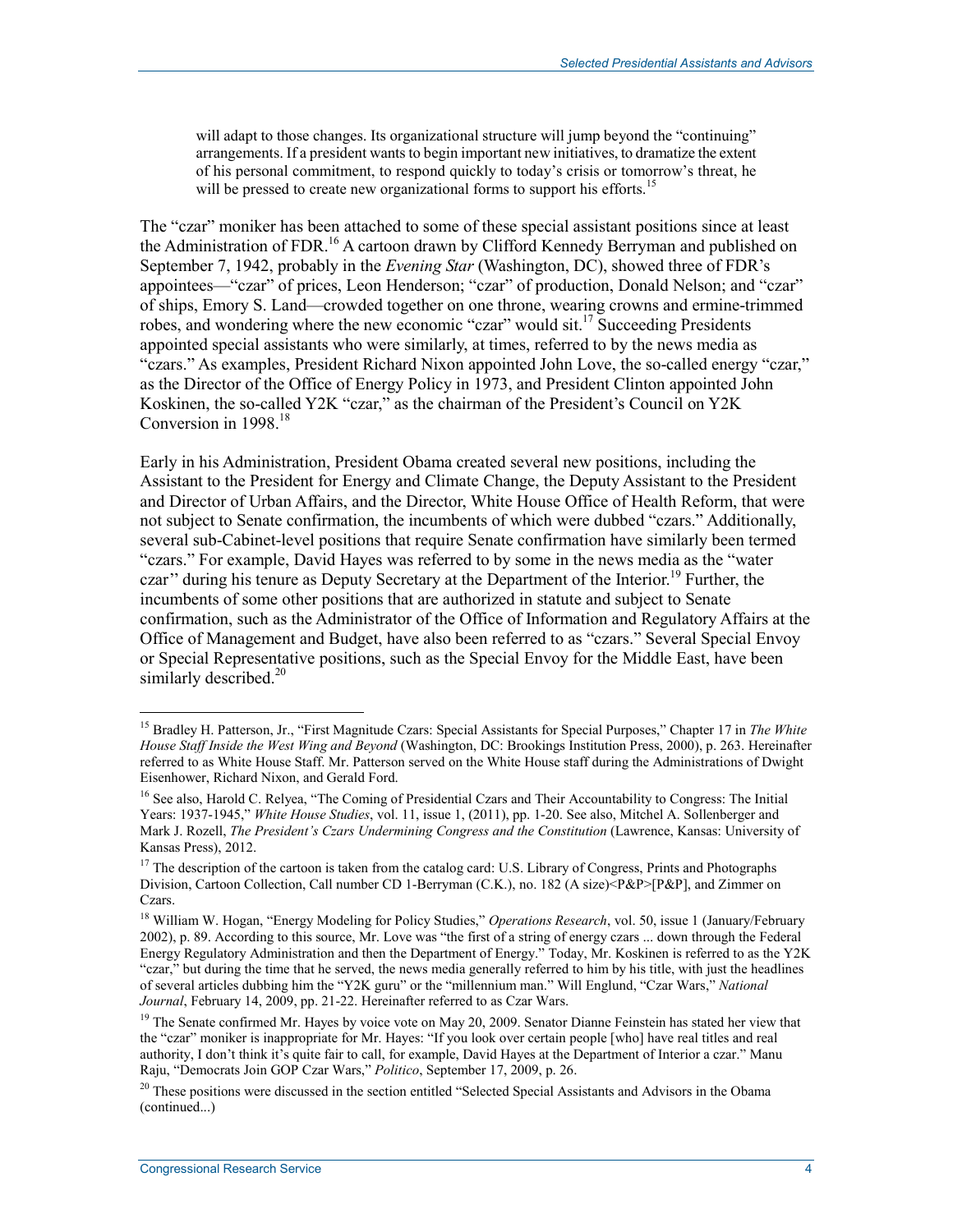## **Selected Views on Special Assistants and Their Roles21**

As envisioned by the Brownlow Commission, which had recommended a few ("probably not exceeding six") additional executive assistants to the President, the aides were to have "no power to make decisions or issue instructions in their own right" and be "possessed of high competence, great vigor, and a passion for anonymity."<sup>22</sup> An analysis of the commission's suggestion for such staff observed that

These men were to act as anonymous servants exercising no initiative independently of the President's wishes. No authority was delegated to them. Their function was to extend the President's power to listen wherever useful information could be gathered and to see whatever needed to be seen to provide the information required for decisions. In order to give them the utmost responsibility, to presidential will, as well as ultimate flexibility, their functions were not to be defined except as the President saw fit to define them. As such they would not constitute either an additional institution or certainly not an independent one, but rather an extension of the Presidency itself. $^{23}$ 

Indeed, FDR's executive order stated that the administrative assistants should have "'no authority over anyone in any department or agency' and should 'in no event be interposed between the President and the head of any department or agency."<sup>24</sup>

Since this beginning, Presidents have continued, at times, to appoint special assistants as a way to reassure the public that immediate and sustained attention is being devoted and a broad viewpoint is being applied to crisis situations or problems that cut across departments and agencies. One scholar has noted that, "the expectations surrounding presidential performance far outstrip the institutional capacity of presidents to perform," and therefore

This gives presidents a strong incentive to enhance their capacity by initiating reforms and making adjustments in the administrative apparatus surrounding them—but here too there is a fundamental imbalance: the resources for acting upon this strong incentive are wholly inadequate, constrained by political and bureaucratic opposition, institutional inertia, inadequate knowledge, and time pressures. It is this imbalance that channels presidential

 $\overline{\phantom{a}}$ 

<sup>(...</sup>continued)

Administration" in the first edition of this report, published on October 9, 2009 (available from CRS, by request). See a CRS Memorandum entitled "Selected Presidential Assistants and Advisors in the Administration of President Barack H. Obama," by Barbara L. Schwemle and Henry B. Hogue, originally published on December 3, 2009, and updated on December 16, 2013, and a CRS Memorandum entitled "Selected Presidential Assistants and Advisors in the Administrations of Presidents Franklin D. Roosevelt Through Barack H. Obama," by Barbara L. Schwemle, Henry B. Hogue, and Maureen Bearden, dated December 3, 2009. See also, Aaron J. Saiger, "Obama's 'Czars' for Domestic Policy and the Law of the White House Staff," *Fordham Law Review*, vol. 79, no. 6, (2011), pp. 2577-2615, and Jonathan D. Puvak, "Executive Branch Czars, Who Are They? Are They Needed? Can Congress Do Anything About Them?" *William and Mary Bill of Rights Journal*, vol. 19, no. 4, (2011), pp. 1091-1117.

<sup>&</sup>lt;sup>21</sup> Barbara L. Schwemle, Analyst in American National Government in the Government and Finance Division (7-8655), wrote this section.

 $22$  Overview of Presidential Staffing, pp. 46, 55.

<sup>23</sup> Ibid., p. 56.

<sup>24</sup> Arthur M. Schlesinger, Jr., *The Cycles of American History* (New York: Houghton Mifflin, 1986), pp. 333-334, quoting the executive order. Hereinafter referred to as Cycles of American History.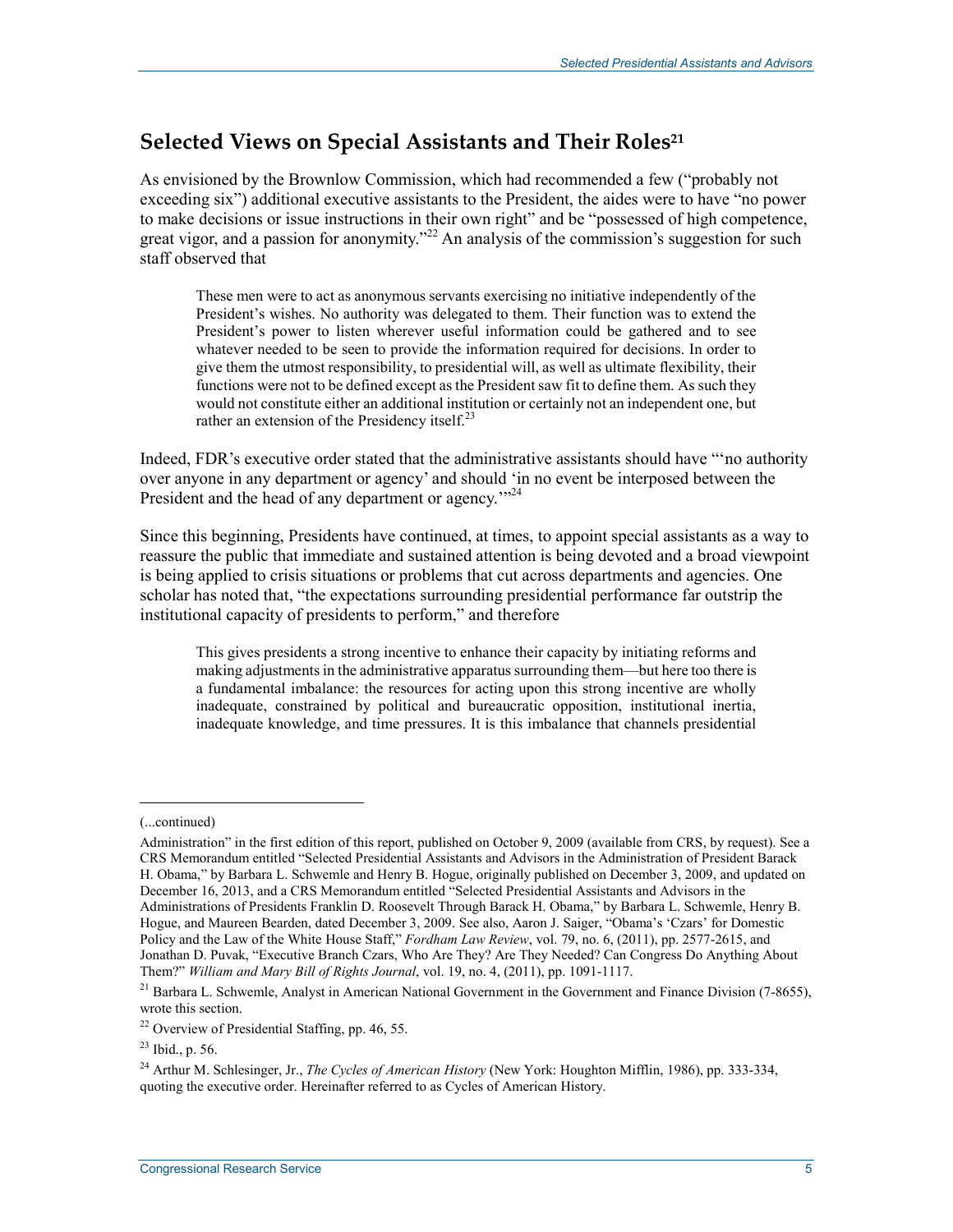effort into areas of greatest flexibility and generates the major institutional developments we observe, politicization and centralization.<sup>2</sup>

Describing a subset of special assistants in the Administration of President Dwight Eisenhower as "Very Special Assistants for Very Special Problems," another scholar stated this rationale for them:

From time to time every President is presented with a public policy issue of extraordinary messiness: an aroused public demanding action, many departments involved, political opponents charging that he is asleep when he should be grabbing the wheel. Substantive responses may require billions; thoroughgoing reorganizations will take years—and the President has neither. He does, however, have an instant option which will portray himself as taking charge and as jolting stodgy governmental machinery to move faster: he can appoint a White House "Czar." No Senate confirmation is needed and a suite can always be found in the Executive Office Building next door. It is a legitimate presidential gambit; the "czar" sometimes achieves real success (although often being a pain in the side to the Cabinet).<sup>26</sup>

The title of special assistant conveys "a sense of action" and the individual is frequently announced, sometimes with considerable fanfare, $27$  as one who will "knock heads," "cut red tape," and "ensure coordinated effort."28 Whether such an appointee ultimately performs his or her role in this manner is uncertain at the outset. As one reporter wrote with regard to two of the current Administration's appointees,

The new White House Office of Urban Policy might work in lockstep with the Domestic Policy Council, the National Economic Council, and a host of departments and agencies. Or maybe not.

Obama's new White House office for energy and climate change ... may work companionably with the White House Council on Environmental Quality, the president's national security adviser, the president's science adviser, the NEC [National Economic Council], the new administrator at EPA [Environmental Protection Agency], and the Ph.D. physicist chosen to lead the Energy Department. Or maybe not.<sup>29</sup>

According to another reporter, a "czar" "has to drive those he's working with toward a plan to present to the president," but some aspects of the role are undefined:

Budgetary power? Not clear. Accountability? Not to Congress. The capacity to dictate policy? Umm, probably not. The ability to impose solutions through sheer force of personality? In some cases, most likely yes.<sup>3</sup>

<sup>25</sup> Terry M. Moe, "The Politicized Presidency," Chapter Nine in John E. Chubb and Paul E. Peterson, eds., *The New Direction in American Politics* (Washington: The Brookings Institution, 1985), p. 269.

<sup>&</sup>lt;sup>26</sup> Bradley H. Patterson, Jr., "Teams and Staff: Dwight Eisenhower's Innovations in the Structure and Operations of the Modern White House," *Presidential Studies Quarterly*, vol. 24, issue 2 (Spring 1994), article begins on p. 277.

 $^{27}$  In an address before a joint session of Congress on September 20, 2001, President George W. Bush announced that he was creating a new Cabinet-level Office of Homeland Security in the White House and appointing Governor Tom Ridge as his Assistant to the President for Homeland Security. Governor Ridge later became the first Secretary of Homeland Security at the Department of Homeland Security, established by P.L. 107-296, enacted on November 25, 2002.

<sup>28</sup> White House Staff, p. 264.

<sup>29</sup> Alexis Simendinger, "Agents of Change," *National Journal*, January 10, 2009, pp. 18-19.

 $30$  Czar Wars, p. 18.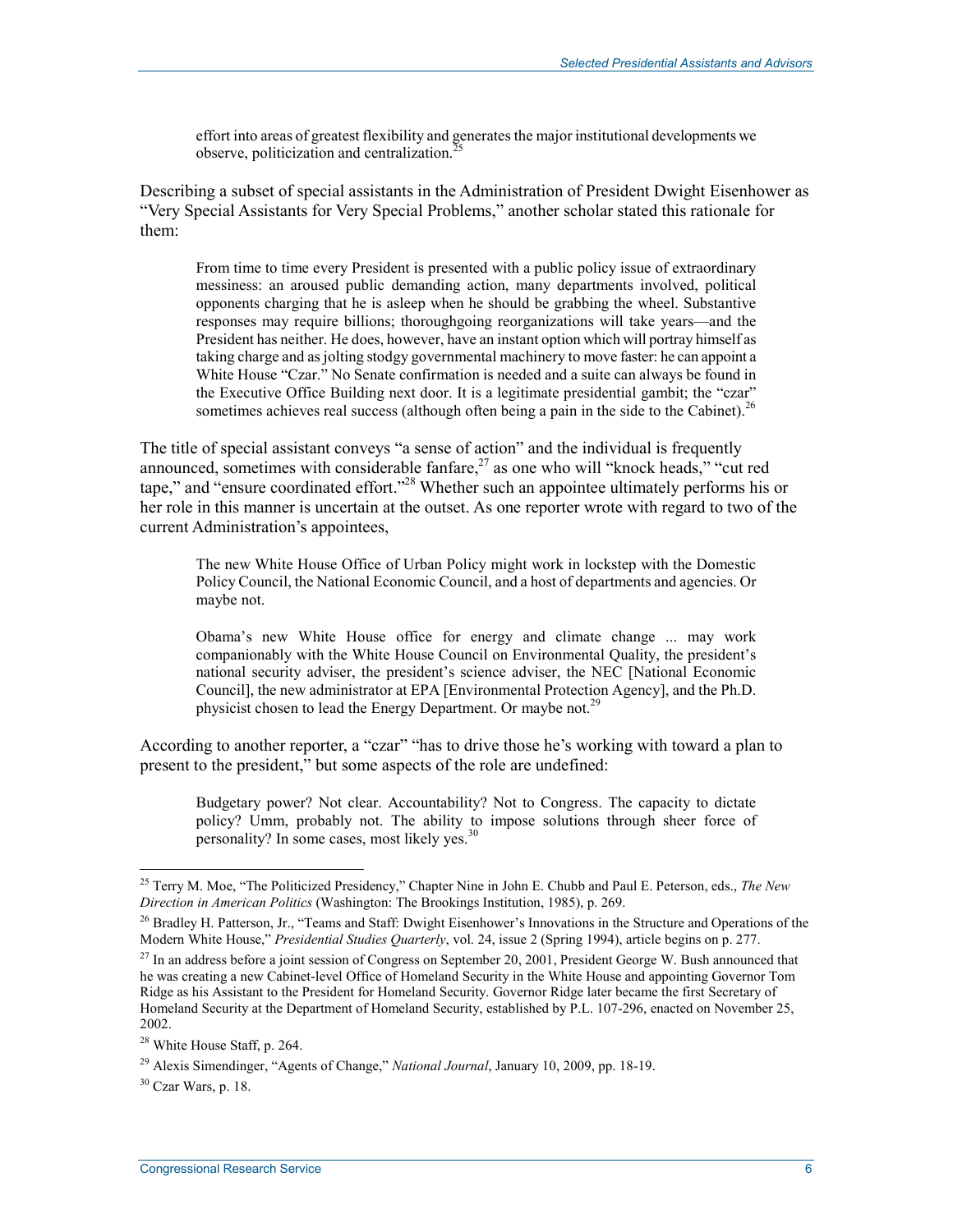More generally, the size of the White House staff is sometimes raised as a concern when presidential appointments are discussed.<sup>31</sup> Some caution that too many advisors may insulate the President, diminishing his "direct influence and dilut[ing] the impact of his personal leadership."32 In his book entitled *The Cycles of American History*, the historian Arthur M. Schlesinger, Jr., observed that "The larger the staff grows, the more endless meetings the staff calls, the more useless paper the staff generates, the more the President will hunker up behind it; the less he will know what is going on. The staff becomes the shock absorber, shielding the President against the facts of life."<sup>33</sup>

Lines of authority may also be more difficult to discern, as another scholar asserts:

The historical record suggests that czars generally fail to find solutions to the problems they are commissioned to confront. Instead, czars confuse matters. They disrupt lines of authority and accountability and they compromise bureaucratic discipline. They sometimes foment suspicion on Capitol Hill and rivalries within the Executive branch. The mere presence of policy "czardoms" undermines the morale of officials in the standing table of organization who retain responsibility for developing and implementing policy while their authority and credibility are eclipsed by the czar.<sup>3</sup>

The decline of the Cabinet "as a useful instrument of presidential counsel or assistance" is often mentioned as a consequence of concentrating power in White House assistants.<sup>35</sup> A document published by the Center for the Study of the Presidency expressed the view that "the Cabinet has been subordinated to the Presidential staff" since the Administration of President John F. Kennedy.<sup>36</sup> Mr. Schlesinger described the effect of concentrated power in the White House of President Richard Nixon, for example, as enfeebling the cabinet, which "became, with few exceptions, a collection of faceless clerks."<sup>37</sup> This lessening of the cabinet's role was described in a May 1971 speech by Senator Ernest F. Hollings, when he remarked that

It used to be that if I had a problem with food stamps, I went to see the Secretary of Agriculture, whose Department had jurisdiction over that program. Not any more. Now, if I want to learn the policy, I must go to the White House and consult John Price. If I want the latest on textiles, I won't get it from the Secretary of Commerce, who has the authority and

 $31$  For a review and analysis of selected literature on White House staffing, see Charles E. Walcott and Karen M. Hult, "White House Structure and Decision Making: Elaborating the Standard Model," *Presidential Studies Quarterly*, vol. 35, no. 2 ( June 2005), pp. 303-318.

<sup>&</sup>lt;sup>32</sup> Cycles of American History, p. 334.

<sup>33</sup> Ibid., p. 335. Similar views are expressed by Stephen Hess, *Organizing the Presidency* (Washington: Brookings Institution Press, 2002), p. 208: "The presidents' solution so far-salvation by staff-is self-defeating. An enlarged White House staff overprotects presidents in a political environment where their greatest need is the need to know. Sycophancy can replace independent judgment. By extending the chain of command, presidents have built additional delay and distortion into the system."

<sup>34</sup> John Mead Flanagin, "Less is More: A New Staff Structure for the White House," *Presidential Studies Quarterly*, vol. 25, issue 2 (Spring 1995), pp. 212-213.

<sup>&</sup>lt;sup>35</sup> Overview of Presidential Staffing, p. 68.

<sup>36</sup> Bradley D. Nash with Milton S. Eisenhower, R. Gordon Hoxie, and William C. Spragens, *Organizing and Staffing the Presidency*, Center for the Study of the Presidency (Washington: 1980), p. 156. This document, while acknowledging that special assistants "are indeed a reflection of the President's concern with matters of major urgency," recommended that "a number of these positions might be encompassed within the Cabinet Departments, to the substantial upbuilding of each Cabinet Officer's standing before the Congress, the public and the Executive Branch," p. 169.

<sup>&</sup>lt;sup>37</sup> Cycles of American History, p. 334.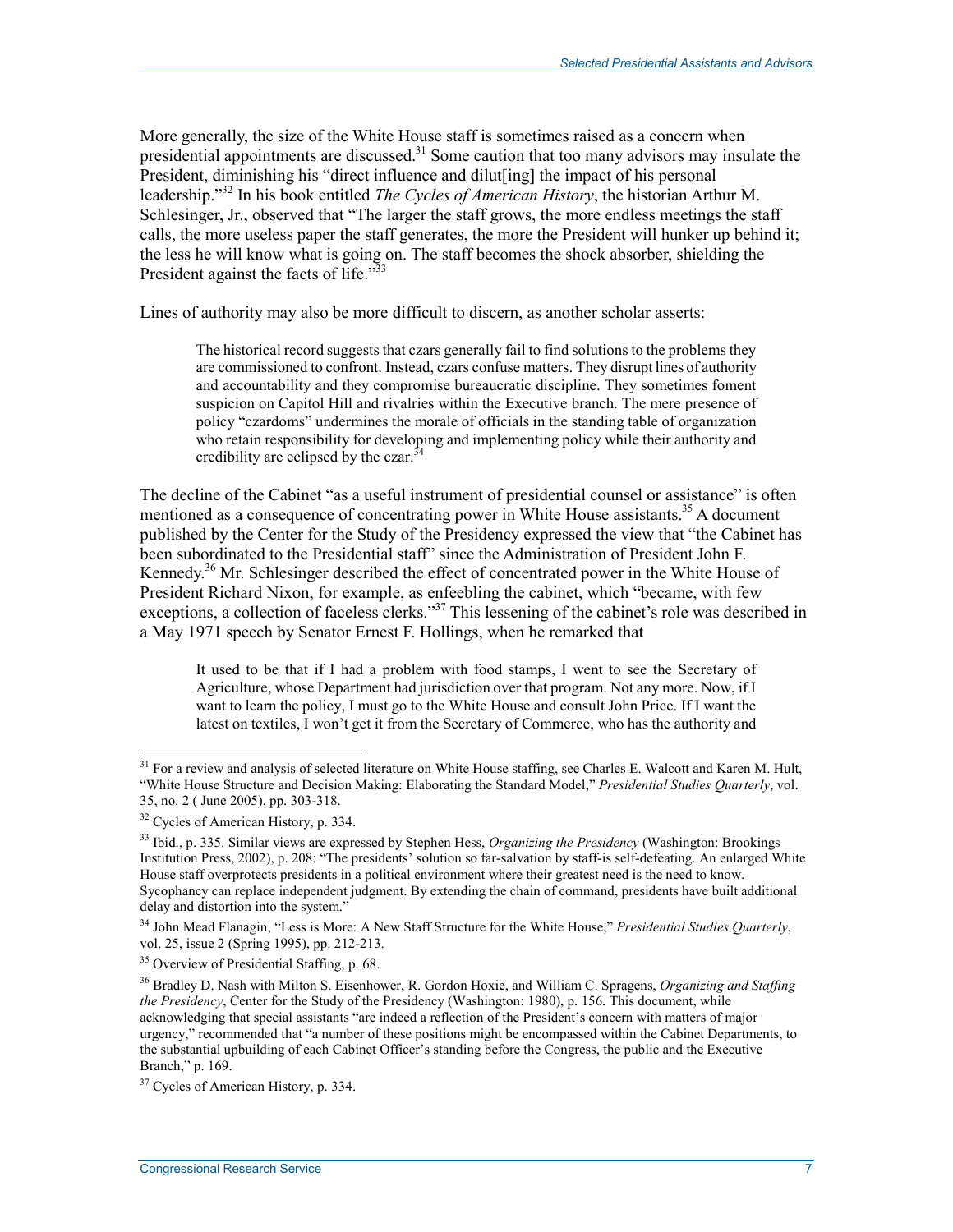responsibility. No, I am forced to go to the White House and see Mr. Peter Flanigan. I shouldn't feel too badly. Secretary Stans [Secretary of Commerce] has to do the same thing. $38$ 

John Podesta, a former White House Chief of Staff, who headed President Obama's transition team, believes that "the very strong or important role that Cabinet secretaries play" is not being displaced by the current Administration. As quoted in a *National Journal* article, he emphasized, however, that, "when you have problems that really cut across a swath of agencies, it's very important with respect to the president's priorities to have a strong central place within the White House where people can get on the same strategy and that actions are keyed up and accountability exists."39

An expert on government and organization, however, believes that, in the end, the efficient operation of government that is sought through such approaches to management as creating czars may not be the outcome that is achieved:

Presidents, not caring about management, tend to rely on political personnel to overcome what they believe to be bureaucratic resistance and incompetence. Instead of properly reconstructing the institutional capacity of the presidency, they are lured by 'shortcuts.' ... Therefore, among other things, they tend to create 'czars' who are deemed, at least initially, to be close to the president and thus can get around the departments and agencies to achieve their policy objectives, many of which are not enumerated in law. Presidents are always tempted to bring issues to the White House, but then when they do, they often regret the stress it puts upon themselves and their limited institutional resources.<sup>40</sup>

More than 30 years ago, a study of presidential staffing concluded that, "White House assistants to succeeding presidents, since 1939, have become highly conspicuous, multiple in number, possessed of great power, and virtually unaccountable to anyone but the Chief Executive for their actions.<sup>341</sup> The question of accountability reverberates today. One scholar who questions whether these positions should continue to be outside of the advice and consent of the Senate process has suggested that, "we need to seriously consider requiring Senate approval of senior White House staff positions." He recommends that such a requirement not become effective until January 2017, however, "To allow for thoughtful bipartisan deliberation" and to encourage Congress "to take the long view of whether senatorial confirmation is appropriate in terms of constitutional design."<sup>42</sup> Another viewpoint holds that significant authority can only be conferred by the U.S. Constitution or Congress and that "To subject the qualifications" of special assistants (who "In many respects

<sup>&</sup>lt;sup>38</sup>Overview of Presidential Staffing, pp. 60-61, quoting Dom Bonafede, "Ehrlichman Acts As Policy Broker in Nixon's Formalized Domestic Council," *National Journal*, June 12, 1971, p. 1240.

<sup>39</sup>Czar Wars, p. 19. For an analysis of presidential management, see Andrew Rudalevige, *Managing the President's Program Presidential Leadership and Legislative Policy Formulation* (Princeton, N.J.: Princeton University Press, 2002). As stated by the author, "the book develops a theory of 'contingent centralization' predicting when presidents will rely on White House staff as opposed to departmental resources; traces the formulation of presidential legislative proposals from 1949 to 1996, using a wide array of archival sources, and quantitatively tests the conditions under which presidents follow centralized strategies; and also shows how different formulation strategies matter to the proposals' reception in Congress."

<sup>&</sup>lt;sup>40</sup> Dr. Ronald C. Moe, formerly Specialist in Government Organization and Management at the Library of Congress, Congressional Research Service (now retired), quoted in Czar Wars, p. 24.

<sup>41</sup> Overview of Presidential Staffing, p. 56.

<sup>42</sup> Bruce Ackerman, "A Role for Congress to Reclaim," *Washington Post*, March 11, 2009, p. A15. The writer is a professor of law and political science at Yale University.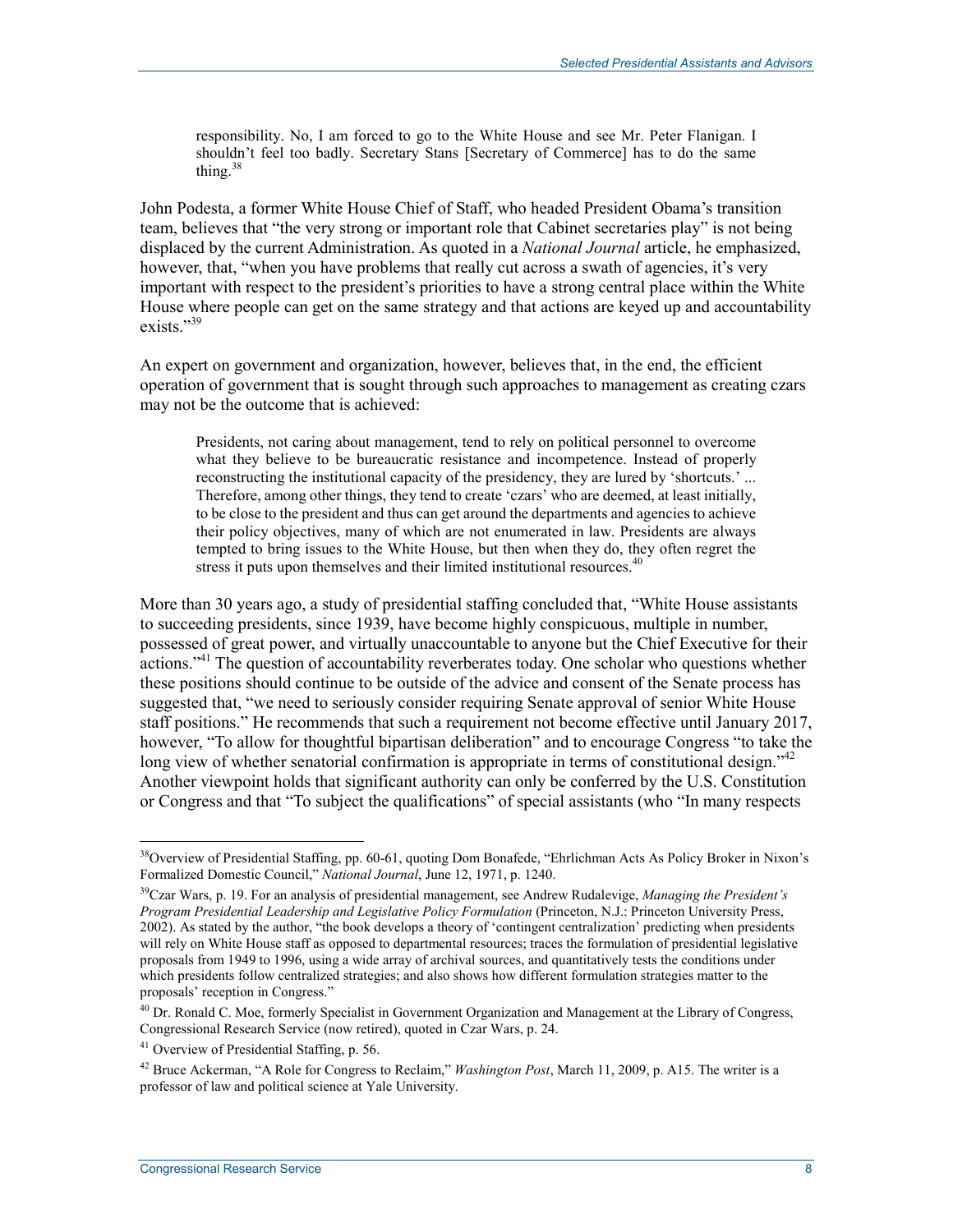... are equivalent to the personal staff of a member of Congress") "to congressional scrutiny—the regular confirmation process—would trench upon the president's inherent right, as the head of an independent and equal branch of the federal government, to seek advice and consent where he sees fit." $43$ 

Regardless of which viewpoint one subscribes to, "The Constitution grants Congress extensive authority to oversee and investigate executive branch activities" through the "review, monitoring, and supervision of the implementation of public policy.<sup>344</sup> Several options for congressional oversight of presidential advisors are discussed later, below.

### Pay and Reporting Requirements for White House Staff<sup>45</sup>

Section 105 of Title 3 of the *United States Code* authorizes the President to appoint and fix the pay of employees in the White House Office "who shall perform such official duties as the President may prescribe." With regard to employees at the highest pay grades, the President may appoint 25 employees at salaries that may not exceed Executive Schedule Level II (\$181,500, salary became effective in January 2014) and 25 employees at salaries that may not exceed Executive Schedule Level III (\$167,000, salary became effective in January 2014).<sup>46</sup>

Section 113 of Title 3 of the *United States Code* requires the President to transmit to the House of Representatives and the Senate, and make available to the public, annual reports containing information in the aggregate and by office on

- the number of employees who are paid at a rate of basic pay equal to or greater than the rate of basic pay then currently paid for Level V of the Executive Schedule (5 U.S.C. §5316) and who are employed in the White House Office, the Executive Residence at the White House, the Office of the Vice President, the Domestic Policy Staff, or the Office of Administration, and the aggregate amount paid to such employees;
- the number of employees employed in such offices who are paid at a rate of basic pay which is equal to or greater than the minimum rate of basic pay then currently paid for  $GS-16^{47}$  of the General Schedule (GS) but which is less than the rate then currently paid for Level V of the Executive Schedule and the aggregate amount paid to such employees;

<sup>43</sup> David B. Rivkin, Jr. and Lee A. Casey, "Misplaced Fears About the 'Czars,'" *Washington Post*, September 17, 2009, p. A15. The writers are attorneys and served in the Justice Department under Presidents Ronald Reagan and George H.W. Bush.

<sup>44</sup> CRS Report RL30240, *Congressional Oversight Manual*, by Todd Garvey et al.

<sup>&</sup>lt;sup>45</sup> Barbara L. Schwemle, Analyst in American National Government in the Government and Finance Division (7-8655), wrote this section.

<sup>46</sup> Sections 106 and 107 of Title 3, *United States Code*, also provide authority for the hiring of close assistants to the President and Vice President.

 $47$  References in laws to the rates of pay for GS-16, 17, or 18, or to maximum rates of pay under the General Schedule, are considered to be references to rates payable under 5 U.S.C. 5376 related to senior-level positions. Currently, basic pay for certain senior-level positions—positions classified above GS-15 (SL pay schedule) and scientific or professional positions (ST pay schedule)—ranges from 120% of the minimum rate of basic pay for GS-15 (\$120,749, salary became effective in January 2014) to either EX Level III (\$167,000, salary became effective in January 2014) or EX Level II (\$181,500, salary became effective in January 2014), depending on whether an agency's performance management system has been certified by the Office of Personnel Management.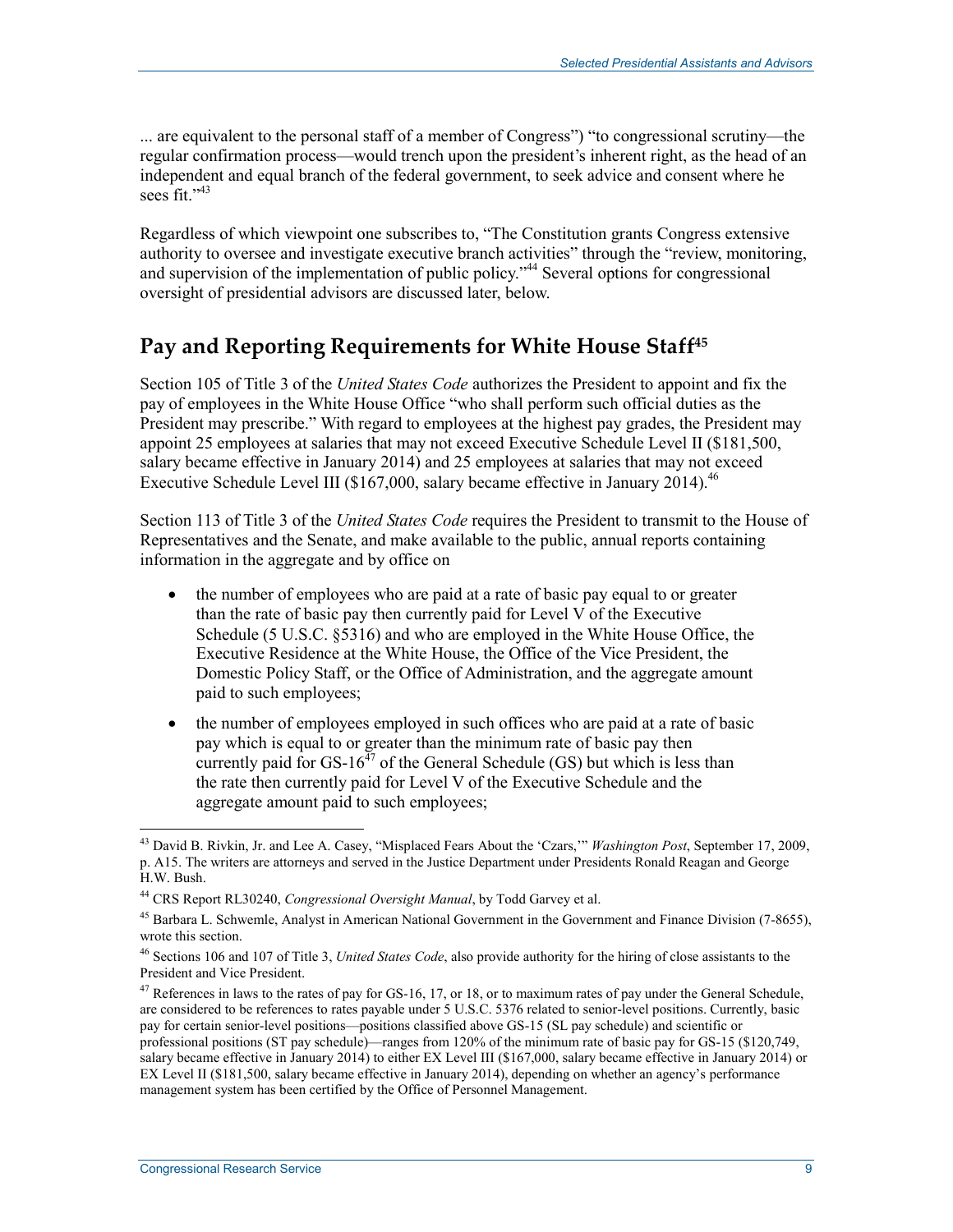- the number of employees employed in such offices who are paid at a rate of basic pay which is less than the minimum rate then currently paid for GS-16, and the aggregate amount paid to such employees;
- the number of individuals detailed under 3 U.S.C. §112 of this title for more than 30 days to each such office, the number of days in excess of 30 each individual was detailed, and the aggregate amount of reimbursement made as provided by the provisions of section 112; and
- the number of individuals whose services as experts or consultants are procured under 3 U.S.C. Chapter 2 for service in any such office, the total number of days employed, and the aggregate amount paid to procure such services.

Each report must be transmitted within 60 days after the close of the fiscal year covered by the report.

Additionally, Section 6 of P.L. 103-270, the Independent Counsel Reauthorization Act of 1994, enacted on June 30, 1994, requires the President to submit an annual report on White House Office personnel to the Senate Committee on Homeland Security and Governmental Affairs and the House Committee on Oversight and Government Reform on July 1. The report is to include a list of each individual employed by or detailed to the White House Office to Congress, including his or her name, position and title, and annual rate of pay. If the President determines that disclosure of any item of information with respect to any particular individual would not be in the interest of the national defense or foreign policy of the United States, he can exclude the individual and state the number of individuals so excluded. At the request of the Senate and House committees, the information that is excluded will be made available for public inspection by the committees. President Obama submitted the most recent report to Congress on July 1, 2013, and had it posted on the White House website. $48$ 

## **Vetting of Appointees49**

 As previously noted, the term "czar" has been applied to a variety of positions that are (1) located in various parts of the federal government, (2) filled through various appointment mechanisms, and (3) established under various legal authorities. One characteristic common to these positions is that each is filled by political appointment, rather than through a competitive civil service selection process. Political appointees serve at the pleasure of the appointing authority, usually no longer than the duration of an Administration, rather than for the duration of a career. Consequently, most politically appointed positions must be filled anew at the beginning of an Administration. The process of selecting a candidate for a politically appointed position usually includes vetting, a sometimes lengthy process.

The vetting process for presidential appointees is designed to examine the background of nominees to advice and consent positions and other appointees, to determine their suitability for a particular position, assess their professional and personal qualifications, and, in the case of the

<sup>1</sup> <sup>48</sup> The White House, "Annual Report to Congress on White House Staff," available at http://www.whitehouse.gov/ briefing-room/disclosures/annual-records/2013. The 2009 through 2012 reports are also available on the website. Hereinafter referred to as Annual Report on White House Staff.

 $49$  Henry B. Hogue, Specialist in American National Government in the Government and Finance Division (7-0642), wrote this section.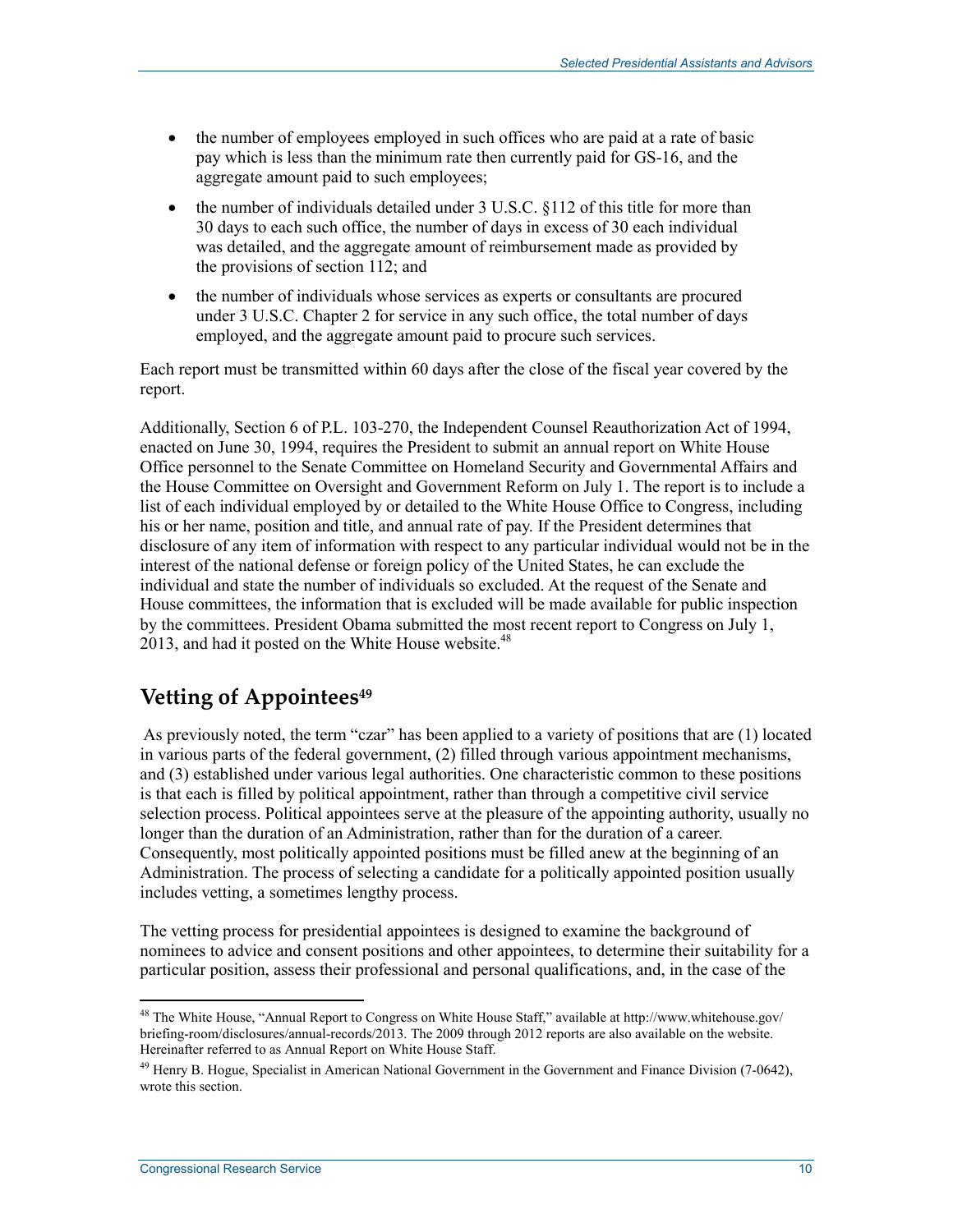former, gauge whether they would meet the confirmation demands of the Senate.The current process often includes a background investigation conducted by the Federal Bureau of Investigation (FBI) and a review of financial disclosure materials conducted by the U.S. Office of Government Ethics and an ethics official for the agency to which the candidate is to be appointed. The process might also include the review of a White House Personal Data Statement, or similar materials, by White House officials.<sup>50</sup> Some of the contours of the vetting process, such as financial disclosure requirements, are set in law. Other aspects of the vetting process, such as the content of White House data statement, if there is one, as well as the extent of background investigations, vary by Administration.

 A smooth vetting process hinges, in large part, on the honesty and thoroughness in the response of the individual being vetted. Historically, prospective applicants and nominees have been forthcoming. But in unusual instances, an individual has intentionally withheld vital information or even deceived federal investigators about his or her activities, including possible criminal conduct.<sup>51</sup>

#### **Background Investigations52**

1

Background investigation requirements have been established for determining suitability for government employment, granting an appropriate security clearance, or meeting the protective responsibilities of the U.S. Secret Service. Consequently, the nature of a background investigation will vary according to a prospective appointee's circumstances.

The requirements of background checks are formalized in various executive orders, presidential or administrative directives, and public laws. These requirements differ: they serve different

<sup>&</sup>lt;sup>50</sup> Additional information about the selection and clearance process for nominees to executive branch advice and consent positions can be found in a November 2012 study that was conducted pursuant to the enactment of P.L. 112- 166, the Presidential Appointment Efficiency and Streamlining Act. See Working Group on Streamlining Paperwork for Executive Nominations, *Streamlining Paperwork for Executive Nominations: Report to the President and the Chairs and Ranking Members of the Senate Committee on Homeland Security and Government Affairs and the Senate Committee on Rules and Administration*, November 2012, at http://www.hsgac.senate.gov/download/report-ofworking-group-on-streamlining-paperwork-for-executive-nominations-final. See also National Academy of Public Administration, *A Survivor's Guide for Presidential Nominees*, Washington, DC, 2013 Edition, at http://www.napawash.org/wp-content/uploads/2013/05/SurvivorsGuide2013.pdf.

<sup>&</sup>lt;sup>51</sup> An illustration of this during the vetting process involved Bernard B. Kerik, first, in 2002-2003, as an applicant to serve on an advisory committee in the Office of Homeland Security, and later, in 2004, as a nominee to head the Department of Homeland Security. (He withdrew his nomination in 2004, because of various concerns. See *2005 Congressional Quarterly Almanac*, p. 10-4; and *Congressional Quarterly Weekly*, January 17, 2004, p. 124.) In November of 2009, Mr. Kerik pleaded guilty in federal district court to several counts of "making false statements to the federal government," including directly to White House officials, in emails to the same, on his Personal Data Questionnaire from the White House Counsel, and on Form 450 (Executive Branch Confidential Financial Disclosure Report). The indictments are recorded at United States District Court, Southern District of New York (White Plains), *United States of America v Bernard B. Kerik*, Indictment S1 07 Cr. 1027 (SCR), December 2, 2008; and United States District Court for the District of Columbia, *United States v Bernard B. Kerik*, Case 1:09-cr-00142-RMC, filed 05/26/2009, which was later transferred to the Southern District Court. The guilty pleas for the cases titled "USA v. Bernard B. Kerik," are recorded at United States District Court for the Southern District of New York (White Plains*), Criminal Docket for Case #: 7:09-cr-10171-SCR-1*, filed 11/05/2009; and *Criminal Docket for Case #: 7:07-cr-01027- SCR-1*, filed 11/08/2009. For press coverage, see Sam Dolnick, "Kerik Confesses to Cheating I.R.S. and Telling Lies," *New York Times*, November 6, 2009, p. A3; and Jim Fitzgerald, "Kerik pleads guilty to tax crimes, lying to White House; prison time sought," *Washington Post*, November 6, 2009, p. A20.

<sup>&</sup>lt;sup>52</sup> Henry B. Hogue, Specialist in American National Government in the Government and Finance Division (7-0642), wrote this section.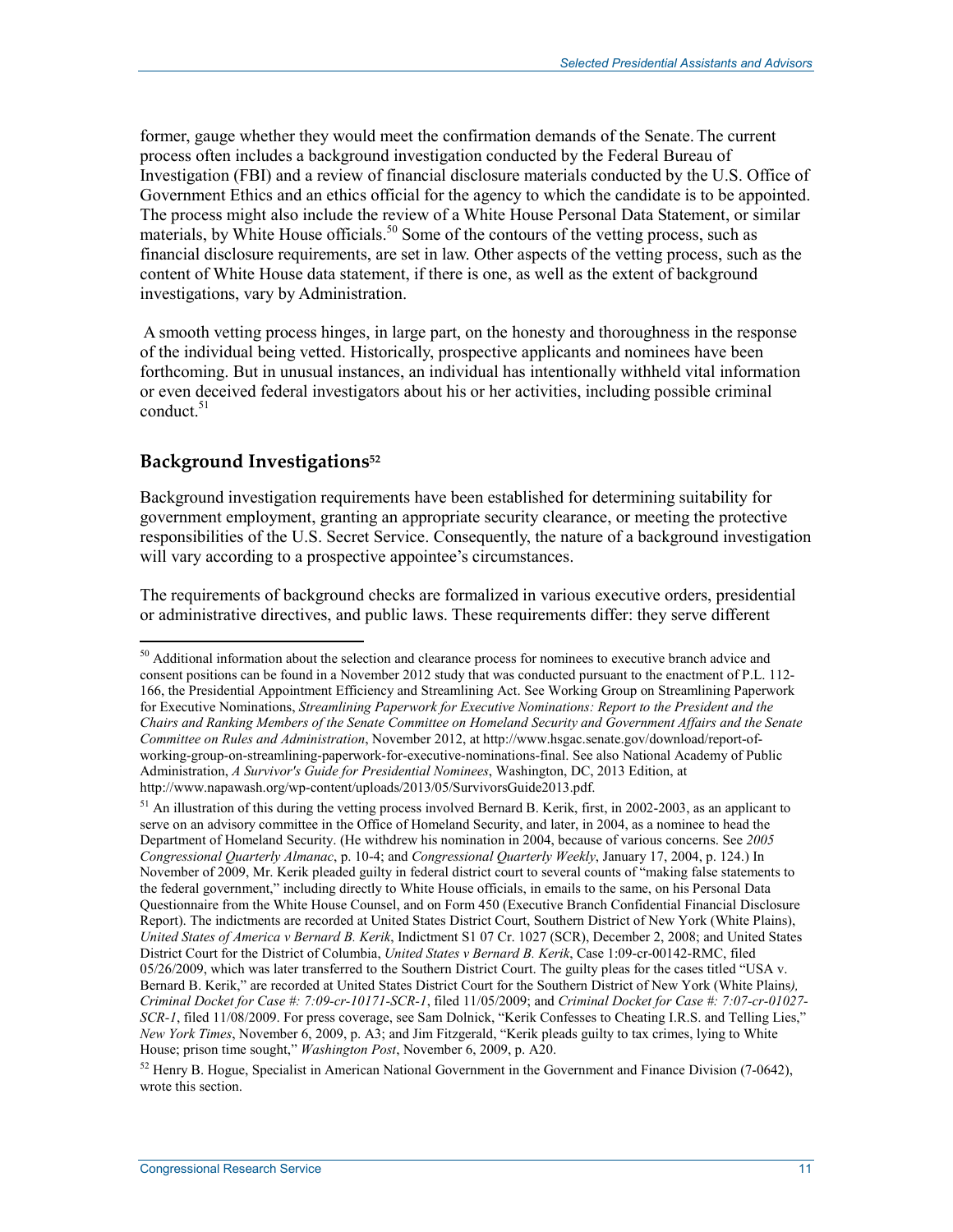purposes, are issued and amended at different times, and are instituted by different authorities. They range from following up on responses to questionnaires submitted by the prospective appointee; to searches of relevant databases; to interviews with colleagues, neighbors, relatives, and friends.<sup>53</sup>

Investigations for vetting purposes differ from those for security clearances. The former may be under severe time constraints and secrecy may surround the names of the candidates. The latter may require a longer time frame and have no secrecy surrounding the identity of the individual.

#### *Suitability Checks and Security Clearances54*

Suitability checks and security clearances differ from one another. A suitability check is designed to determine whether a person should be hired for government employment, while a security clearance is used to determine eligibility for access to classified national security information. The background investigation resulting from each assessment is governed by its own executive orders, administrative directives, and public laws.<sup>55</sup> Consequently, each assessment follows its own set of requirements. Even though some requirements are the same for both, a security clearance for the higher levels is more extensive and exacting than a suitability check.

<sup>&</sup>lt;sup>53</sup> In most cases, background investigations of presidential appointees and nominees are conducted by the Federal Bureau of Investigation (FBI). Other offices are involved in select areas or in times of heavy demand. These include the Office of Personnel Management (OPM), which handles about 90% of all federal background investigations, and the U.S. Secret Service, which has responsibility for the protection of the President and many other designees.

<sup>&</sup>lt;sup>54</sup> Michelle D. Christensen, Analyst in Government Organization and Management (7-0764), and Frederick M. Kaiser, Visiting Scholar and formerly Specialist in American National Government in the Government and Finance Division (7-8682), wrote this section. For background and further information on the security clearance process, see CRS Report R43216, *Security Clearance Process: Answers to Frequently Asked Questions*, by Michelle D. Christensen and Frederick M. Kaiser; and CRS Congressional Distribution Memorandum, "Security Clearance Process: Recent Development and Continuing Challenges," by Michelle D. Christensen and Frederick M. Kaiser. (Copies of this memorandum are available to the congressional community from its authors.)

<sup>&</sup>lt;sup>55</sup> Distinctions between the two are spelled out in several regulations, including 5 C.F.R. 731, 732, and 736. Additionally, OPM has developed a Position Designation System (PDS) and an automated Position Designation Tool (PDT) to help agencies determine which type of background investigation is required for each position within an agency. OPM's Position Designation System (PDS) is available at http://www.opm.gov/investigations/backgroundinvestigations/position-designation-tool/oct2010.pdf. OPM's automated Position Designation Tool (PDT) is available at http://www.opm.gov/investigations/background-investigations/position-designation-tool/tabs/automated-tool. The costs for the various background investigations are available in OPM, Investigations Reimbursable Billing Rates for Fiscal Year (FY) 2014, Federal Investigations Notice 13-07, August 30, 2013, available at http://www.opm.gov/ investigations/background-investigations/federal-investigations-notices/2013/fin13-07.pdf. Questionnaires for applicants or employees also differ between security and suitability checks: OPM, Questionnaire for Non-Sensitive Positions (SF-85), at http://www.opm.gov/forms/pdf\_fill/sf85.pdf; and Questionnaire for Public Trust Positions (SF-85P), at http://www.opm.gov/forms/pdf\_fill/sf85p.pdf, both for suitability checks; and Questionnaire for National Security Positions (SF-86) for security clearances, at http://www.opm.gov/forms/pdf fill/sf86.pdf. The Electronic Questionnaires for Investigations Processing (e-QIP) system is available at http://www.opm.gov/investigations/e-qipapplication.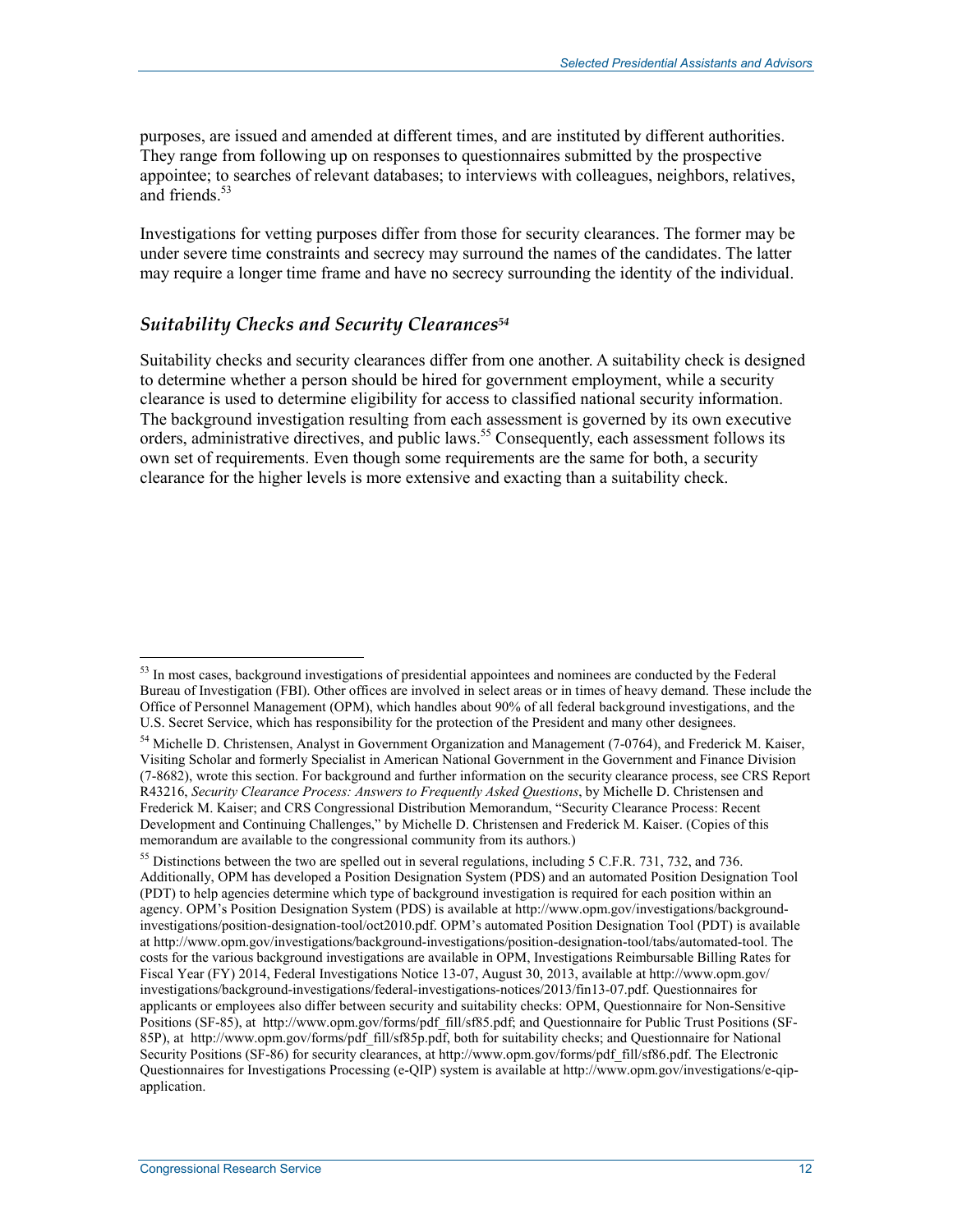### *Investigations Related to Secret Service Protective Responsibilities56*

The U.S. Secret Service has responsibility for protecting the President; the Vice President; members of their immediate families; many other executive officials, including individuals in the EOP and in various departments and agencies; and representatives of the President traveling abroad.<sup>57</sup> As such, the Secret Service may conduct background investigations of individuals who might be in close proximity to one of its protective assignments. The Secret Service is to have a copy of the background investigation conducted by another agency for each EOP employee.<sup>58</sup>

### *EOP Background Checks and Presidential Discretion59*

The background investigation requirements for employment in the EOP and presidential discretion over coverage are recognized in a provision of law regarding executive office personnel background investigations and leaves of absence.<sup>60</sup> It provides not only for background investigations and completion of an appropriate questionnaire but also empowers the President to exempt individuals from its demands:

(a) Hereafter, the employment of any individual within the Executive Office of the President shall be placed on leave without pay status if the individual has not, within 30 days of commencing such employment, submitted a completed questionnaire for sensitive positions (SF-86) or equivalent form; or has not, within six months of commencing such employment ... had his or her background investigation, if completed, forwarded by the counsel to the President to the United States Secret Service for issuance of the appropriate access pass.

(b) Exemption. Subsection (a) shall not apply to any individual specifically exempted from such subsection by the President or his designee.<sup>61</sup>

Other authorities governing federal employment also support the President's discretion over background checks for certain hires. One is included in Executive Order 13467, issued by President George W. Bush on June 30, 2008, regarding suitability checks and security clearances for federal employees, applicants, and contractors.<sup>62</sup> E.O. 13467 includes a determination of who is covered:

<sup>&</sup>lt;u>.</u> <sup>56</sup> Michelle D. Christensen, Analyst in Government Organization and Management (7-0764), and Frederick M. Kaiser, Visiting Scholar and formerly Specialist in American National Government in the Government and Finance Division (7-8682), wrote this section.

<sup>57 18</sup> U.S.C. 3056. U.S. Secret Service, "Protective Mission," available at http://www.secretservice.gov/ protection.shtml; and CRS Report RL34603, *The U.S. Secret Service: History and Missions*, by Shawn Reese. 58 P.L. 103-329, 108 Stat. 2425.

<sup>&</sup>lt;sup>59</sup> Michelle D. Christensen, Analyst in Government Organization and Management (7-0764), and Frederick M. Kaiser, Visiting Scholar and formerly Specialist in American National Government in the Government and Finance Division (7-8682), wrote this section.

<sup>60</sup> P.L. 103-329, 108 Stat. 2425; 3 U.S.C. prec. §101.

<sup>61</sup> Title VI, Sec. 632 of P.L. 103-329. SF-86 (Standard Form 86) is the *Questionnaire for National Security Positions* from the U.S. Office of Personnel Management (OPM), discussed further below, available at http://www.opm.gov/ forms/Federal-Investigation-Forms/.

<sup>62</sup> E.O. 13467, "*Reforming Processes Relating to Suitability for Government Employment, Fitness for Contractor Employees, and Eligibility for Access to Classified National Security Information*," 73 *Federal Register* 38103-38108, July 2, 2008.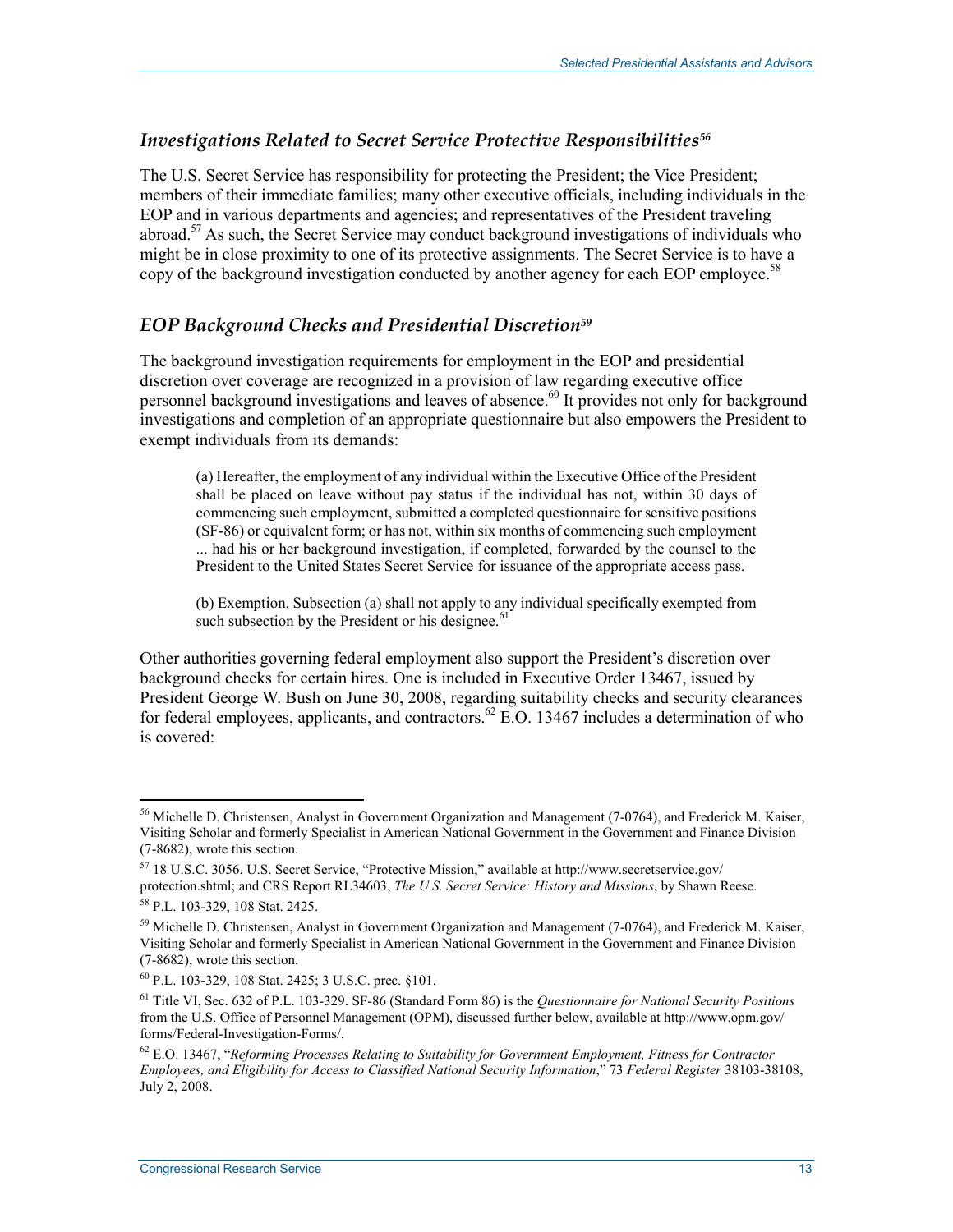'Covered individual' means a person who performs work for or on behalf of the executive branch, or who seeks to perform work for or on behalf of the executive branch, but does not include:

(i) the President or (except to the extent otherwise directed by the President) employees of the President under section 105 or 107 of title 3, United States Code; or

(ii) the Vice President or (except to the extent otherwise directed by the Vice President) employees of the Vice President under section 106 of title 3 or annual legislative branch appropriations acts.<sup>63</sup>

The provisions cited in the order refer to sections of law that provide for the appointment of certain EOP personnel. As previously noted, the President is authorized to appoint and fix the pay of a certain number of employees in the White House Office (Sec. 105) and in the Domestic Policy Staff and Office of Administration (Sec. 107).<sup>64</sup> The Vice President is authorized to do the same, in order "to provide assistance to the President in connection with the performance of functions specifically assigned to the Vice President by the President in the discharge of executive duties and responsibilities" (Sec. 106).

Reinforcing presidential (and vice presidential) discretion is the definition of "agency" in E.O. 13467:

'Agency' means any 'Executive agency' as defined in section 105 of title 5, United States Code, including military departments, as defined in section 102 of title 5, United States Code, and any other entity within the executive branch that comes into possession of classified information or has designated positions as sensitive, except such an entity headed by an officer who is not a covered individual.<sup>65</sup>

Along these same lines, an earlier executive order—E.O. 12968, *Access to Classified Information*, issued by President William Clinton, in 1995—exempts the President and Vice President.<sup>66</sup> Section 1.1(e) of the Clinton order states that "'Employee' means a person, other than the President or Vice President, employed by, detailed or assigned to, an agency.<sup>567</sup> A predecessor order—E.O. 10450, *Security Requirements for Government Employment*, issued by President Dwight D. Eisenhower, in 1953—applies only to persons "employed in the departments and agencies of the Government."68

 $67$  Ibid.

 $63$  Sec. 1.3(g), ibid.

<sup>&</sup>lt;sup>64</sup> The Office of Administration was created by Sec. 2 of Reorganization Plan No. 1 of 1977 in order to centralize Administration functions in EOP. (3 U.S.C. prec. §101. For full text of Reorganization Plan No. 1 of 1977, see Appendix of Title 5, *U.S. Code*.) Further implementation occurred in E.O. 12028, "Office of Administration in the Executive Office of the President," 42 *Federal Register* 62895-62896, December 14, 1977, issued by President Jimmy Carter on December 12, 1977.

 $65$  Sec. 1.3(b), ibid.

<sup>66 60</sup> *Federal Register* 40245, August 7, 1995.

<sup>68 &</sup>quot;Security Requirements for Government Employment," 18 *Federal Register* 2489, April 27, 1953.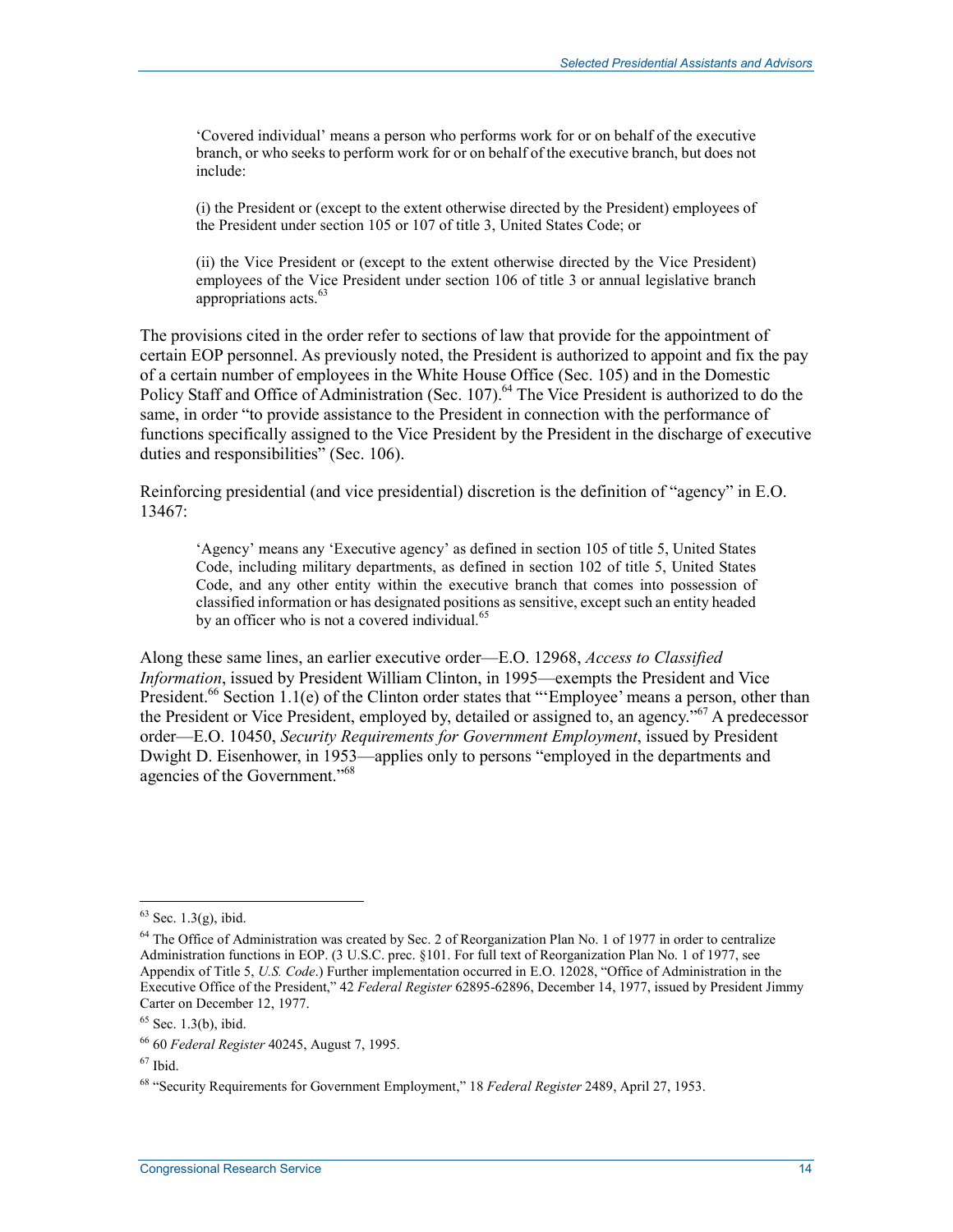### **Financial Disclosure69**

Whether any officer or employee of the federal government is required to file public financial disclosure statements depends on the rate of compensation that the officer or employee receives from the federal government, and the number of days such an individual works for the federal government.

All persons appointed by the President to any positions in the government, including presidential "advisors" or "special assistants" in the White House, and who are compensated above a threshold amount (at a rate equal to or greater than 120% of the base salary of a GS-15) for work on more than 60 days in a calendar year, are required to file *public* financial disclosure reports under the provisions of the Ethics in Government Act of 1978, as amended.<sup>70</sup> Individuals appointed in the federal government who meet the compensation threshold and who work the requisite number of days are to file an "entrance" report within 30 days of assuming the position, and then annually on May 15 of each year, with the "designated agency ethics officer at the agency by which he is employed."<sup>71</sup> White House assistants and advisors in most instances would file with an ethics officer in the White House. These reports are public, and are required by law to be reviewed and then made available to the public within 30 days of filing at the agency where the reports are filed.<sup>72</sup>

If a nominee is required to receive Senate confirmation, then the Ethics in Government Act provides that once the President has transmitted to the Senate the nomination of a person required to be confirmed by the Senate, that nominee must within five days of the President's transmittal (or any time after the public announcement of the nomination—but no later than five days after transmittal), file a financial disclosure statement.<sup>73</sup> This financial disclosure statement is filed with the designated agency ethics officer of the agency in which the nominee will serve,  $^{74}$  and copies of the report are transmitted by the agency to the Director of the Office of Government Ethics (OGE).<sup>75</sup> The Director of OGE then transmits a copy to the Senate committee which is considering the nomination of that individual.<sup>76</sup>

In addition to *public* reports for more senior officers and employees under the Ethics in Government Act, there are provisions for *confidential* financial disclosure reports for those who do not meet the salary threshold. The confidential reporting requirements are intended to complement the public disclosure system, and apply to those employees who do not have to file under the public reporting provisions of the Ethics in Government Act.<sup>77</sup> Generally speaking, the

 $69$  Jack H. Maskell, Legislative Attorney in the American Law Division (7-6972), wrote this section.

<sup>70</sup> P.L. 95-521, title I, 92 Stat. 1824 (October 26, 1978), as amended; see now 5 U.S.C. app. §§101 *et seq*.; 5 U.S.C., app.  $\S101(f)(3)$  as to threshold rate of pay for "each officer or employee in the executive branch"; and  $5 \text{ U.S.C.}$  app. §101(d) as to 60-day threshold.

<sup>&</sup>lt;sup>71</sup> Entrance reports: 5 U.S.C. app. §101(a); annual reports: 5 U.S.C. §101(d); place of filing: 5 U.S.C. §103(a).  $72$  5 U.S.C. §105(b)1).

<sup>&</sup>lt;sup>73</sup> 5 U.S.C. app. §101(b); 5 C.F.R §2634.602(c)(1). The disclosure report form is provided to the nominee by the Executive Office of the President. 5 C.F.R. §2634.605(c)(1).

 $74$  5 C.F.R. §2634.602(a).

 $^{75}$  5 U.S.C. app. §103(c), 5 C.F.R. §2634.602(c)(1)(vi).

 $^{76}$  5 U.S.C. app. §103(c), 5 C.F.R. §2634.602(c)(3).

 $77$  5 C.F.R. §2634.901(a), although supplemental information may be requested by an agency even from employees filing public disclosures. 5 C.F.R. §2634.901(c).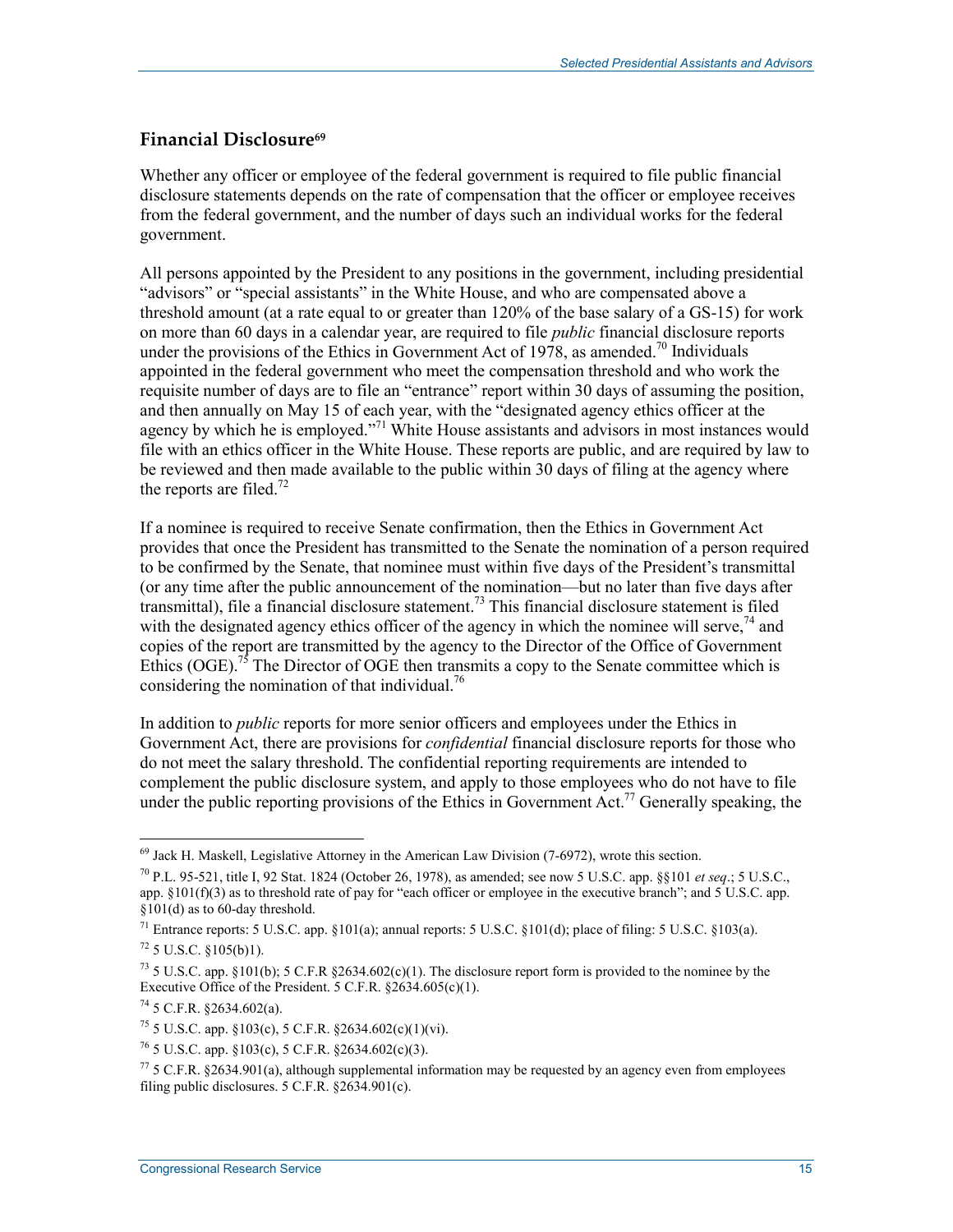confidential reporting requirements apply to certain lower-level or "rank and file" employees, that is, those officers or employees who are compensated below the threshold rate of pay for public disclosures (GS-15 or below, or less than 120% of the basic rate of pay for a GS-15), *and* who are determined by the employee's agency to perform duties or exercise responsibilities in regard to government contracting or procurement, government grants, government subsidies or licensing, government auditing, or other governmental duties which may particularly require the employee to avoid financial conflicts of interest.<sup>78</sup> Such a person may be required to file a confidential report if he or she performs the duties of such a position "for a period in excess of 60 days during the 12 month period ending September 30."79Additionally, unless required to file *public* reports, confidential reports are required from all "special Government employees" in the executive branch (those employees who are employed by the government for not more than 130 days in a year), including specifically "those who serve on advisory committees."<sup>80</sup> The disclosure provisions of federal law and regulation, it should be noted, apply only to persons who are "officers or employees" of the federal government, and thus do not apply, for example, to socalled "representatives" of outside, private, or non-federal entities appointed to advisory  $committees.$ <sup>81</sup>

### **Outside Employment Limitations82**

*Executive Order and Regulations.* Under an existing executive order, issued by President George H.W. Bush in 1989, a presidential appointee to a "full-time noncareer position" may not receive *any* compensation as outside earned income from any outside employment activities during that presidential appointment.<sup>83</sup> The term "Presidential appointee to a full-time noncareer position" is defined in the ethics regulations issued by OGE as follows:

(2) *Presidential appointee to a full-time noncareer position* means any employee who is appointed by the President to a full-time position described in 5 U.S.C. 5312 through 5317 [the Executive Schedule] or to a position that, by statute or as a matter of practice, is filled by Presidential appointment, other than:

(i) A position filled under the authority of 3 U.S.C. 105 or 3 U.S.C. 107(a) for which the rate of basic pay is less than that for GS-9, step 1 of the General Schedule;

(ii) A position, within a White House operating unit, that is designated as not normally subject to change as a result of a Presidential transition;

(iii) A position within the uniformed services; or

(iv) A position in which a member of the foreign service is serving that does not require advice and consent of the Senate.<sup>84</sup>

 $^{78}$  5 C.F.R. §2634.904(a).

 $79$  5 C.F.R. §2634.903(a).

 $80$  5 C.F.R.  $$2634.904(b)$ .

 $81$  *Id.* 

<sup>&</sup>lt;sup>82</sup> Jack H. Maskell, Legislative Attorney in the American Law Division (7-6972), wrote this section.

 $83$  E.O. 12674 (modified by E.O. 12731), April 12, 1989, Section 102. See now 5 C.F.R. §§2635.804, 2636.302.

 $84$  5 C.F.R.  $$2635.804(c)(2)$ .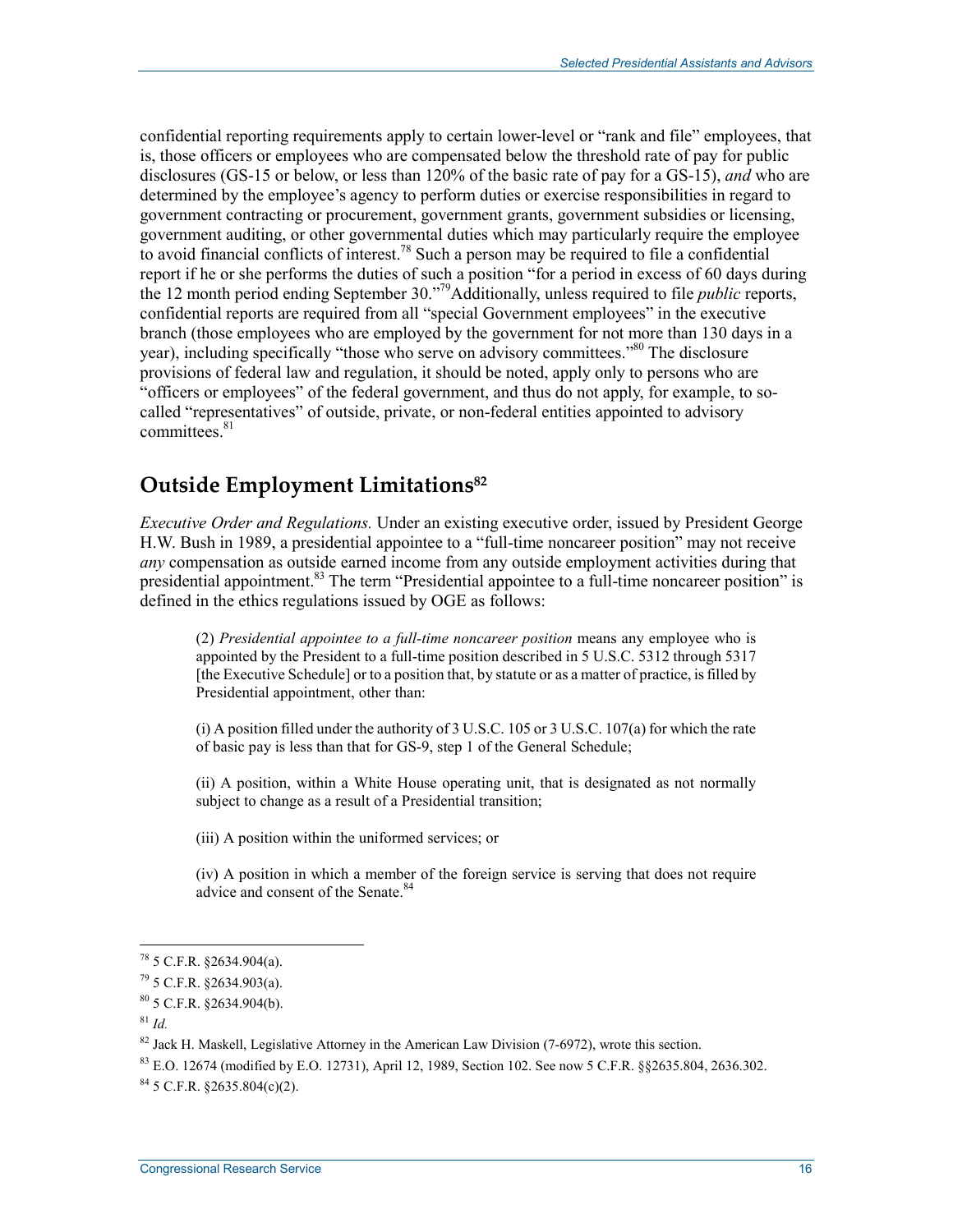*Statutory Limitations*. In addition to the complete ban on outside income for "full-time" presidential appointees under the executive order, federal law limits the *amount* of compensation that may be earned by certain other federal officials, and the *types* of paid outside work in which such officials may engage, under provisions of the Ethics Reform Act of 1989.<sup>85</sup> These statutory provisions would be relevant when a presidential appointee is not a "full-time" federal employee, but is more than a "special Government employee," that is, when such employee works for the government on more than 130 days in a year.

The coverage of government officials under these restrictions and limitations is dependent on the rate of federal compensation of the official, the number of days of employment with the government (that is, whether one is a "regular" employee of the government as opposed to a "special Government employee"), and the nature of the appointment and employment as to whether one is a "noncareer officer or employee" as opposed to having a career position.

Under the statutory limitations, a covered officer or employee may not have "outside earned income" (that is, compensation, salaries, wages, or fees for outside, private employment activities) that exceeds 15% of the annual rate of pay for a Level II on the Executive Schedule.<sup>86</sup> Furthermore, such covered noncareer officials may not receive any compensation for affiliating with a firm to provide professional services involving a fiduciary relationship; may not permit their names to be used by any such firm; may not receive any compensation for practicing a profession which involves a fiduciary relationship; may not serve for compensation as an officer or member of the board of any association, corporation, or other entity; and may not receive compensation for teaching without prior notification of and approval by the appropriate supervisory ethics office. $87$ 

These particular outside employment restrictions apply when all three of the following conditions are met:

- *Government Compensation.* An officer or employee of the government to be covered must, in the first instance, be compensated at a rate of annual pay above a GS-15, or if not on the General Schedule, then compensated at a rate of basic pay equal to or greater than 120% of the minimum rate of base pay for a GS-15. At current rates of pay, as of this writing, the base salary of a GS-15 (excluding locality pay) is \$98,156 and thus the threshold pay rate would be \$117,787.20 or above.
- *Career v. Noncareer Employee.* An officer or employee is covered only if that person is a "noncareer officer or employee" of the government. The OGE regulations expressly define "covered" noncareer employees as follows:

(a) Covered noncareer employee means an employee, other than a Special Government employee ... who occupies a position classified above GS-15 of the General Schedule, or, in

<sup>85</sup> P.L. 101-194, Title VI, 103 Stat. 1760, November 30, 1989; see now 5 U.S.C. app. §§501 *et seq*.

 $86\,$  5 U.S.C. app. §501(a). As of January 2014, the compensation for a Level II of the Executive Schedule was \$181,500, and 15% of that amount was \$27,225.

 $875$  U.S.C. app. §502. The "honoraria" prohibition of 5 U.S.C. app. §501(b) was declared unconstitutional by the Supreme Court in *United States v. National Treasury Employees Union*, 513 U.S. 454 (1995), and will not be enforced by the Department of Justice against *any* officer or employee of the federal government. Office of Legal Counsel, U.S. Department of Justice, Memorandum to the Attorney General, "Legality of Honoraria Ban Following U.S. v. National Treasury Employees Union," February 26, 1996.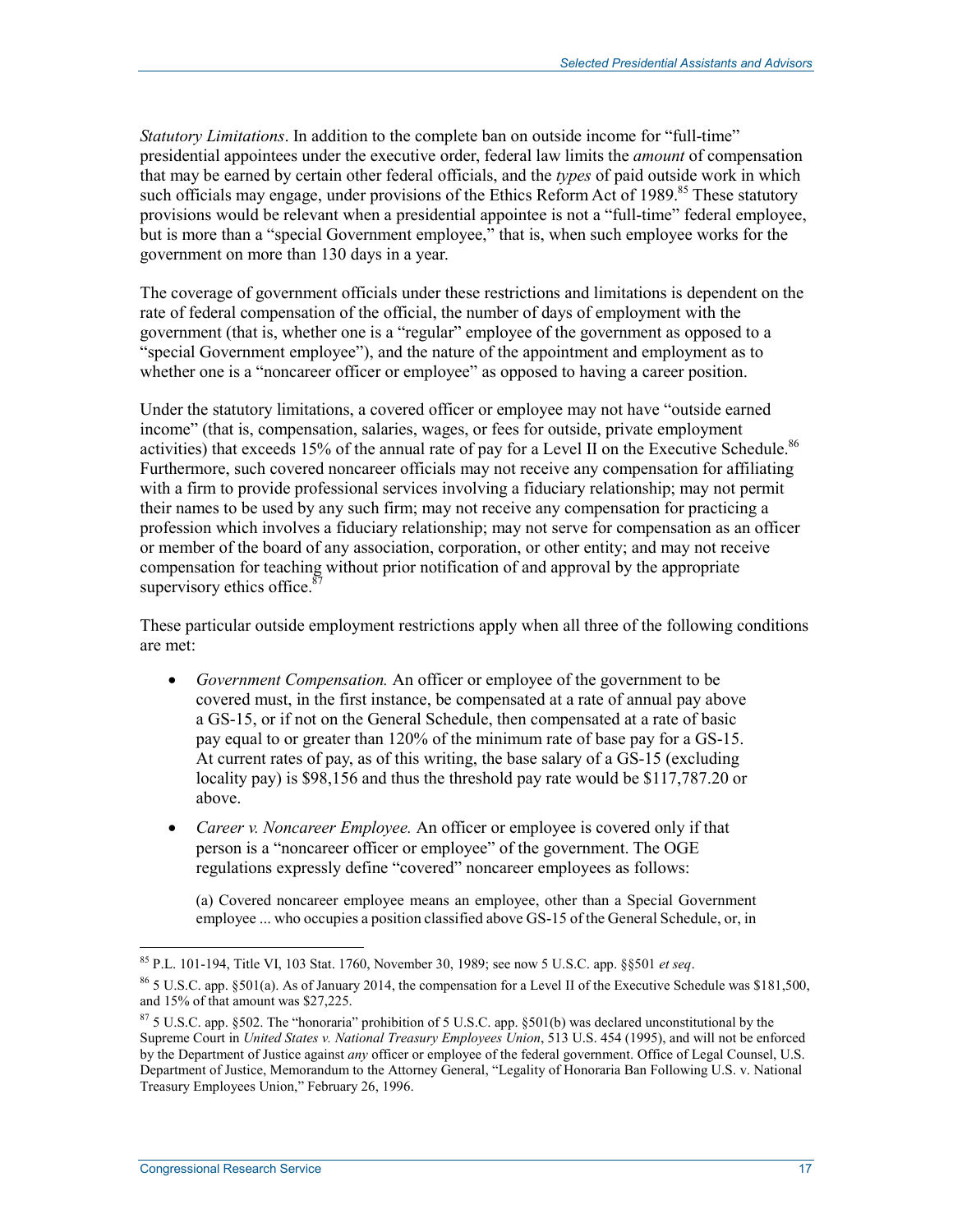the case of positions not under the General Schedule, for which the rate of basic pay is equal to or greater than 120 percent of the minimum rate of basic pay payable for a GS-15 of the General Schedule, and who is:

(1) Appointed by the President to a position described in the Executive Schedule, 5 U.S.C. 5312 through 5317, or to a position that, by statute or as a matter of practice, is filled by Presidential appointment, other than:

(i) A position within the uniformed services; or

(ii) A position within the foreign service below the level of assistant Secretary or Chief of Mission;

(2) A noncareer member of the Senior Executive Service or of another SES-type system, such as the Senior Foreign Service;

(3) Appointed to a Schedule C position or to a position under an agency-specific statute that establishes appointment criteria essentially the same as those set forth in §213.3301 of this title for Schedule C positions; or

(4) Appointed to a noncareer executive assignment position or to a position under an agencyspecific statute that establishes appointment criteria essentially the same as those for noncareer executive assignment positions.

For purposes of applying this definition to an individual who holds a General Schedule position or other position that provides several rates of pay or steps per grade, his rate of basic pay shall be the rate of pay for the lowest step of the grade at which he is employed.<sup>88</sup>

• *Regular v. Special Government Employee*. The term "officer or employee" for the purposes of these particular statutory compensation restrictions expressly *excludes* any "special Government employee," as defined in 18 U.S.C. §202 (that is, an officer or employee of the Government who is compensated to perform duties on no more than 130 days in any period of 365 days).

All officers and employees of the executive branch are also covered by general conflict of interest and ethical standards regarding conflicting or incompatible outside employment activities, as set out in executive branch-wide regulations by the Office of Government Ethics, as well as other statutory restrictions on certain outside activity or compensation.<sup>89</sup>

<sup>88 5</sup> C.F.R. §2636.303(a). OGE has described the term "covered noncareer employee" to include "a variety of noncareer employees who are in positions 'above GS-15,' including certain Presidential appointees, noncareer members of the Senior Executive Service (SES) or other SES-type systems, and Schedule C or comparable appointees.... The term excludes special Government employees, Presidential appointees to positions within the uniformed services, and Presidential appointees within the foreign service below the level of Assistant Secretary or Chief of Mission." OGE Memorandum, 97-10, May 21, 1997.

<sup>89</sup> See 5 C.F.R. §§2635.801 *et seq*. See also statutory restrictions on certain representational activities before federal agencies, restrictions on private compensation for government work, acting as an agent of a foreign principal, and constitutional restriction on compensation from foreign governments. 18 U.S.C. §§203, 205, 209, 219, Const. Art. I, §9, cl. 8.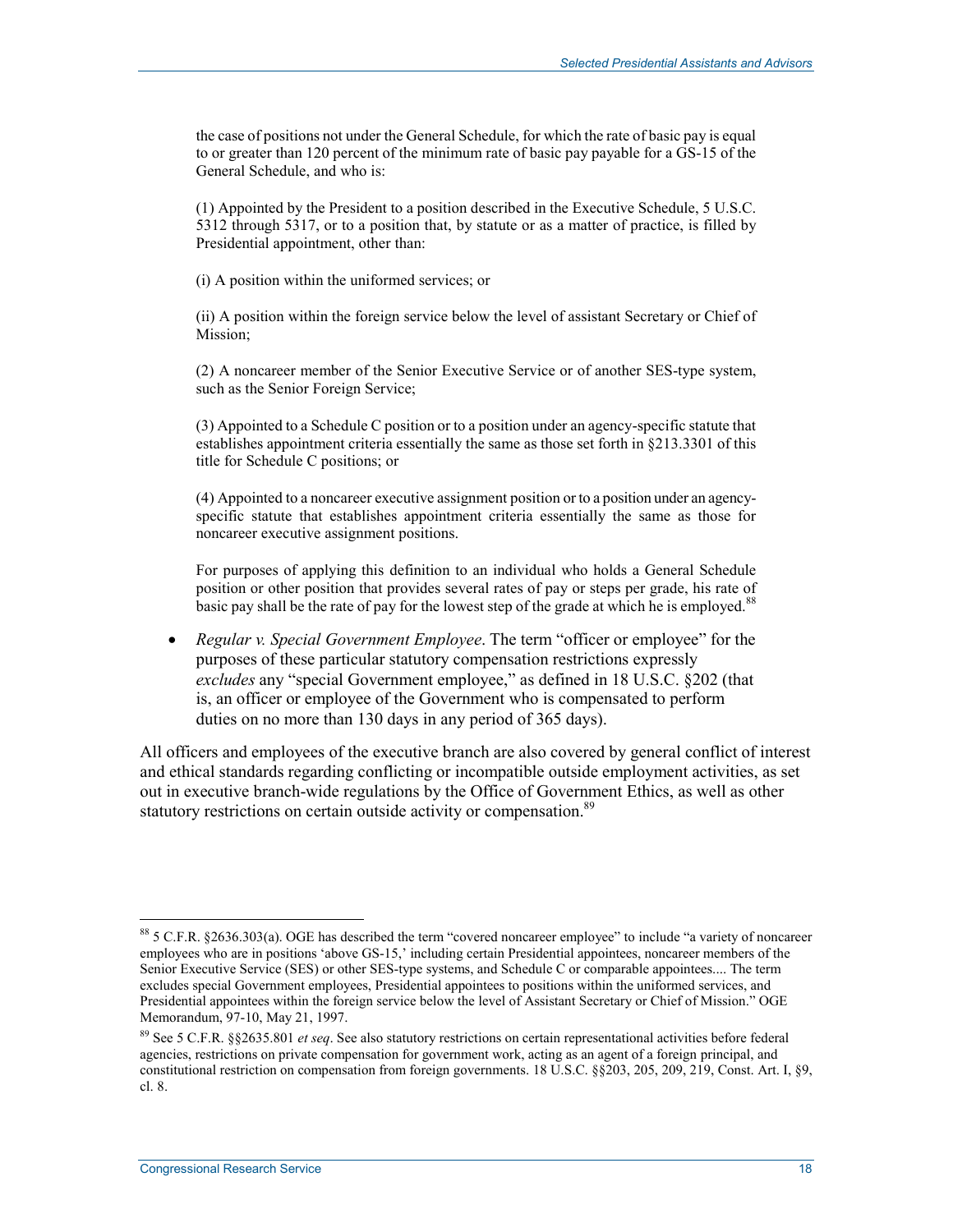## **Appointments Clause and Presidential Advisors90**

Concern has been raised that the President's hiring, or use, of various presidential advisors circumvents the requirements of the Appointments Clause of the U.S. Constitution.<sup>91</sup> The Appointments Clause establishes that the President

shall nominate, and by and with the Advice and Consent of the Senate, shall appoint Ambassadors, other public Ministers and Consuls, Judges of the supreme Court, and all other Officers of the United States, whose Appointments are not herein otherwise provided for, and which shall be established by Law: but the Congress may by Law vest the Appointment of such inferior Officers, as they think proper, in the President alone, in the Courts of Law, or in the Heads of Departments.<sup>92</sup>

Under the text of the clause, it is "[o]fficers of the United States," whose appointments are established by law that are to be subject to Senate confirmation. Thus, principal officers will be appointed in this manner; however, Congress may choose to vest the appointment of those they consider "inferior [o]fficers" in either the President, the courts of law, or in the heads of departments.

Before delving further into the Appointments Clause, it is first useful to briefly discuss the authority of Congress in relation to the creation and operation of the executive bureaucracy. Although the infrastructure of the executive branch and other entities charged with the execution of the law is not specified by the Constitution, it is clear that the Framers intended to vest the task of creating the governmental structure in Congress alone.<sup>93</sup> Thus, it seems evident that the President cannot establish executive offices.<sup>94</sup> Congress has been generally given wide latitude to use its legislative power to structure the modern administrative state by creating and locating offices, determining qualifications for officeholders, prescribing their appointment, and establishing general standards for the operation of the offices under the Necessary and Proper Clause.<sup>95</sup> The judiciary generally will interfere with this legislative power only in cases where such an exercise clearly constitutes an attempt by Congress at aggrandizement or encroachment.<sup>96</sup>

<sup>&</sup>lt;sup>90</sup> Vivian S. Chu, Legislative Attorney in the American Law Division (7-4576), wrote this section.

<sup>91</sup> *See* Senator Collins, "Push Out the Czars," Senate, *Congressional Record*, daily edition, September 14, 2009, pp. S9306-S9308 (publishing four articles: (1) "Byrd Questions Obama Administration On Role of White House 'Czar' Positions," February 25, 2009; (2) Edmund L. Andrews and David E. Sanger, "U.S. Is Finding Its Role in Business Hard to Unwind," N.Y. Times, September 14, 2009; (3) Kay Bailey Hutchinson, "Czarist Washington," *Washington Post*, September 13, 2009; (4) "President Obama's 'Czars,'" *Politico*, September 4, 2009).

 $92$  U.S. Const., art. II, §2, cl. 2.

<sup>93</sup> *See, e.g.*, U.S. Const. art. II, §. 2. cl. 2. (the President "shall nominate, and by and with the Advice and Consent of the Senate, shall appoint Ambassadors, other public Ministers and Consuls, Judges of the supreme Court, and all other Officers of the United States, whose Appointments are not herein otherwise provided for, *and which shall be established by Law*.") (emphasis added).

<sup>&</sup>lt;sup>94</sup> Saikrishna B. Prakash, "Fragmented Features of the Constitution's Unitary Executive," 45 Willamette L. Rev. 701, 719 (2009) ("The Constitution assumes that those who will wield executive power will be in offices created by statute by Congress.").

<sup>95</sup> U.S. Const., art. I, §8, cl. 18. *See* Myers v. United States, 272 U.S. 52, 129 (1926) ("To Congress under its legislative power is given the establishment of offices, the determination of their functions and jurisdiction, the prescribing of reasonable and relevant qualifications and rules of eligibility of appointees, and the fixing of the term for which they are to be appointed ... all except as otherwise provided by the Constitution."); Buckley v. Valeo, 424 U.S. 1, 134-35 (1976); Morrison v. Olson, 487 U.S. 654, 685-93 (1988); Mistretta v. United States, 488 U.S. 361 (1989).

<sup>96</sup> *See e.g.*, *Buckley*, 424 U.S. 1 (Congress may not appoint executive officials performing substantial functions under (continued...)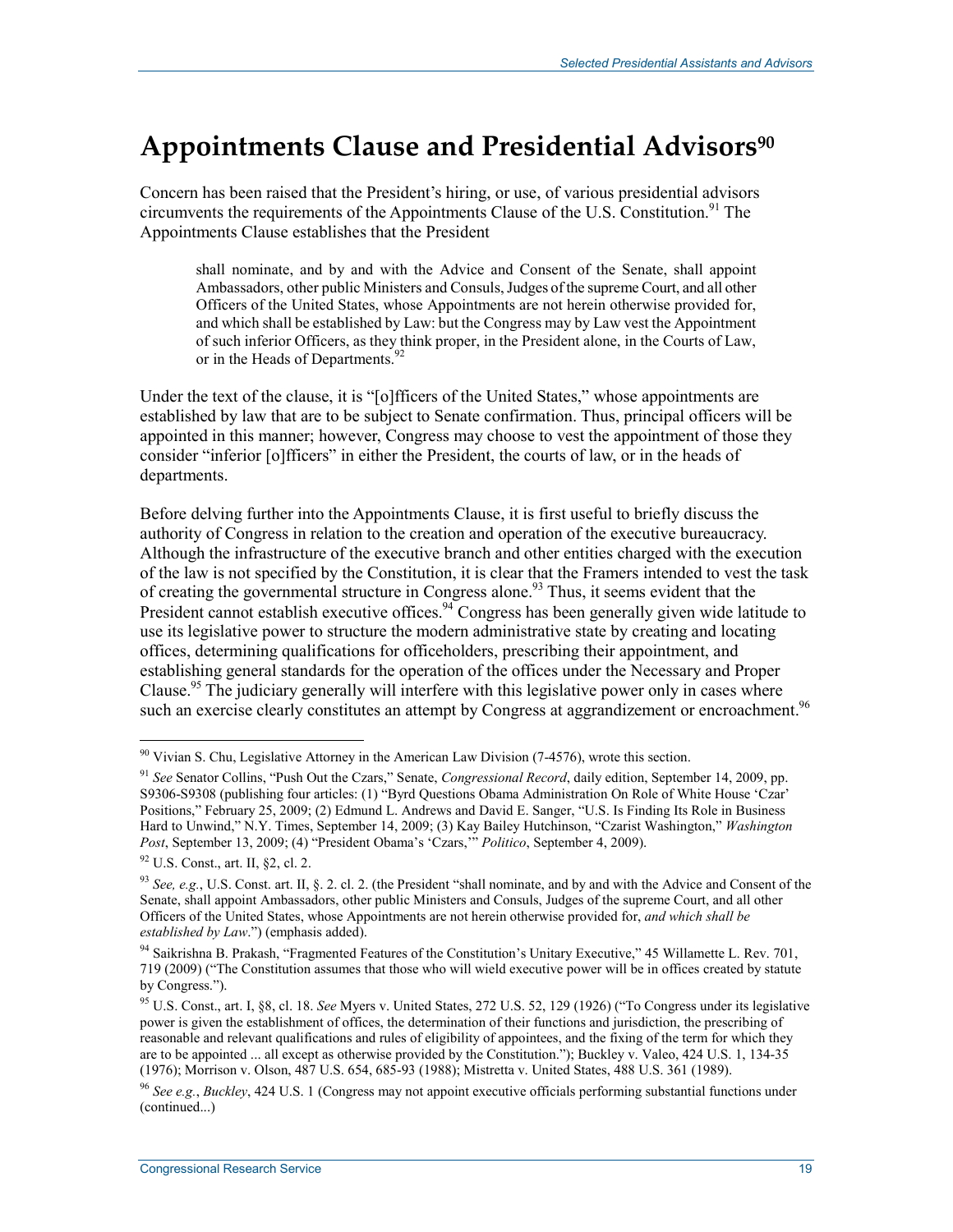Accordingly, because the Appointments Clause has been deemed "among the significant structural safeguards of the constitutional scheme,"<sup>97</sup> Congress is to ensure that it adheres to the strictures of the Appointments Clause when prescribing the appointment for certain offices.

## **Officer/Employee**

A key first question is to determine whether a person qualifies as an officer of the United States, or whether a person is a non-officer, or employee, whose "appointment" is not of the kind that invokes the constitutional requirements of the Appointments Clause. If a person is an employee, then the appointing authority, whether it is Congress or the President, need not comply with the requirements of the clause. In the case of Congress, this could mean that it is free to vest the appointment power in itself, for example; in the case of the President, this could mean that he is free to appoint persons, as authorized by statute,<sup>98</sup> into positions that need not have been established as an office by Congress. However, if a person is acting as an "Officer of the United States" then the Appointments Clause must be obeyed. This means that Congress must have established an office to be filled by an officer, who will be subject to Senate confirmation if it is a principal officer. An inferior officer may be appointed in the same manner unless Congress chooses to vest such appointment in the President alone, in the courts, or in heads of departments.<sup>99</sup>

The Supreme Court has long held that "'[o]fficers of the United States' does not include all employees of the United States.... Employees are lesser functionaries subordinate to the officers of the United States."100 It has stated that office or officer "embraces the ideas of tenure, duration, emolument, and duties, and that the latter [are] continuing and permanent, not occasional or temporary."<sup>101</sup>

To a certain extent, the standard for such determinations was further delineated by the Supreme Court in *Buckley v. Valeo*. There, the Court analyzed provisions of the Federal Election Campaign Act of 1971 (Act), which established an eight-member Federal Election Commission (FEC) to oversee federal elections. Specifically at issue was the congressionally mandated composition of

 $\overline{\phantom{a}}$ 

<sup>(...</sup>continued)

the law); Bowsher v. Synar, 478 U.S. 714, 732 (1986) (Congress may not retain removal power over an officer performing executive functions); INS v. Chadha, 462 U.S. 919 (1983) (Congress may not exercise legislative power without conforming to the constitutionally prescribed lawmaking procedures); Metropolitan Washington Airports Authority v. CAAN, 501 U.S. 252 (1991) (Board of Review composed of Members of Congress could not exercise veto power over operational decisions of Airports Authority*)*; Hechinger v. Metropolitan Washington Airports Authority Board of Review, 36 F.3d 97 (D.C. Cir 1994), *cert. denied*, 513 U.S. 1126 (1995) (Board of Review which could only recommend and delay, but not veto, the operational decisions of the Airports Authority held to be unconstitutional direct exercise of congressional influence); Federal Election Commission v. NRA Political Victory Fund, 6 F.3d 821 (D.C. Cir 1993), *cert. denied for want of jurisdiction*, 513 U.S. 88 (1994) (congressional appointment of two of its agents as non-voting members of the commission who could attend all business meetings of the agency held unconstitutional).

<sup>&</sup>lt;sup>97</sup> Edmond v. United States, 520 U.S. 651, 659 (1997).

<sup>98</sup> *See, e.g.* 3 U.S.C. §105 *et seq*.

<sup>&</sup>lt;sup>99</sup> As mentioned above, Congress may choose to make the appointments of those considered inferior officers also subject to Senate confirmation.

<sup>100</sup> *Buckley*, 424 U.S. at 126, n. 162.

<sup>101</sup> United States v. Germaine, 99 U.S. 508, 511-12 (1878) (discussing the term "officers") (*citing* United States v. Hartwell, 73 U.S. (6 Wall.) 385, 393-94 (1867) (discussing the term "office")).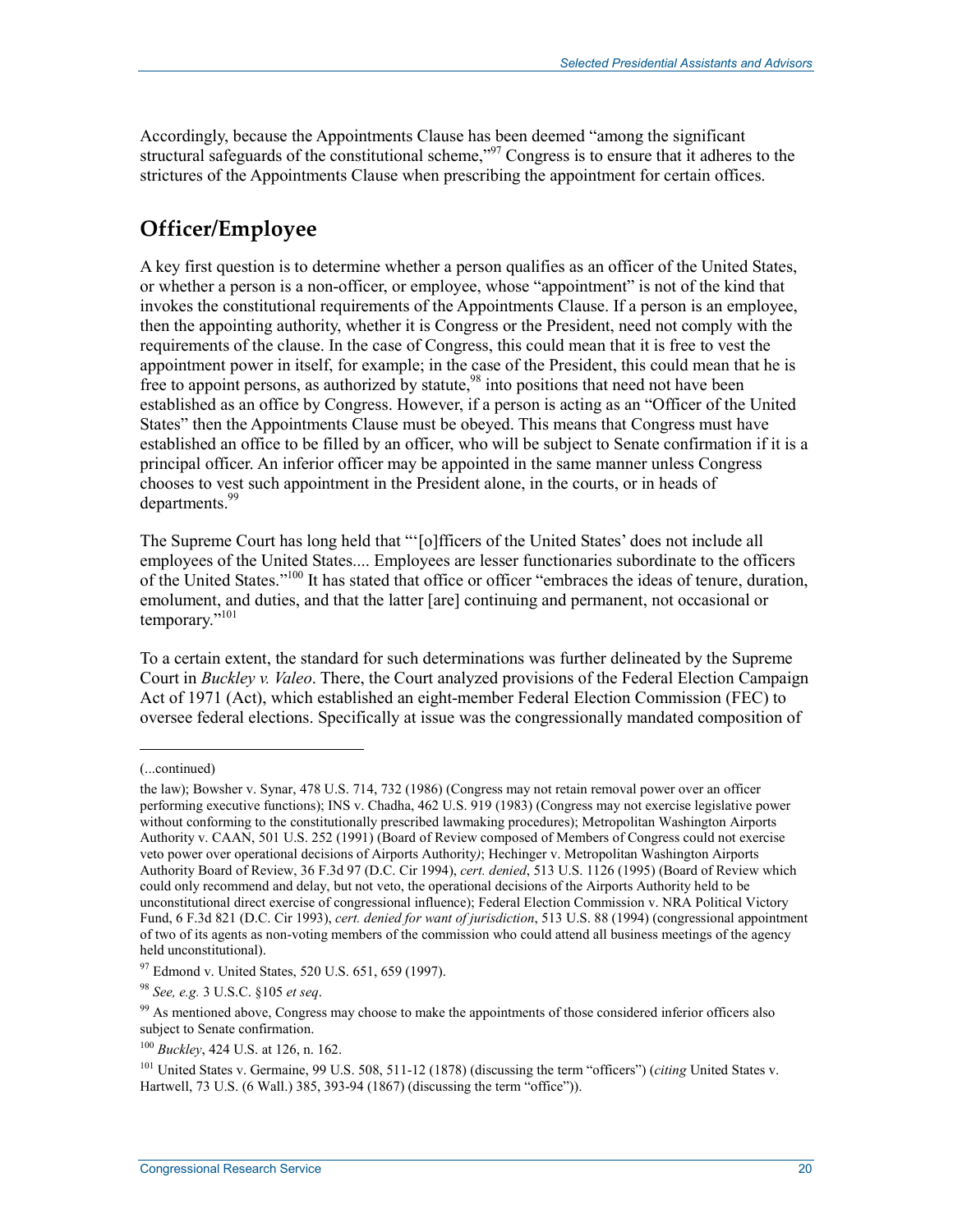the FEC, which was to consist of two non-voting ex-officio members and six voting members. According to the act, each of the six voting members were required to be confirmed by the majority of both houses of Congress, with two members being appointed by the President pro tempore of the Senate, two members by the Speaker of the House of Representatives, and two by the President.<sup>102</sup> The Court looked to the powers and duties of the FEC and described them as falling into three general categories: (1) functions relating to the flow of information—receipt, dissemination, and investigation; (2) functions with respect to promoting the goals of the act rulemaking and advisory opinions; and (3) functions necessary to ensure compliance with the statute—informal procedures, administrative determinations and hearings, and civil suits.<sup>103</sup> Given the nature of the duties assigned by law to the FEC, the Court concluded that the FEC was exercising executive power, as it found that the FEC's enforcement power "is authority that cannot possibly be regarded as merely in aid of the legislative function of Congress."<sup>104</sup> Through its analysis of the FEC's powers, the Court established that the Appointments Clause applies to agencies that have even a tangential connection to the executive branch.<sup>105</sup> Thus, the Court held that the method of appointment prescribed in the Federal Election Campaign Act violated the Appointments Clause because certain powers of the FEC could only be discharged by "Officers of the United States," who must be appointed in conformity with the Appointments Clause.

In reaching this conclusion, the Court held the term "Officers of the United States," to mean "any appointee exercising *significant authority* pursuant to the laws of the United States" (emphasis added).<sup>106</sup> Such officers, whether principal or inferior, must be appointed in conformity with the Appointments Clause. In its analysis, the Court compared the office of FEC commissioner with lower-level positions that had been identified as "inferior officers" in earlier cases. It determined that the FEC commissioners, at a minimum, were inferior officers whose appointment would be subjected to Senate confirmation or be vested in the President, the courts of law, or heads of department as prescribed by the Appointments Clause.<sup>107</sup> The Court did not engage in a substantive analysis of the meaning of "significant authority" to distinguish principal officers from inferior officers in order to determine what mode of appointment would be appropriate for FEC commissioners.

Justice White, in his concurring opinion, explored further the idea of what constitutes "significant authority" by expounding upon the duties and powers of the FEC, stating that it "is evident from the breadth of their assigned duties and the nature and importance of their assigned functions ... [that] members of the FEC are plainly 'Officers of the United States' as that term is used in Art. II, §2, cl. 2."108 The Court later declared in *Edmond v. United States* that the exercise of "significant authority pursuant to the laws of the United States marks, not the line between

<sup>102</sup> *Buckley*, 424 U.S. at 113.

<sup>103</sup> *Id.* at 137.

<sup>104</sup> *Id*. at 138.

<sup>&</sup>lt;sup>105</sup> *Id.* at 127. (*See also* Justice White's concurrence where he noted that the Court had previously recognized that socalled independent agencies intended to be independent of executive authority are not independent of the executive with respect to their appointments. *Id.* at 277 (White, J., concurring)).

<sup>106</sup> *Id*. at 126.

<sup>&</sup>lt;sup>107</sup> *Id*. Subsequent to the decision in *Buckley*, Congress in 1976 amended the appointments of the six voting members so that they are appointed by the President, with the advice and consent of the Senate. P.L. 94-283; 90 Stat. 475 (1976). <sup>108</sup> *Id*. at 269-70 (White, J., concurring).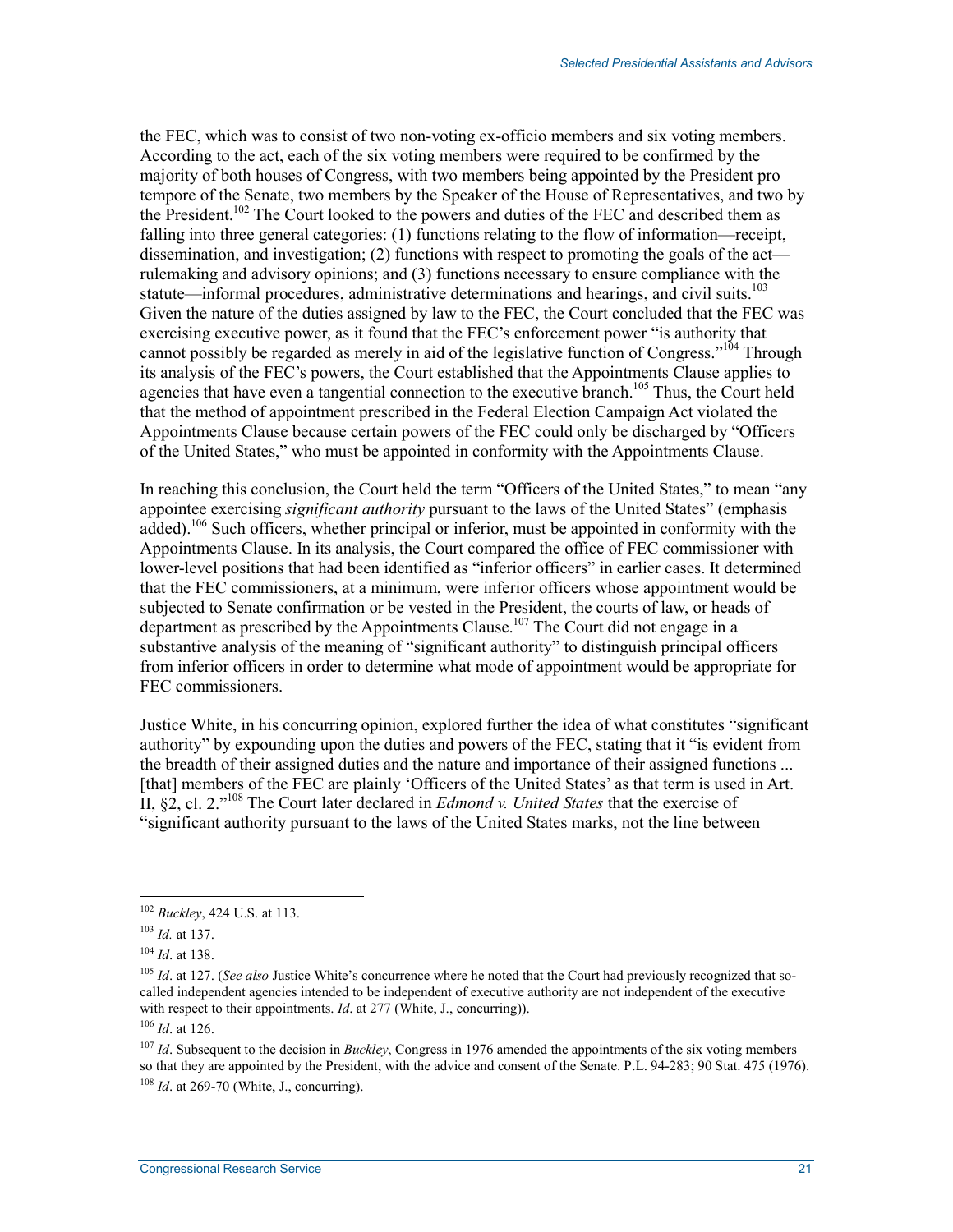principal and inferior officer for Appointments Clause purposes, but rather, as we said in *Buckley*, the line between officer and non-officer."<sup>109</sup>

The Department of Justice's Office of Legal Counsel (OLC) has also expounded on the officer/employee distinction, stating that only "[a]n appointee (1) to a position of employment (2) within the federal government (3) that carries significant authority pursuant to the laws of the United States is required to be an 'Officer of the United States.'" Each of these three conditions is independent, and all three must be met in order for the position to be subject to the requirements of the Appointments Clause.<sup>110</sup>

A subsequent OLC opinion discusses two essential elements of an office subject to the Appointments Clause.<sup>111</sup> OLC stated that it took the phrase "significant authority pursuant to the laws of the United States," and other similar phrases "to be shorthand for the full historical understanding of the essential elements of a public office.<sup>"112</sup> The first element is the delegation by legal authority of a portion of the sovereign powers of the federal government. OLC described the "delegation of sovereign authority" as involving "a legal power which may be rightfully exercised, and in its effects will bind the rights of others, and be subject to revision and correction only according to the standing laws of the State, in contrast with a person whose acts have no authority and power of a public act or law absent the subsequent sanction of an officer or the legislature."<sup>113</sup>

The second element is that the position must be "continuing," which OLC described as having two characteristics. The first is that "an office [for purposes of the Appointments Clause] exists where a position that possesses delegated sovereign authority is permanent, meaning that it is not limited by time or by being of such a nature that it will terminate by the very fact of performance."<sup>114</sup> The second characteristic of "continuing" deals with delegated sovereign authority that is temporary. Whether such a temporary position qualifies as "continuing" depends on the presence of three factors. These three factors are

- the position's existence should not be personal, meaning that the duties should continue even though the person is changed;
- the position should not be "transient"; and
- the duties should be more than "incidental" to the regular operations of the government.<sup>115</sup>

In other words, "the nature of the delegated sovereign authority will affect whether a temporary position is an office."116 For example, the special independent counsel position in *Morrison v.* 

<sup>109 520</sup> U.S. at 663 (*citing Buckley*, 424 U.S. at 126) (internal quotations omitted).

<sup>110</sup> *See* The Constitutional Separation of Powers Between President and Congress, 20 Op. Att'y Gen. 124 (1996); [hereinafter Dellinger Memo]. This OLC memorandum also pointed out that "members of a commission that have purely advisory functions need not be officers of the United States because they possess no enforcement authority or power to bind the Government." *See id.* at 144.

<sup>111</sup> *See* Officers of the United States Within the Meaning of the Appointments Clause, 2007 WL 1405459 at \*3 (OLC) (April 16, 2007).

 $112$  *Id.* at \*10.

<sup>113</sup> *Id*. at \*17 (internal quotations omitted, quoting *Opinion of the Justices*, 3 Greenl. at 482).

<sup>&</sup>lt;sup>114</sup> *Id.* at \*30 (internal quotations omitted).

<sup>115</sup> *Id*.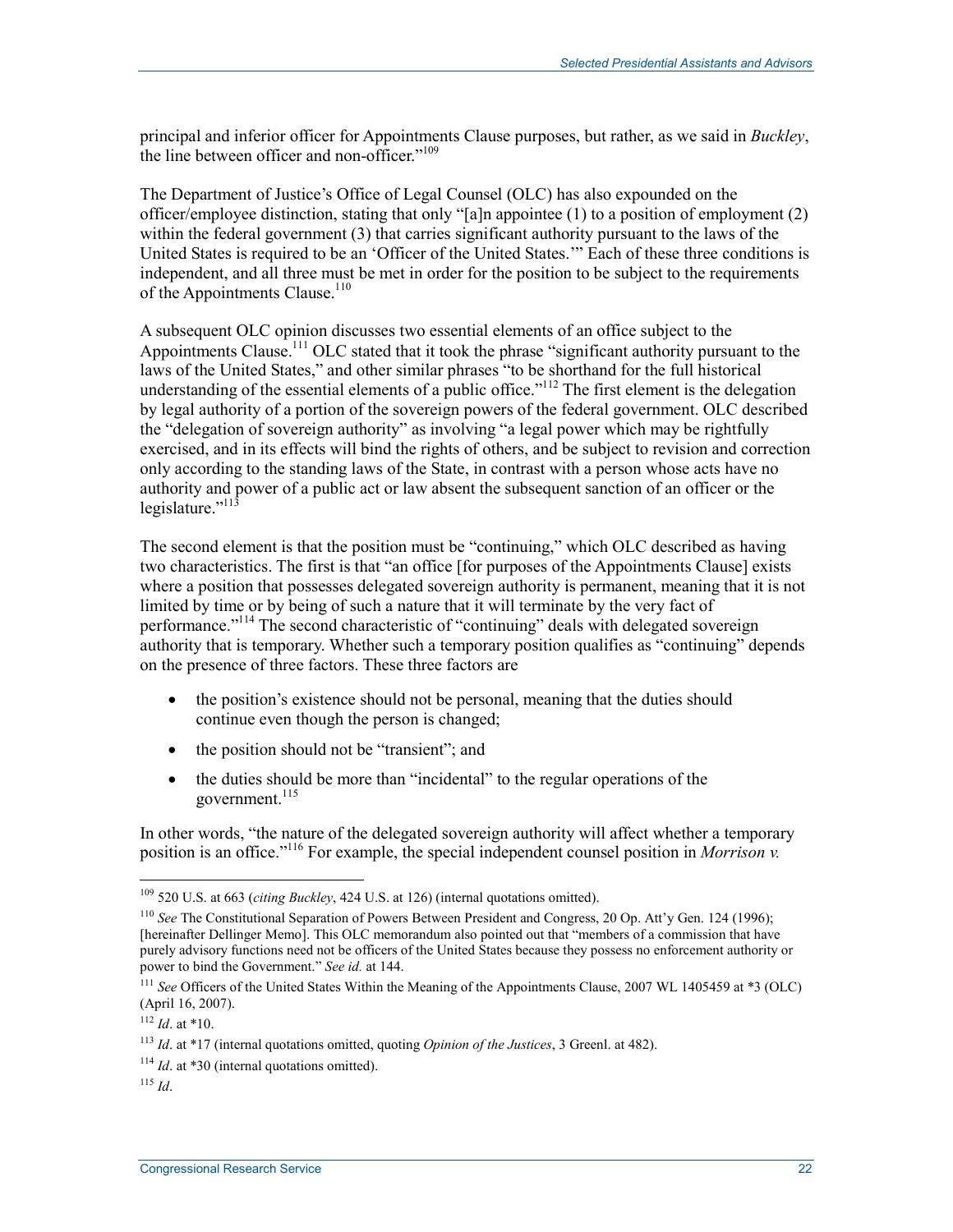*Olson* was an office subject to the Appointments Clause, because the duties assigned to the particular position were not personal and not "'transient,' but rather indefinite and expected to last for multiple years, with ongoing duties"; nor was the position "'incidental' [to the regular operations of government], but rather possessed core and largely unchecked federal prosecutorial powers, effectively displacing the Attorney General ... [and] the counsel's court-defined jurisdiction, was not necessarily limited to the specific matter that had prompted his appointment."<sup>117</sup>

As delineated by the Court and as characterized by the aforementioned OLC opinion, it appears that an individual who is to occupy a position that has the following two characteristics,  $(1)$ delegation of sovereign authority and (2) continuing, must be appointed pursuant to the Appointments Clause, and conversely, a position of employment that does not satisfy either of these elements need not be filled pursuant to the clause.<sup>118</sup>

## **Principal Officer/ Inferior Officer**

If it is determined that one is acting as an officer because he or she is exercising significant authority pursuant to the laws of the United States, the manner of appointment required under the Appointments Clause necessarily requires a determination of whether the officer is a principal officer or an inferior officer. As stated above, the Appointments Clause requires Senate confirmation for principal officers, but gives Congress the discretion to provide for the appointment of inferior officers without advice and consent.

Although the Supreme Court has determined various offices to be inferior,<sup>119</sup> it has acknowledged that its "cases have not set forth an exclusive criterion for distinguishing between principal and inferior officers for Appointments Clause purposes."<sup>120</sup> In fact, it observed that "[t]he line between 'inferior' and 'principal' officers is one that is far from clear, and the Framers provided little guidance into where it should be drawn."<sup>121</sup> In its analyses, however, the Court has relied on several factors such as whether the officer was subject to removal by a higher officer, that the officer performed only limited duties, that the jurisdiction was narrow, and that the tenure was limited.122 These particular characteristics were examined in *Morrison v. Olson* when the Supreme Court held that the special independent counsel was an inferior officer. With regard to examining other positions, "the nature of each government position must be assessed on its own merits."<sup>123</sup> The Court in *Edmond* further stated, "Generally speaking, the term 'inferior officer'

 $\overline{\phantom{a}}$ 

<sup>(...</sup>continued)

<sup>&</sup>lt;sup>116</sup> *Id.* ("The Constitution requires an examination of 'the nature of the functions devolved upon' a position by legal authority.") *Id.* at. \*35.

<sup>117</sup> *Id*. at \*32.

<sup>118</sup> *Id*. at \*39.

<sup>119</sup> *See* Ex parte Hennen*,* 38 U.S. (13 Pet.) 225, 258 (1839) (a district court clerk); Ex parte Siebold, 100 U.S. 371, 397- 98 (an election supervisor); United States v. Eaton, 169 U.S. 331, 343, (1898) (a vice consul charged temporarily with the duties of the consul); Go-Bart Importing Co. v. United States, 282 U.S. 344, 252-54 (1931) (a "United States Commissioner" in district court proceedings); Morrison v. Olson, 487 U.S. 654 (1988) (an independent counsel).

<sup>120</sup> *Edmond*, 520 U.S. at 661.

<sup>&</sup>lt;sup>121</sup> *Morrison v. Olson*, 487 U.S. 654, 671 (1988) (finding that the independent counsel clearly falls on the inferior side of the line).

<sup>122</sup> *Id*. at 671-672.

<sup>&</sup>lt;sup>123</sup> Silver v. United States Postal Service, 951 F.2d 1033, 1040 (9<sup>th</sup> Cir. 1991).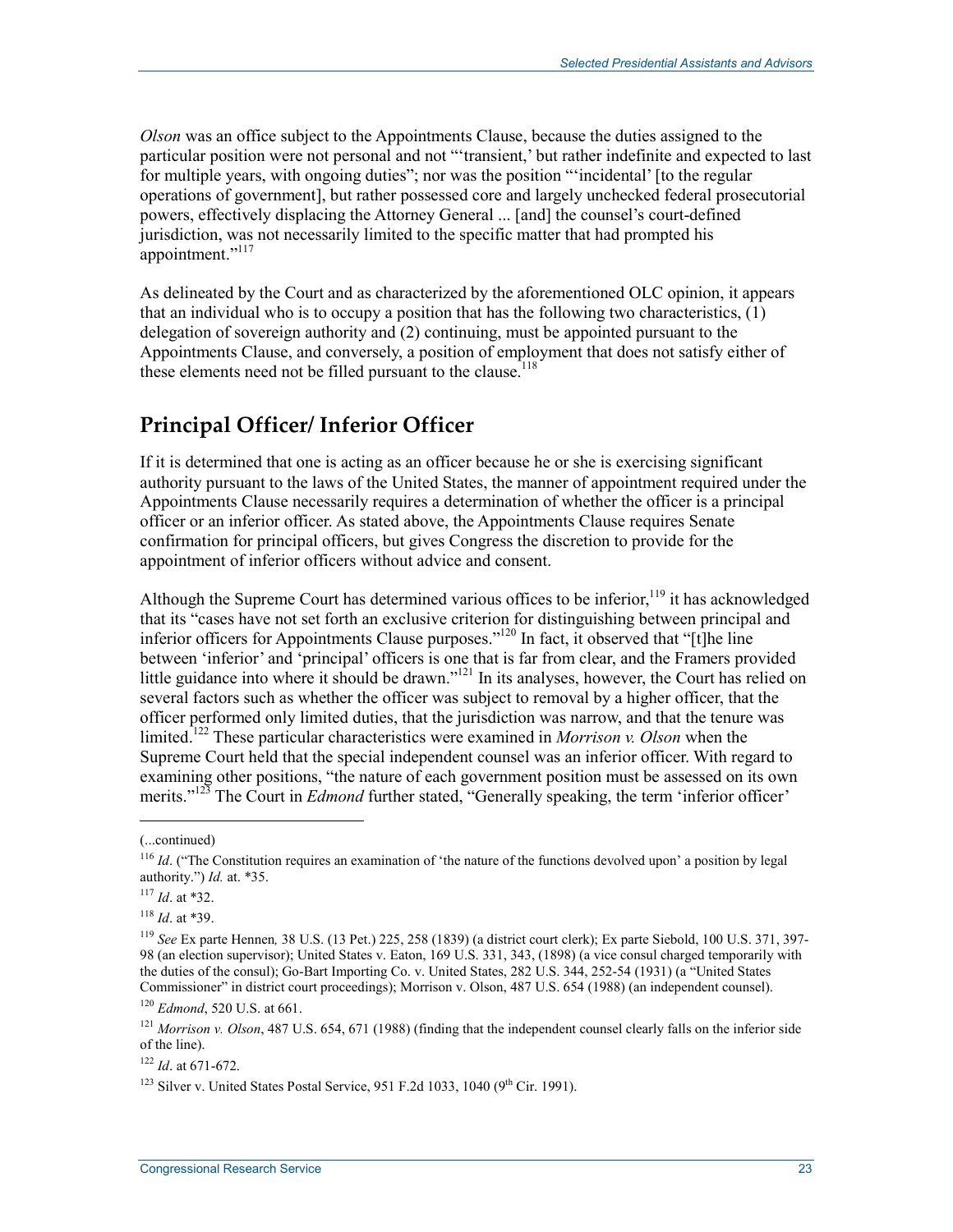connotes a relationship with some higher ranking officer or officers below the President ... [and] whose work is directed and supervised at some level by others who were appointed by Presidential nomination with the advice and consent of the Senate."<sup>124</sup> Thus, in analyzing whether one may be an inferior officer, the Court's decisions appear to focus on the extent of the officer's discretion to make autonomous policy choices and the location of the powers to supervise and to remove the officer  $125$ 

### **Analyses of Certain Presidential Advisors**

Generally, advisor positions each have their own characteristics, duties, and functions. One cannot categorically say that all or none of them are the type of positions which would invoke the Appointments Clause. This section analyzes the application of the Appointments Clause to three positions that are illustrative of positions that have been established in statute, by the White House, and via a regulation: They are (1) the Director of the Office of National Drug Control Policy, often referred to as the "Drug Czar"; (2) the Director of the White House Office of Urban Affairs; and (3) the Special Master for TARP Executive Compensation, often referred to as the "Pay Czar."

#### **Director of the Office of National Drug Control Policy**

The Office of National Drug Control Policy (ONDCP), established by statute, is charged with the duties of (1) developing national drug control policy, (2) coordinating and overseeing the implementation of the national drug control policy, (3) assessing and certifying the adequacy of National Drug Control Programs (NDCP) and the budget for those programs, and (4) evaluating the effectiveness of the national drug control policy and the NDCP agencies' programs by developing and applying specific goals and performance measurements.<sup>126</sup> ONDCP is headed by a Director, who is required to be appointed by the President with the advice and consent of the Senate, and the rank is to be the same as the head of an executive department (i.e., Cabinet level).<sup>127</sup> The Director's responsibilities include but are not limited to assisting the President in the establishing of the policies, goals, objectives, and priorities for the NDCP; promulgating and submitting to the President the National Drug Control Strategy; coordinating and overseeing the implementation of the described policies and goals of the agencies under the National Drug Control Strategy; making recommendations to the NDCP agency heads with respect to implementation of federal counter-drug programs; making recommendations to the President with respect to organization, management, and budgets of the NDCP agencies; appearing before duly

<sup>&</sup>lt;sup>124</sup> *Edmond*, 520 U.S. at 662-63. This characterization of inferior officers by the Court presumably would not preclude the ability of the Congress to vest the appointment of an inferior officer in the President alone as prescribed by the Appointments Clause. Justice Souter, dissenting in *Edmond*, objected to the majority's general maxim stating, "The mere existence of a 'superior' officer is not dispositive." He further opined that "[w]hat is needed, instead, is a detailed look at the powers and duties ... to see whether reasons favoring their inferior officer status within the constitutional scheme weigh more heavily than those to the contrary." *Id*. at 667-68 (Souter, J., dissenting).

<sup>125</sup> *See* Dellinger Memo at \*150. The reasoning in *Edmond* was again confirmed by the Supreme Court in *Free Enterprise Fund v. Public Company Accounting Oversight Board*, 130 S. Ct. 3139 (2010), which concluded that the members of the Oversight Board were properly appointed inferior officers because the Securities and Exchange Commission had oversight over the board members actions as well the authority (after the Court's decision) to remove the board members at will. *Id*. at 3162.

<sup>126 21</sup> U.S.C. §1702(a).

 $127$  21 U.S.C. §1703(a)(1).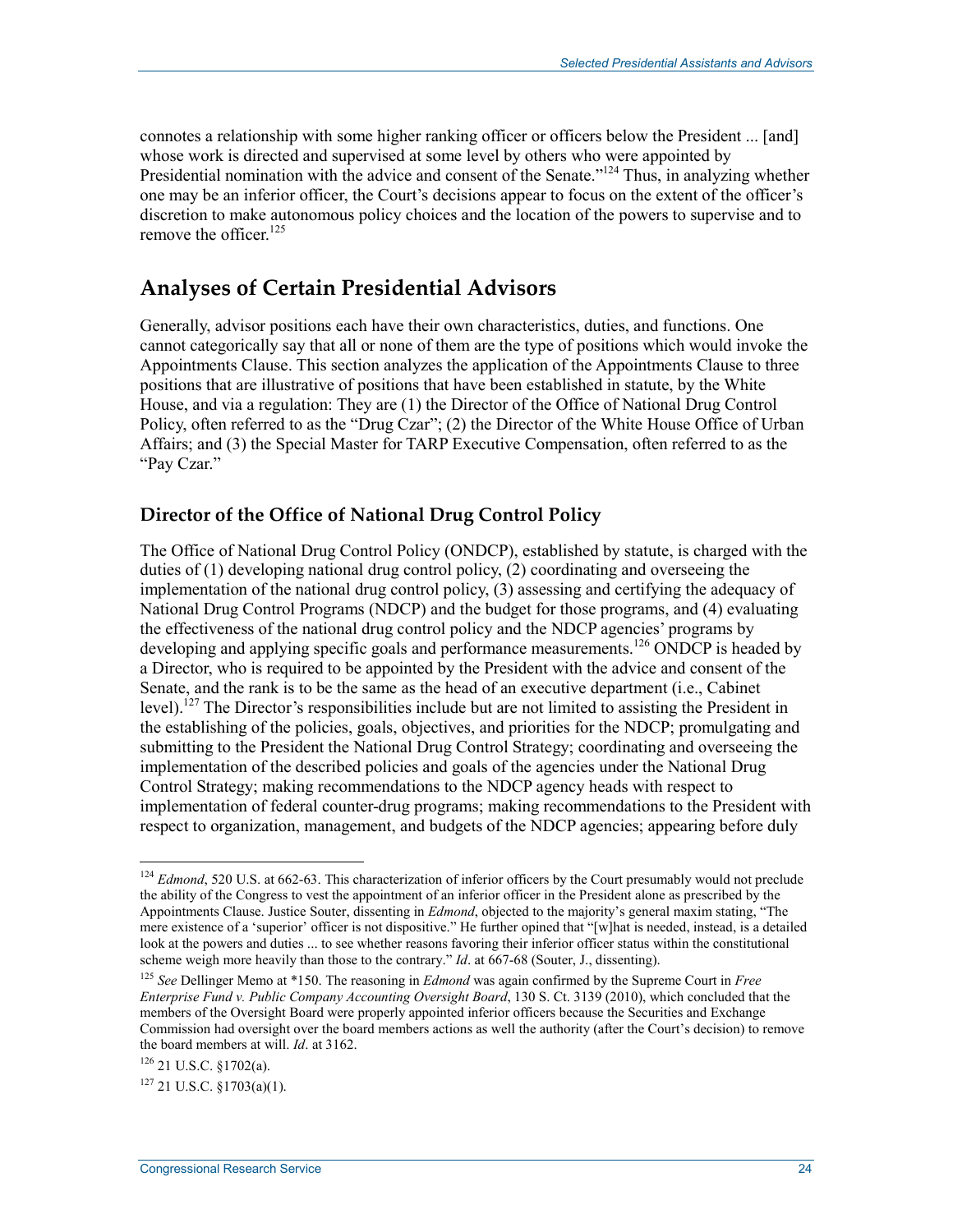constituted committees and subcommittees of the House of Representatives and of the Senate to represent the drug policies of the executive branch; and notifying any NDCP agency if its policies are not in compliance with the strategy and transmitting such notice to the President and relevant committees of jurisdiction.<sup>128</sup> Additionally, the Director has the power to "select, appoint, employ, and fix compensation of the officers and employees that may be necessary to carry out the functions of the Office."129 The Director is also empowered to make available competitive awards to fund demonstration projects by eligible partnerships for the purpose of reducing the use of illicit drugs by chronic drug users. $130$ 

In light of the above Appointments Clause discussion, the first question that must be answered is whether the Director qualifies as an officer of the United States. A review of the Director's general responsibilities might lead one to conclude that the Director is not an officer because it is not evident that the position is one where "significant authority" is exercised, given that much of it seems to be coordination and evaluation based. However, in codifying this position, Congress empowered the Director to "select, appoint, employ, and fix compensation of such *officers and employees* of the Office" (emphasis added); distribute appropriated funds to fund demonstration projects; make interagency fund transfers; and distribute a periodic bonus payment to any employee in the office. To the extent that these duties connote the exercise of executive functions, it could be argued that the Director of ONDCP is an officer who exercises significant authority pursuant to the laws of the United States. Furthermore, these duties, combined with the fact that Congress gave the Director a rank equivalent to an agency head and required him to be appointed by the President subject to Senate confirmation, could be taken to support the conclusion that the Director is a principal officer of the United States.

#### **Director of Urban Affairs**

As discussed in the previous sections, President Obama issued an executive order that established within the EOP the White House Office of Urban Affairs. The Office of Urban Affairs is to be headed by the Deputy Assistant to the President, Director of Urban Affairs. The Director is required to report to the Assistant to the President for Intergovernmental Affairs and Public Liaison and to the Assistant to the President for Domestic Policy.<sup>131</sup> The executive order states that the principal functions of the Office of Urban Affairs are, to the extent permitted by law,

- to provide leadership for and coordinate the development of the policy agenda for urban America across executive departments and agencies;
- to coordinate all aspects of urban policy;
- to work with executive departments and agencies, including the Office of Management and Budget (OMB), to ensure that federal government dollars targeted to urban areas are effectively spent on the highest-impact programs; and
- to engage in outreach and work closely with state and local officials, with nonprofit organizations, and with the private sector, both in seeking input

 $128$  21 U.S.C. §1703(b).

<sup>129 21</sup> U.S.C. §1703(d).

<sup>130 21</sup> U.S.C. §1714.

<sup>131</sup> Exec. Order No. 13503, 74 Fed. Reg. 8139, 8140 (February 24, 2009).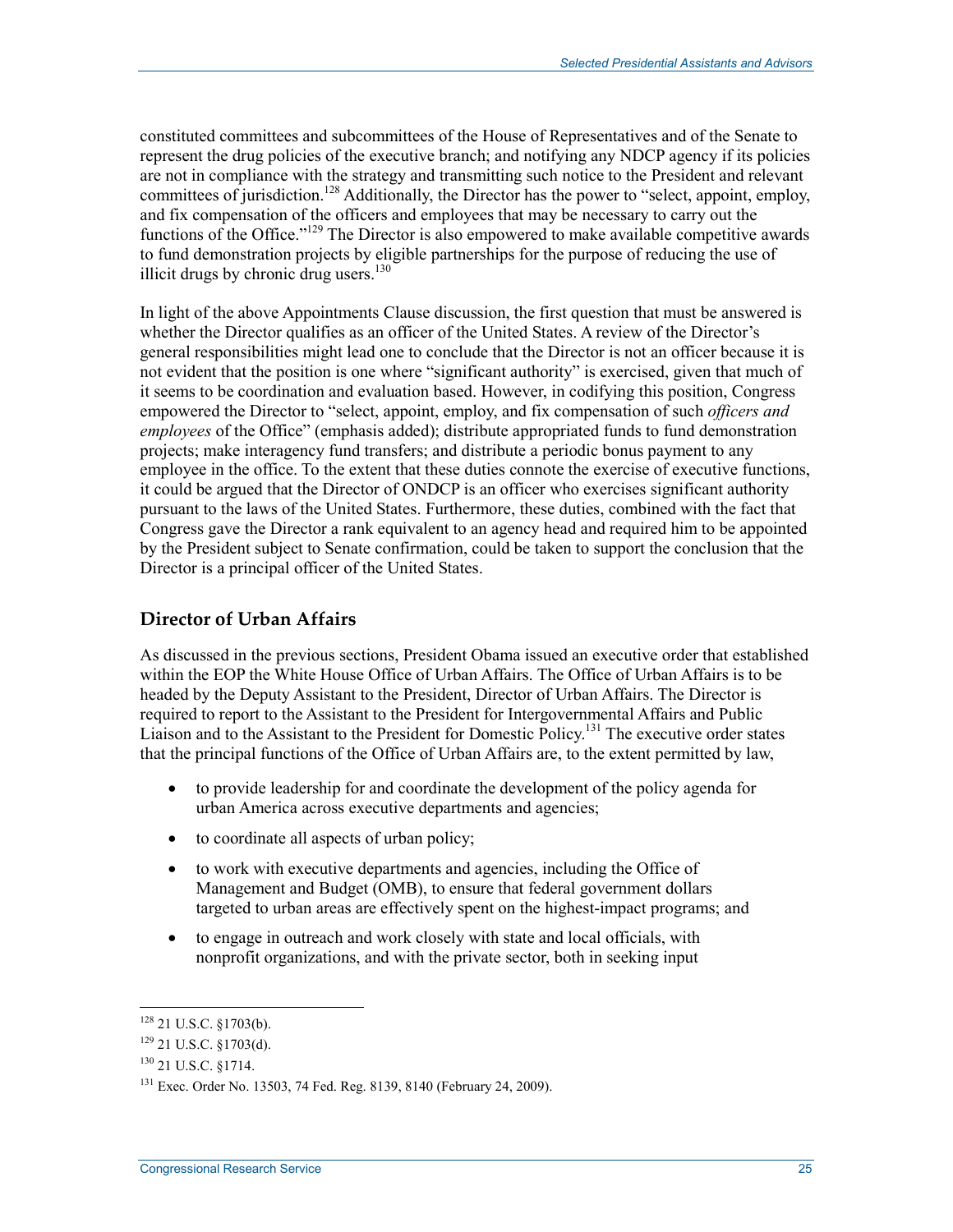regarding the development of a comprehensive urban policy and in ensuring that the implementation of federal programs advances the objectives of that policy.132

The Office of Urban Affairs is to coordinate with various specified agencies to the extent permitted by law, and nothing in the executive order is to be construed as impairing or affecting the authority granted by law to a department, agency, or head thereof, or interfere with the functions of the Director of OMB relating to budgetary, administrative, or legislative proposals.<sup>133</sup>

Similar to some of the functions of the ONDCP, the functions to be carried out by this office do not appear to rise to the level that would require the Director to be an officer of the United States. There is arguably no delegation of sovereign authority in the sense that the Director is not exercising a legal power, the effect of which will bind the rights of others. Nor is the Director permitted to carry out any legislative, executive, or judicial function similar to the FEC commissioners, who have been found to be at least inferior officers. In this situation, as is the case with other similar advisor/assistant positions located and created in the EOP,<sup>134</sup> the Director of Urban Affairs appears to, or could, exert great political influence over the various agencies with whom he is required to coordinate because the Director apparently has the "ear of the President" and is taking action pursuant to the President's wishes. However, such political influence does not necessarily amount to the exercise of significant legal authority, which would consequently require that the position be established and filled in accordance with the Appointments Clause.

#### **Special Master for TARP Executive Compensation**

Drawing upon the statutory language in the Emergency Economic Stabilization Act of 2008 (EESA)135 that authorizes the Secretary of the Treasury to establish the Troubled Asset Relief Program (TARP) and to "issue such regulations and other guidance as may be necessary or appropriate to define terms or carry out the authorities or purposes of this Act," the Secretary established via regulation the Special Master for TARP Executive Compensation (Special Master),<sup>136</sup> often referred to as the "Pay Czar." Under the regulation, the Special Master serves "at the pleasure of the Secretary, and may be removed by the Secretary without notice, without cause, and prior to the naming of any successor Special Master."<sup>137</sup> The Secretary has delegated to the Special Master the authority to

- interpret the application of the restrictions on executive compensation for TARP recipient employees;
- administer Section 111(f) of EESA, which requires the Secretary to review bonuses, retention awards, and other compensation paid before February 17, 2009, to determine whether any such payments were inconsistent;

<sup>&</sup>lt;sup>132</sup> Exec. Order No. 13503, 74 Fed. Reg. 8139 (February 24, 2009).

<sup>133</sup> Exec. Order No. 13503, 74 Fed. Reg. 8140 (February 24, 2009).

<sup>134</sup> *See, e.g.*, Director, White House Office of Health Reform, Exec. Order No. 13507; President's Economic Recovery Advisory Board, Exec. Order No., 13501; Assistant to President for Energy and Climate Change, Position Mentioned in Exec. Order Nos. 13499 and 13500.

<sup>135</sup> P.L. 110-343; 123 Stat. 3767

<sup>&</sup>lt;sup>136</sup> TARP Standards for Compensation and Corporate Governance (Interim Final Rule), 74 Fed. Reg. 28394, 29420 (Jun. 15, 2009), codified at 31 C.F.R. Part 30.

 $137$  31 C.F.R. 30.16.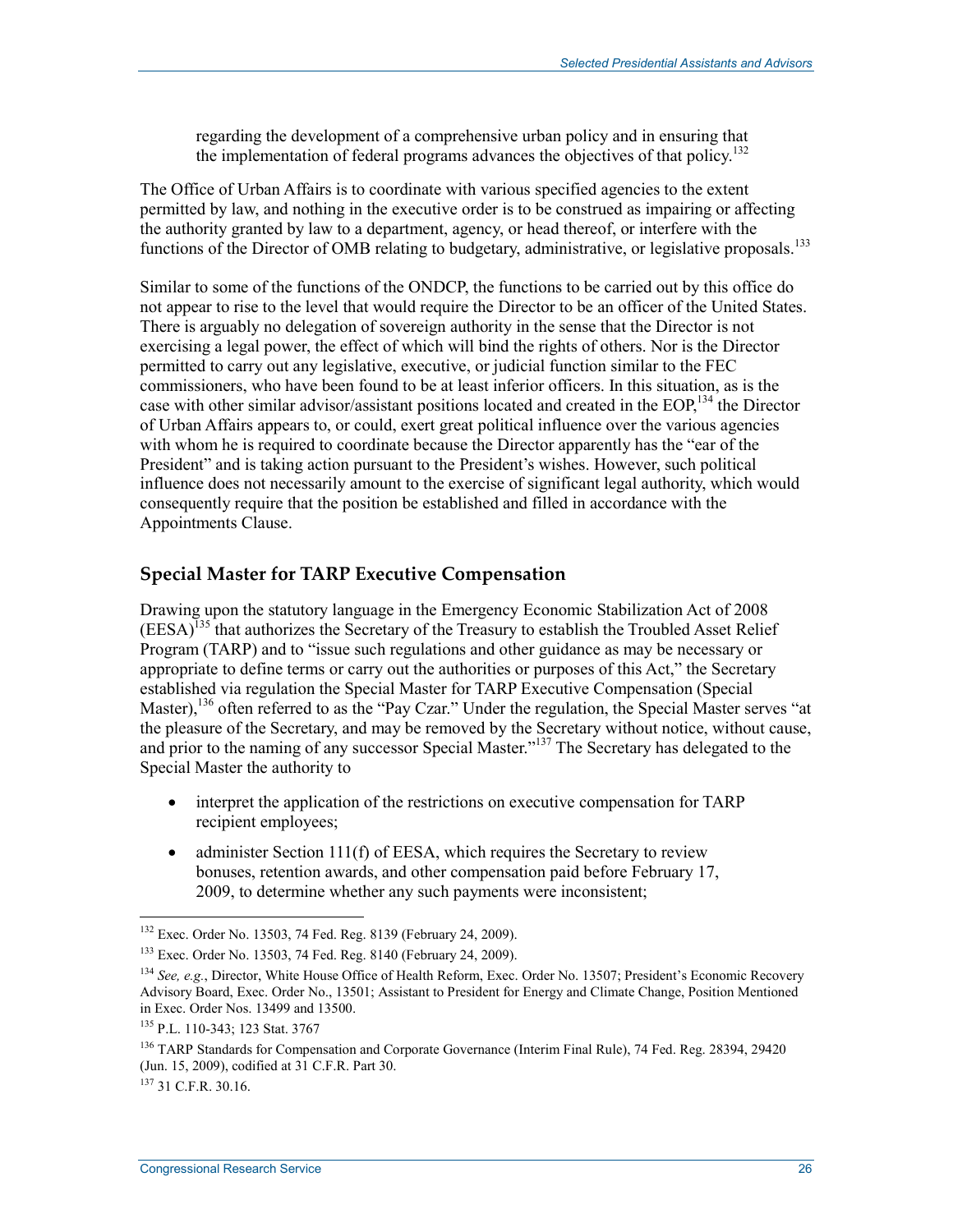- approve compensation payments to, and compensation structures for, certain employees of TARP recipients receiving exceptional financial assistance;
- provide advisory opinions, as requested or as appropriate, regarding payments to or compensation structures for other employees of TARP recipients; and
- perform other such duties as the Secretary may delegate from time to time relating to executive compensation issues under TARP.<sup>138</sup>

In delineating the Special Master's interpretative authority, the rule states that the Special Master has the responsibility for interpreting Section 111 of EESA, the regulations, and any other applicable guidance and to determine whether such requirements have been met in any particular circumstance.<sup>139</sup> The regulations also provide that in the case of any final determination that a TARP recipient is required to receive, the final determination of the Special Master "shall be final and binding and treated as the determination of the Treasury."<sup>140</sup>

The Special Master could be viewed as an officer of the United States rather than an employee of the Treasury Department, as he appears to have been delegated authority that permits him to interpret the law and regulations and decide their applicability to others. Furthermore, although the Special Master serves at the pleasure of the Secretary, the regulation states that his final determinations are to be treated as the determination of the Treasury. It does not appear that those determinations are subject to review by the Secretary. These factors could strongly indicate that the Special Master is in fact exercising significant authority, such that an officer of the United States must carry out the duties of this position. If so, the relevant constitutional issue would center on whether the Special Master is exercising significant authority that rises to the level of a principal officer, which would require him to be appointed by the President subject to Senate confirmation, or whether the Secretary has retained sufficient control of his actions either explicitly or implicitly, which could allow the Special Master to be characterized as an inferior officer. The Special Inspector General for TARP (SIGTARP), a position established by Congress, questioned whether the Special Master is a principal officer because, in his view, "the Secretary appears to be without authority to control the actions of the Special Master in any ... meaningful manner" other than removal. $141$ 

OLC issued an opinion concluding that the Special Master is not a principal officer for purposes of the Appointments Clause.142 Relying on the factors in *Morrison*, OLC stated the Special Master is removable at will, has limited duties that apply only to a particular jurisdiction namely, "the compensation practices of particular TARP recipients and certain of their employees"—and that his tenure is of limited duration.<sup>143</sup> OLC disagreed with the SIGTARP's interpretation that the regulation insulates the Special Master's decisions from the Secretary's review. OLC gave deference to Treasury's view that the Special Master's "decision remains

<sup>143</sup> *Id*. at \*7.

<sup>1</sup> <sup>138</sup> *Id*.

<sup>139</sup> *Id*. at 30.16(a).

 $140$  *Id.* at 30.16(c)(2).

<sup>141</sup>*See* Whether the Special Master for the Troubled Asset Relief Program Executive Compensation is a Principal Officer Under the Appointments Clause, 2010 WL 4963118 (OLC) [hereinafter Special Master Memo] (referring to a Letter from the Special Inspector General).

<sup>&</sup>lt;sup>142</sup> Special Master Memo at \*1.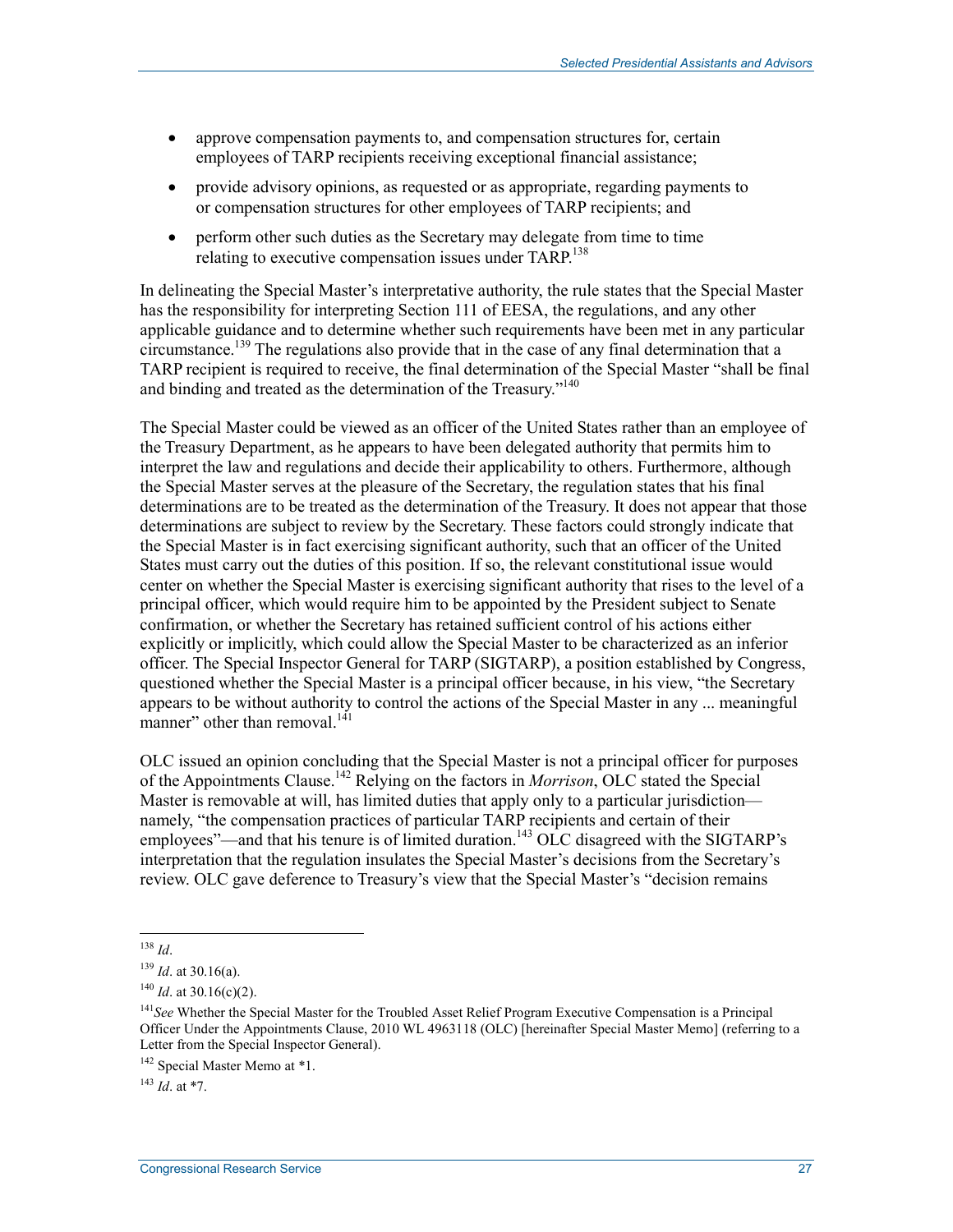subject to further review within the Treasury,"<sup>144</sup> because the "Rule lacks a clear enough preclusion of Secretarial review to overcome the presumption of Secretarial supervisory authority.<sup>"145</sup> More significant is OLC's conclusion that Supreme Court decisions strongly indicate that an individual may still be an inferior officer even if a principal officer does "not exercise plenary authority over [the] subordinate.<sup>"146</sup> These factors, taken together, illustrate OLC's view that the Special Master is an officer rather than an employee of the United States, and qualifies as an inferior officer.

However, in accepting that the Special Master is an officer, rather than employee, of the United States, the establishment of this office through a rule may raise additional concerns. In particular, one constitutional issue is that Congress did not explicitly establish the Office of Special Master nor did it vest the Secretary with the explicit authority to appoint such an officer, if in fact the Special Master is considered to be an officer. On the other hand, an argument could be made that Congress implicitly authorized the establishment of such an office by vesting the Secretary with the authority to develop the appropriate procedures to implement the provisions of  $EESA$ <sup>147</sup>

#### **Summary of Presidential Advisor Analyses**

These three cases illustrate that an Appointments Clause analysis is best done on a case-by-case basis. First, one looks at the functions and duties of the particular position in question. This assists in determining whether such position is one where significant authority is exercised, meaning that the position primarily is one where there has been a delegation of sovereign power. Within the narrower context of presidential assistants and advisors, it is important to examine these positions remembering that the exertion of great political influence or authority does not presumptively rise to the level of exercising legal authority pursuant to the laws of the United States. However, if it is determined that the position is one where significant authority is exercised, then the position and appointment is to be made in accordance with the strictures of the Appointments Clause.

## **Congressional Oversight of Presidential Advisors148**

## **Congress's Oversight Authority**

Generally, Congress's legal authority to obtain information, including, but not limited to, confidential, sensitive, or deliberative information, is extremely broad. While there is no express

<sup>144</sup> *Id*. at \*8 (*citing* Letter for Bryan Saddler, Chief Counsel, Special Inspector General for the Troubled Asset Relief Program, Department of the Treasury, from Timothy G. Massad, Chief Counsel, Office of Financial Stability, at 1 (July 29, 2010)).

<sup>145</sup> *Id*.

<sup>&</sup>lt;sup>146</sup> *Id.* at \*6 (placing particular emphasis on the language from *Edmond*, which stated that one may be an inferior officer as long as the official "is directed and supervised *at some level* by others who were appointed by Presidential nomination with the advice and consent of the Senate" (emphasis added)).

<sup>&</sup>lt;sup>147</sup> It is not clear whether a court would be receptive to an argument that congressional enactments can be interpreted as implicitly creating executive office. It should also be noted that there is a possibility that the Special Master may be filling an inferior officer position that already existed within the Department of the Treasury and is simply exercising additional duties delegated to him by the Secretary.

<sup>&</sup>lt;sup>148</sup> Todd Garvey, Legislative Attorney in the American Law Division (7-0174), wrote this section.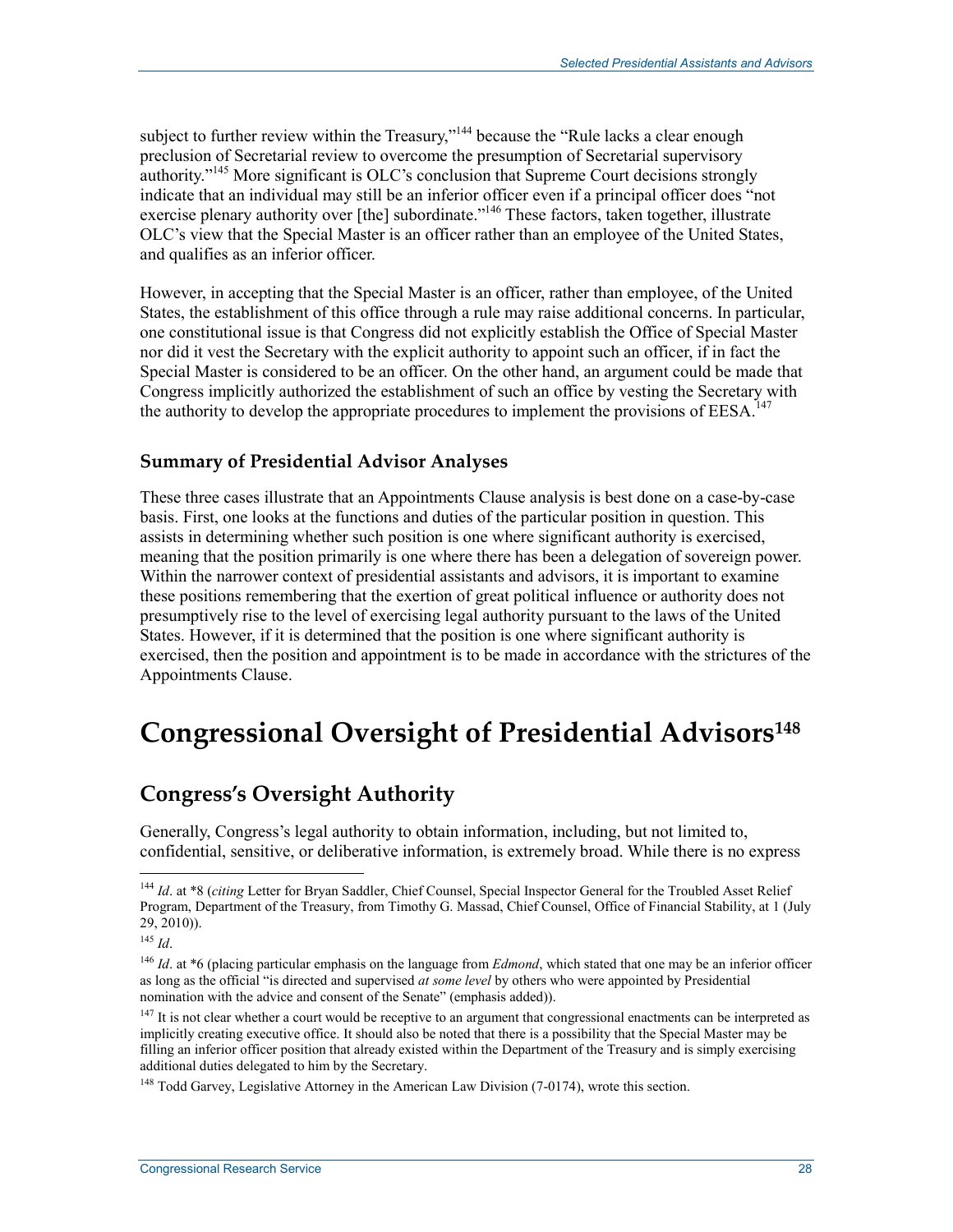provision of the Constitution or specific statute authorizing the conduct of congressional oversight, the Supreme Court has firmly established that such power is essential to the legislative function and can be implied from the general vesting of legislative powers in Congress.<sup>149</sup> In *Watkins v. United States,* for instance, the Court emphasized that the "power of the Congress to conduct investigations is inherent in the legislative process. That power is broad. It encompasses inquiries concerning the administration of existing laws as well as proposed or possibly needed statutes."150 The Court in *Watkins* further stressed that Congress's power to investigate is at its peak when focusing on alleged waste, fraud, abuse, or maladministration within a government department. Specifically, the Court explained that the investigative power "comprehends probes into departments of the federal government to expose corruption, inefficiency, or waste."151 The Court went on to note that the first Congresses held "inquiries dealing with suspected corruption or mismanagement of government officials."152 Given these factors, the Court recognized "the power of the Congress to inquire into and publicize corruption, maladministration, or inefficiencies in the agencies of Government.<sup>"153</sup> Moreover, in a more recent decision, *Eastland v. United States Serviceman's Fund*, the Court reiterated that the "scope of its power of inquiry ... is as penetrating and far-reaching as the potential power to enact and appropriate under the Constitution."154

As a corollary to this accepted oversight authority, the Supreme Court has likewise determined that the "[i]ssuance of subpoenas ... has long been held to be a legitimate use by Congress of its power to investigate."155 In particular, the Court has repeatedly cited the principle that

A legislative body cannot legislate wisely or effectively in the absence of information respecting the conditions which the legislation is intended to affect or change; and where the legislative body does not itself possess the requisite information—which not infrequently is true—recourse must be had to others who do possess it. Experience has taught that mere requests for such information often are unavailing, and also that information which is volunteered is not always accurate or complete; so some means of compulsion are essential to obtain what is needed. All this was true before and when the Constitution was framed and adopted. In that period the power of inquiry—with enforcing process—was regarded and employed as a necessary and appropriate attribute of the power to legislate—indeed, was treated as inhering in it.<sup>156</sup>

While the congressional power of inquiry is broad, it is not unlimited. The Supreme Court has admonished that the power to investigate may be exercised only "in aid of the legislative function"157 and cannot be used to expose for the sake of exposure alone. The *Watkins* Court underlined these limitations, stating that

<sup>149</sup> *See, e.g., Nixon v. Administrator of General Services*, 433 U.S. 435 (1977); *Eastland v. United States Servicemen's Fund*, 421 U.S. 491 (1975); *Barnblatt v. United States*, 360 U.S. 109 (1959); *Watkins v. United States*, 354 U.S. 178 (1957); *McGrain v. Daugherty*, 273 U.S. 135 (1927).

<sup>150 354</sup> U.S. at 187.

<sup>151</sup> *Id.*

<sup>152</sup> *Id.* at 182.

<sup>153</sup> *Id.* at 200, n.33.

<sup>154 421</sup> U.S. at 504, n. 15 (quoting *Barenblatt*, *supra*, 360 U.S. at 111).

<sup>155</sup> *Eastland v. United States Servicemen's Fund*, 421 U.S. at 504.

<sup>156</sup> *McGrain*, 273 U.S. at 175; *see also Buckley v. Valeo*, 424 U.S. 1, 138 (1976), *Eastland*, 421 U.S. at 504-505.

<sup>157</sup> *Kilbourn v. Thompson*, 103 U.S. 168, 204 (1880).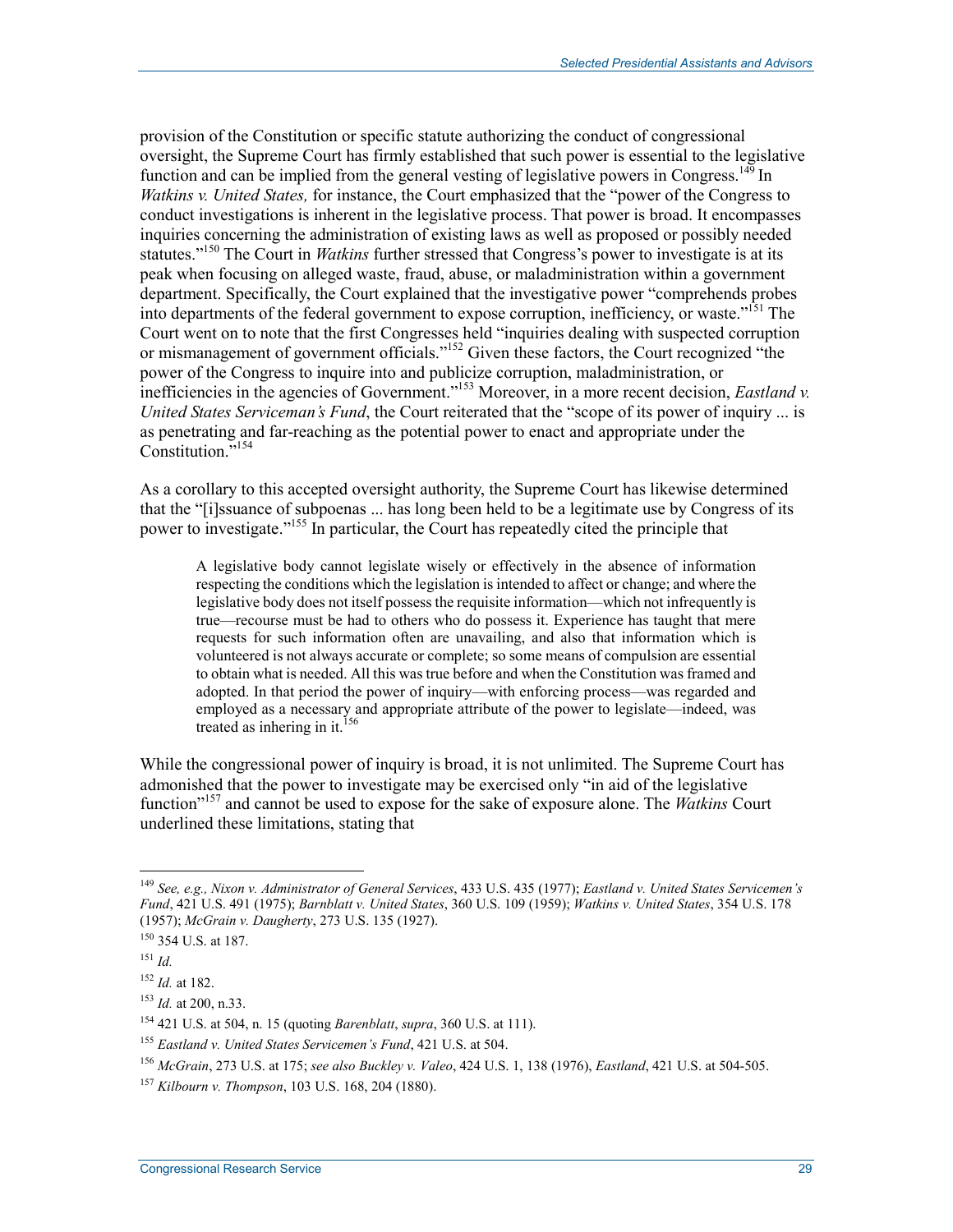There is no general authority to expose the private affairs of individuals without justification in terms of the functions of the Congress ... nor is the Congress a law enforcement or trial agency. These are functions of the executive and judicial departments of government. No inquiry is an end in itself; it must be related to, and in furtherance of, a legitimate task of the Congress.<sup>158</sup>

Moreover, an investigating committee has only the power to inquire into matters within the scope of the authority delegated to it by its parent body.159 Once having established its jurisdiction, authority, and the pertinence of the matter under inquiry to its area of authority, however, a committee's investigative purview is substantial and wide ranging.

## **The Relationship Between Advice and Consent and Congressional Oversight**

A recurring criticism of the President's use of special advisors has been that they are not subject to the confirmation process in the Senate and, therefore, are "largely insulated"<sup>160</sup> from congressional oversight and "wholly unaccountable"<sup>161</sup> to the Congress. The connection between the Senate's confirmation power and Congress's more general oversight prerogatives, however, appears to be derived from practice and tradition, rather than being legally or constitutionally grounded.

As a matter of constitutional law, there appears to be no direct connection between the Senate's authority to give "advice and consent" to Presidential appointees and Congress's more general power to conduct oversight and perform investigations of government officials and activities. The Senate's confirmation power is expressly provided for by the text of the Constitution.<sup>162</sup> while congressional oversight has, as discussed above, been repeatedly considered by the Supreme Court to be an implied congressional power. The fact that a special advisor to the President does not receive a confirmation hearing arguably has no legal or constitutional impact on Congress's authority or ability to conduct oversight of that position, its duties and functions, or the individual holding it. As a practical and political matter, however, in recent years, several Senate committees have found that extracting an on-the-record, under-oath commitment from nominees regarding their cooperation in congressional oversight has been helpful in future oversight efforts.<sup>163</sup>

<sup>158</sup> *Watkins v. United States*, 354 U.S. at 187.

<sup>159</sup> *United States v. Rumely*, 345 U.S. 41, 42, 44 (1953); *see also Watkins*, 354 U.S. at 198.

<sup>&</sup>lt;sup>160</sup> Letter from Senators Susan Collins, Lamar Alexander, Christopher Bond, Mike Crapo, Pat Roberts, and Robert Bennett, to President Barack Obama (Sept. 15, 2009), *available at* http://collins.senate.gov/public/continue.cfm? FuseAction=PressRoomPressReleases&ContentRecord\_id=c2f7dda9-802a-23ad-4371-ecb6a1c8d2eb&Region\_id=& Issue\_id=&CFID=12784730&CFTOKEN=17344439.

<sup>161</sup> Congressman Eric Cantor, Op-Ed., *Obama's 32 Czars*, *Washington Post*, July 30, 2009, *available at* http://www.washingtonpost.com/wp-dyn/content/article/2009/07/29/AR2009072902624.html?referrer=emailarticle.

<sup>&</sup>lt;sup>162</sup> U.S. Const., art. II, §2 (stating that "... and he shall nominate, by and with the Advice and Consent of the Senate, shall appoint Ambassadors, other Public Ministers and Counsels, Judges of the supreme Court, and all other Officers of the United States, whose Appointments are not herein otherwise provided for, and which shall be established by  $Law: ...$ ")

<sup>&</sup>lt;sup>163</sup> See, e.g., To Consider the Nomination of Ken Salazar to be Secretary of the Interior: Hearing Before the Committee on Energy and Natural Resources of the United States Senate, 111<sup>th</sup> Cong. 49 (2009) (Response of Ken Salazar to written questions from Senator Dorgan pledging to work with oversight efforts on permit and enforcement programs); To Consider the Nomination of Robert Gates to be Secretary of Defense: Hearing Before the Committee on Armed Services of the United States Senate,  $110^{th}$  Cong. (2006), available at http://media.washingtonpost.com/wp-srv/politics/ (continued...)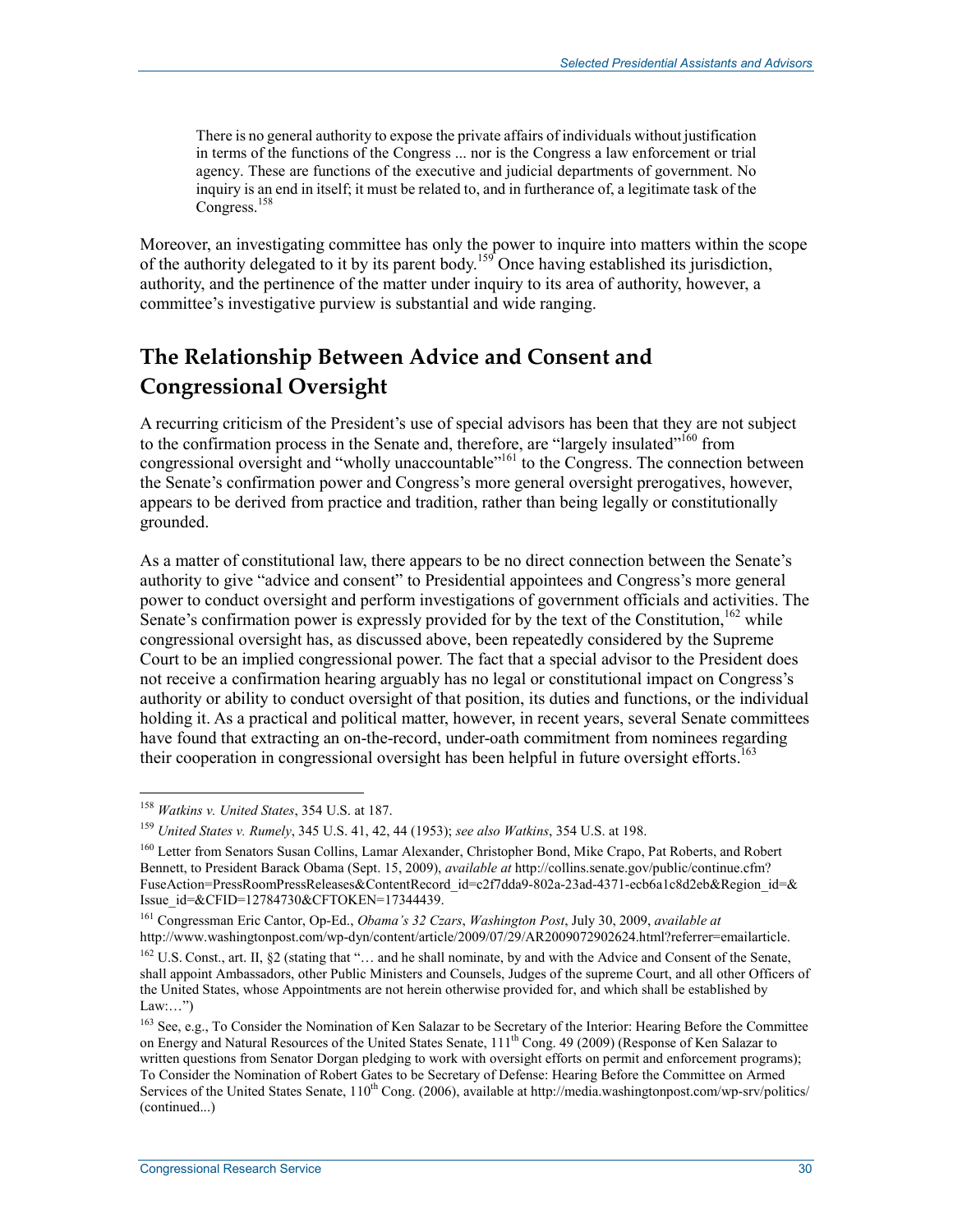While promises made at confirmation hearings appear to have changed the practical relations between Congress and the executive, they have not changed the legal dynamic. For example, as a result of these on-the-record statements during confirmation hearings, it appears that Congress has been able to exercise many of its oversight responsibilities with a simple request from a committee of jurisdiction to the Secretary. In other words, such a promise from a nominee has, in many cases, obviated the need to use compulsory procedures, such as subpoenas, to obtain routine information and testimony. That said, it is important to note that the executive branch is not legally obligated to respond to congressional committee requests. The fact that the executive branch responds is arguably out of a sense of comity between the branches, or as a political accommodation, or to avoid the political retribution for a failure to comply. A legal obligation to comply attaches only on the issuance of a subpoena by the inquiring committee.

Even by making a commitment during a confirmation hearing to cooperate with congressional oversight, the nominee is not waiving any potential claims of privilege or other legal rights the executive branch may assert to withhold information from the Congress, and may still require the issuance of a subpoena. Nor has Congress, by extracting such a commitment on oversight from the nominee, abdicated any legal rights or abilities that it may have to extract information via the issuance of a subpoena. The continued contentious nature of this relationship is best evidenced by the nine Cabinet-level officials whom, since 1975, at least one committee or subcommittee has voted in contempt of Congress for failing to produce subpoenaed documents.<sup>164</sup> Thus, it is clear that even officials who have obtained the advice and consent of the Senate are not immune from legal disputes between the branches. Moreover, the fact that a special presidential advisor has not been subject to a confirmation hearing has not prevented congressional committees from seeking their testimony on more than 70 documented occasions.<sup>165</sup>

Although there is little doubt that the advice and consent process may, as a political and practical matter, make oversight less acrimonious and, therefore, more efficient, the fact that an official has not been confirmed does not have any legal bearing on Congress's ability to exercise its oversight prerogatives.

## **Potential Legal Bases for the Denial of Access to Presidential Advisors**

As the preceding discussion indicates, Congress's oversight authority appears sufficiently broad to conduct inquiries of presidential advisors, regardless of where in the organizational structure of the Administration they are housed.

<sup>(...</sup>continued)

documents/rgates\_hearing\_120506.html (pledging, in response to a question from Senator Levin, to make relevant documents available for congressional oversight "to the extent I have the authority.").

<sup>&</sup>lt;sup>164</sup> The nine officials are as follows: Secretary of State Henry Kissinger (1975); Secretary of Commerce Rogers C. B. Morton (1975); Secretary of Health, Education, and Welfare Joseph A. Califano, Jr. (1978); Secretary of Energy Charles Duncan (1980); Secretary of Energy James B. Edwards (1981); Secretary of the Interior James Watt (1982); EPA Administrator Anne Gorsuch Burford (1983); Attorney General William French Smith (1983); and Attorney General Janet Reno (1998). *See* CRS Report RL30240, *Congressional Oversight Manual*, by Todd Garvey et al..

<sup>165</sup> CRS Report RL31351, *Presidential Advisers' Testimony Before Congressional Committees: An Overview*, by Todd Garvey, Alissa M. Dolan, and Henry B. Hogue.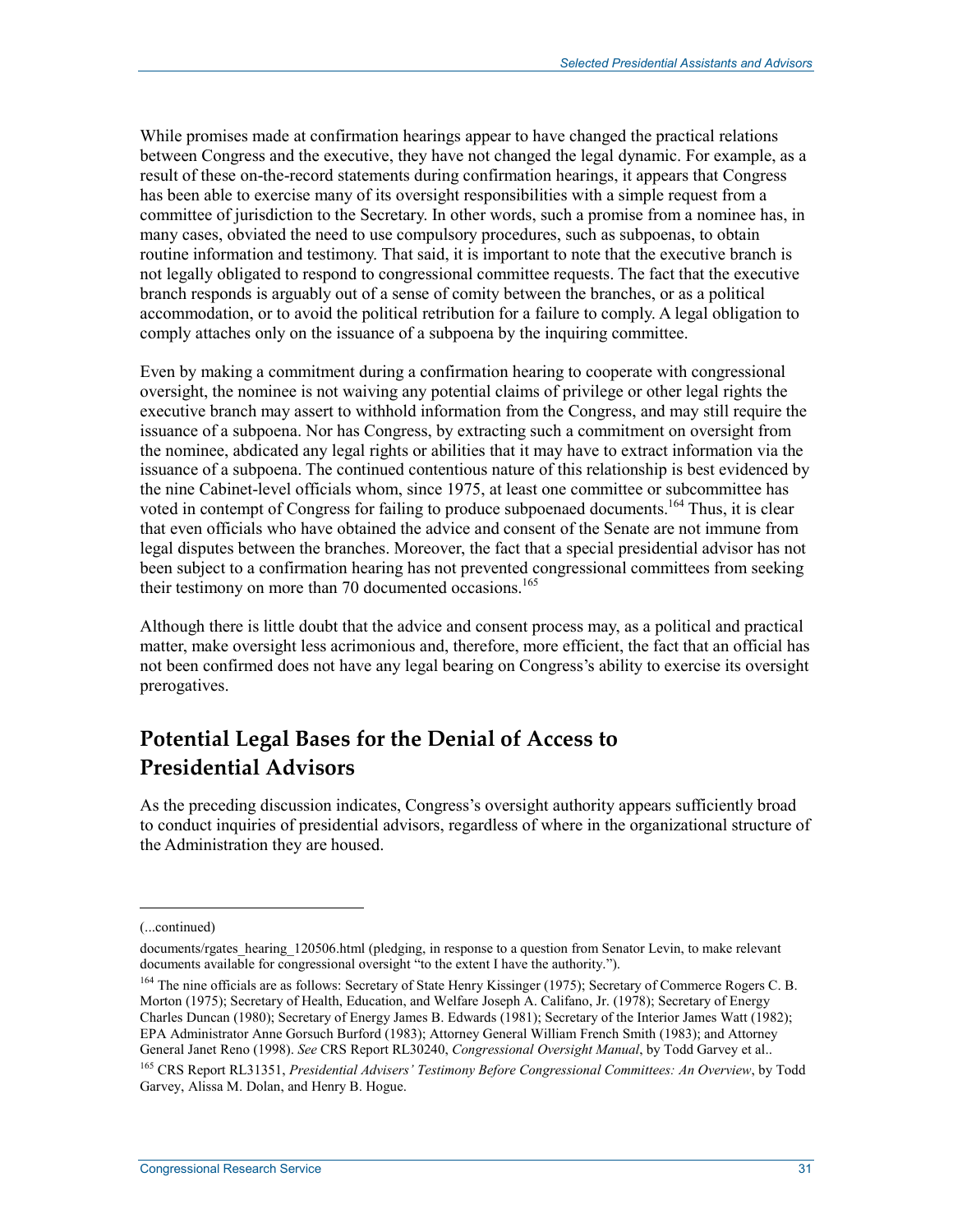#### **The Deliberative Process Privilege**

That being said, the Administration still retains the ability to claim common law, as well as constitutionally based, privileges with respect to arguably sensitive information, documents, and testimony. For example, the Administration may attempt to assert a claim of "deliberative process" privilege with respect to information directly related to the development of advice to the President, formulation of policy, and the ultimate decisions within a given special assistant's portfolio. Assertions of "deliberative process" privilege by the White House and administrative agencies have not been uncommon in the past. In essence, it is argued that congressional demands for information as to what occurred during the policy development process would unduly interfere, and perhaps "chill," the frank and open internal communications necessary to the quality and integrity of the decisional process. Such a privilege claim may also be grounded on the contentions that it protects against premature disclosure of proposed policies before they are fully considered or actually adopted, and to prevent the public from confusing matters merely considered or discussed during the deliberative process with those on which the decision was based. However, as with other claims of "common law" privileges such as the attorney-client privilege and work product immunity, congressional practice has been to treat their acceptance as discretionary with the committee of jurisdiction.<sup>166</sup> Moreover, appellate court decisions underline the understanding that the "deliberative process" privilege is a common law privilege that is easily overcome by a showing of need by an investigatory body and have recognized the overriding necessity of an effective legislative oversight process.<sup>167</sup>

### **Executive Privilege**

<u>.</u>

In addition, it would appear possible for the Administration to make the constitutional claim of "executive privilege"—sometimes referred to as "presidential communications privilege"—with respect to the role of certain presidential advisors. In the event of such a claim, it should be noted that the vast majority of these interbranch disputes have been resolved through political negotiation and accommodation; thus, few have reached the courts for substantive resolution.<sup>168</sup> In fact, it was not until the Watergate-related lawsuits in the 1970s—seeking access to President Nixon's audio tapes—that the existence of a presidential confidentiality privilege was judicially established as a necessary derivative of the President's status in the U.S. constitutional scheme of separated powers. Of the seven court decisions involving interbranch information access disputes,<sup>169</sup> three have directly involved Congress and the Executive, but only one of these resulted in a judicial decision on the merits.<sup>170</sup> One other case, involving legislation granting

<sup>166</sup> *See generally*, CRS Report 95-464, *Investigative Oversight: An Introduction to the Law, Practice and Procedure of Congressional Inquiry*, by Morton Rosenberg. (Out of print. Available upon request.)

<sup>167</sup> *See, e.g., In Re Sealed Case (Espy)*, 121 F. 3d 729 (D.C. Cir. 1997).

<sup>168</sup> *See* Neil Devins, *Congressional-Executive Information Access Disputes: A Modest Proposal-Do Nothing*, 48 Adm. L. Rev. 109 (1996).

<sup>169</sup> *United States v. Nixon*, 418 U.S. 683 (1974); *Nixon v. Sirica*, 487 F.2d 700 (D.C. Cir. 1973); *Senate Select Committee v. Nixon*, 498 F.2d 725 (D.C. Cir. 1974); *United States v. AT&T*, 551 F.2d 384 (D.C. Cir. 1976), *appeal after remand*, 567 F.2d 121 (D.C. Cir. 1977); *United States v. House of Representatives*, 556 F.Supp. 150 (D.D.C. 1983); *In re Sealed Case*, 121 F.3d 729 (D.C. Cir. 1997); *In re Grand Jury Proceedings*, 5 F. Supp. 2d 21 (D.D.C. 1998).

<sup>170</sup> *Senate Select Committee*, 498 F.2d 725 (D.C. Cir. 1974).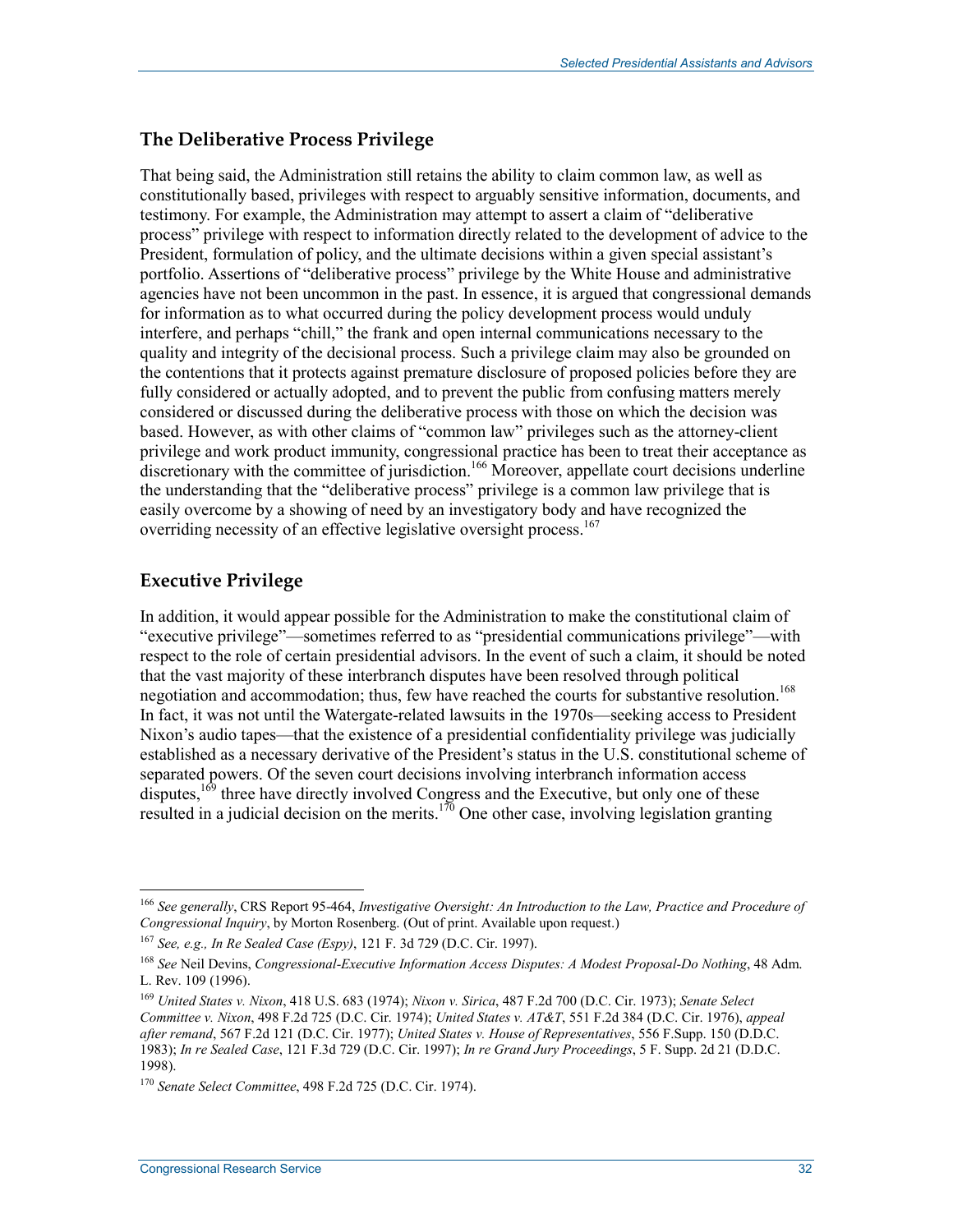custody of President Nixon's presidential records to the Administrator of the General Services Administration, also determined several pertinent executive privilege issues.<sup>171</sup>

Taken together, the holdings in several Watergate-era lower court decisions,<sup>172</sup> the Supreme Court's decision in *United States v. Nixon*, 173 and other post-Watergate cases established the broad contours of the presidential communications privilege. Under those precedents, the privilege, which is constitutionally rooted, can be invoked by the President when asked to produce documents or other materials or information that reflect presidential decision making and deliberations that he believes should remain confidential. If the President does so, the materials become "presumptively privileged."<sup>174</sup> The privilege, however, is qualified, not absolute, and can be overcome by an adequate showing of need.<sup>175</sup> Finally, while reviewing courts have expressed reluctance to balance executive privilege claims against a congressional demand for information, they have acknowledged they will do so if the political branches have tried in good faith but failed to reach an accommodation.<sup>176</sup>

However, until the District of Columbia Circuit's 1997 ruling in *In re Sealed Case,*177 and its 2004 ruling in *Judicial Watch Inc. v. Department of Justice*, 178 these judicial decisions had left important gaps in the law of presidential communications privilege, which increasingly became focal points, if not the source, of interbranch confrontations. Among the more significant issues left open included whether the President has to have actually seen or been familiar with the disputed matter; whether the presidential privilege encompasses documents and information developed by, or in the possession of, officers and employees in the departments and agencies of the executive branch; whether the privilege encompasses all communications with respect to which the President may be interested or is confined to presidential decision making and, if so, is limited to any particular type of presidential decision making; and precisely what kind of demonstration of need must be shown to justify release of materials that qualify for the privilege. The unanimous D.C. Circuit panel in *In re Sealed Case* authoritatively addressed each of these issues in a manner that may have drastically altered the future legal playing field in resolving such disputes. Moreover, the D.C. Circuit's ruling in the *Judicial Watch* case reinforces that likelihood $179$ 

#### *In Re Sealed Case (Espy)*

In *In re Sealed Case (Espy)*,<sup>180</sup> the appeals court addressed several important issues left unresolved by the Watergate cases: the precise parameters of the presidential privilege; how far down the chain of command the privilege reaches; whether the President has to have seen or had

<sup>171</sup> *Nixon v. Administrator of General Services*, 433 U.S. 425 (1977).

<sup>172</sup> *See, e.g., Nixon v. Sirica*, 487 F.2d 700 (D.C. Cir. 1973); *Senate Select Committee v. Nixon*, 498 F.2d 725 (D.C. Cir. 1974).

<sup>173</sup> *United States v. Nixon*, 418 U.S. 683 (1974).

<sup>174</sup> *Nixon v. Sirica*, 487 F.2d 750, 757 (D.C. Cir. 1973).

<sup>175</sup> *Nixon*, 418 U.S. 706.

<sup>176</sup> *United States v. AT&T*, 551 F.2d 384 (D.C. Cir. 1976), *appeal after remand*, 567 F.2d 121 (D.C. Cir. 1977)

<sup>177 121</sup> F.3d 729 (D.C. Cir. 1997).

<sup>178 365</sup> F.3d 1108 (D.C. Cir. 2004).

<sup>&</sup>lt;sup>179</sup> Neither case, however, involved congressional access to information.

<sup>180 121</sup> F.3d 729 (D.C. Cir. 1997).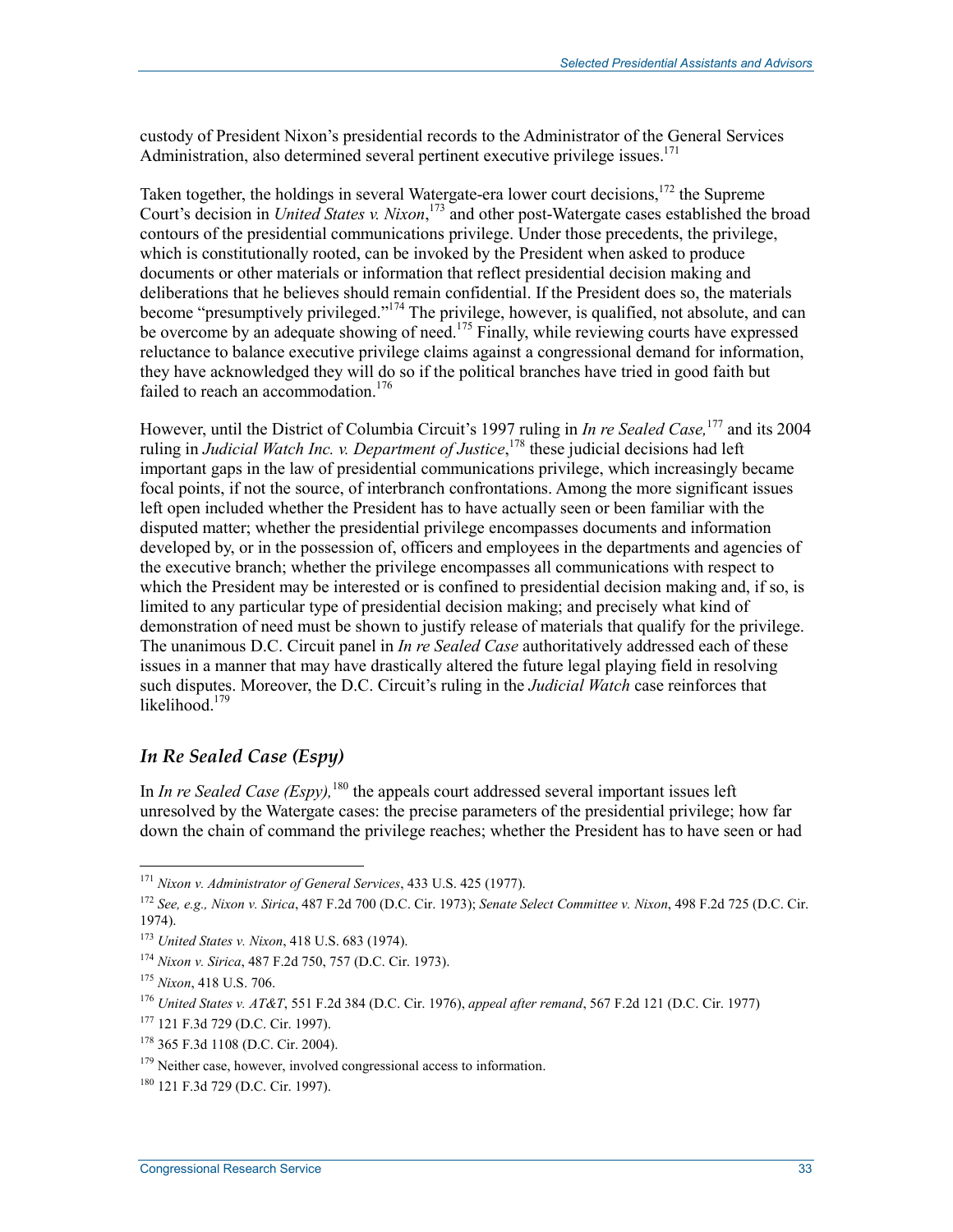knowledge of the existence of the documents for which he claims privilege; and what showing is necessary to overcome a valid claim of privilege.

The case arose out of an Office of Independent Counsel (OIC) investigation of former Agriculture Secretary Mike Espy. When allegations of improprieties by Secretary Espy surfaced in March of 1994, President Clinton ordered the White House Counsel's Office to investigate and report to him so he could determine what action, if any, he should undertake. The White House Counsel's Office prepared a report for the President, which was publicly released on October 11, 1994. The President never saw any of the underlying or supporting documents to the report. Secretary Espy announced his resignation on October 3, to be effective on December 31. The Independent Counsel was appointed on September 9 and the grand jury issued a subpoena for all documents that were accumulated or used in preparation of the report on October 14, three days after the report's issuance. The President withheld 84 documents, claiming both the executive and deliberative process privileges. A motion to compel was resisted on the basis of the claimed privileges and after *in camera* review the district court quashed the subpoena, but in its written opinion did not discuss the documents in any detail and provided no analysis of the grand jury's need for the documents. The appeals court reversed.

At the outset, the court's opinion carefully distinguishes between the "presidential communications privilege" and the "deliberative process privilege." As previously discussed, the court observed that both privileges are "executive privileges" designed to protect the confidentiality of executive branch decision making. According to the court, however, the "deliberative process" privilege applies generally to executive branch officials, is a common law privilege which requires a lower threshold of need to be overcome, and "disappears altogether when there is any reason to believe government misconduct has occurred."<sup>181</sup>

On the other hand, the court explained, the presidential communications privilege is rooted in "constitutional separation of powers principles and the President's unique constitutional role" and applies only to "direct decisionmaking by the President."<sup>182</sup> The privilege may be overcome only by a substantial showing that "the subpoenaed materials likely contain[] important evidence" and that "the evidence is not available with due diligence elsewhere."183 The presidential privilege applies to all documents in their entirety<sup>184</sup> and covers final and post-decisional materials as well as pre-deliberative ones.<sup>185</sup>

Turning to the chain-of-command issue, the court held that the presidential communications privilege must cover communications made or received by presidential advisors in the course of preparing advice for the President, even if those communications are not made directly to the President. The court rested its conclusion on "the President's dependence on presidential advisors and the inability of the deliberative process privilege to provide advisors with adequate freedom

<sup>181</sup> *Id.* at 745-46; *see also id.* at 737-38 ("[W]here there is reason to believe the documents sought may shed light on government misconduct, the [deliberative process] privilege is routinely denied on the grounds that shielding internal government deliberations in this context does not serve 'the public interest in honest, effective government."').

<sup>&</sup>lt;sup>182</sup> *Id.* at 745, 752-53 (" ... these communications nonetheless are ultimately connected with presidential decisionmaking").

<sup>183</sup> *Id*. at 754, 757.

<sup>&</sup>lt;sup>184</sup> In contrast, the deliberative process privilege does not protect documents that simply state or explain a decision the government has already made or material that is purely factual, unless the material is inextricably intertwined with the deliberative portions of the materials so that disclosure would effectively reveal the deliberations. 121 F.3d at 737. <sup>185</sup> *Id.* at 745.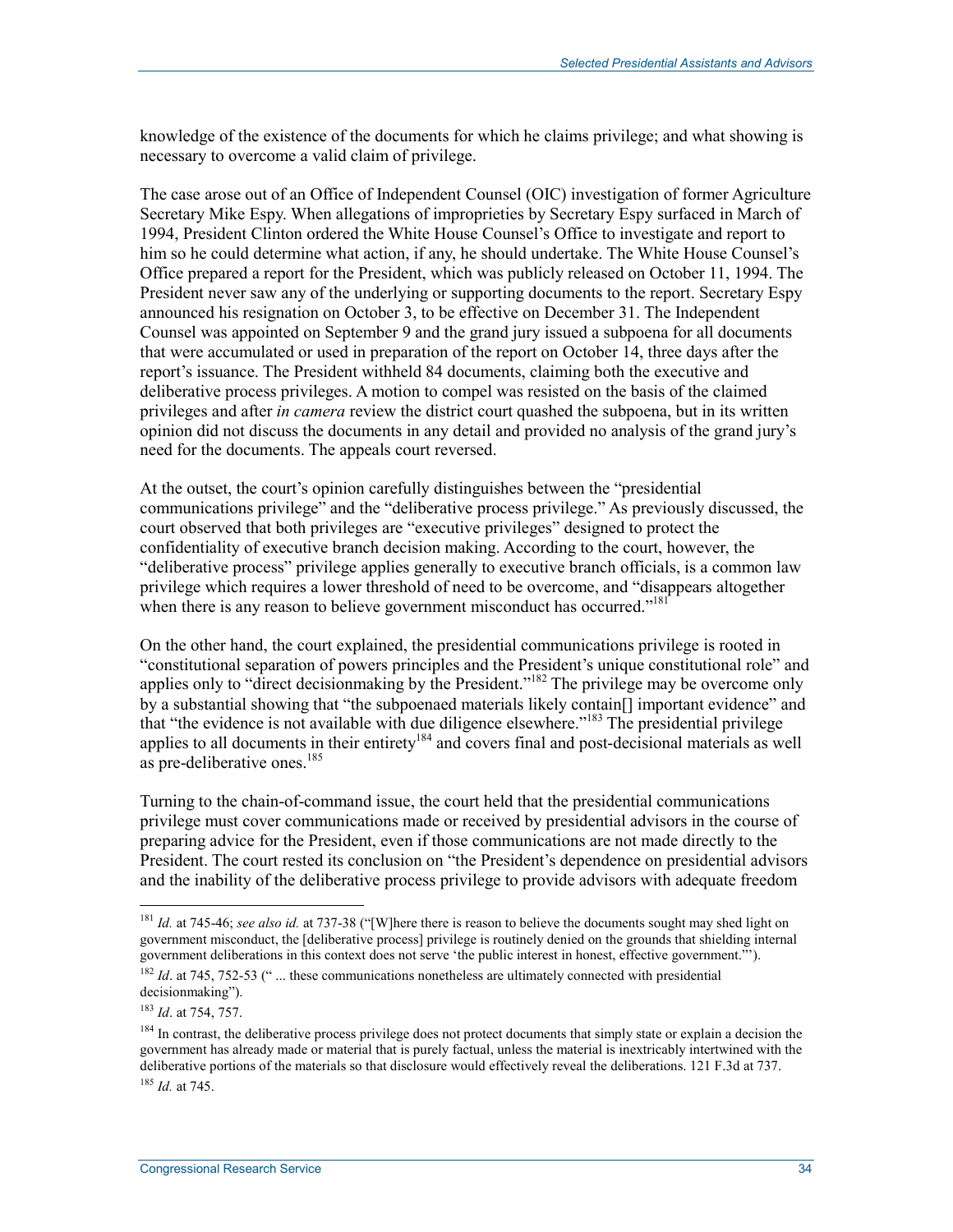from the public spotlight" and "the need to provide sufficient elbow room for advisors to obtain information from all knowledgeable sources."<sup>186</sup> Thus, the privilege will "apply both to communications which these advisors solicited and received from others as well as those they authored themselves. The privilege must also extend to communications authored or received in response to a solicitation by members of a presidential adviser's staff."<sup>187</sup>

The court, however, was acutely aware of the dangers to open government that a limitless extension of the privilege poses and carefully limited its reach by explicitly confining it to White House staff, and not staff in the agencies, and then only to White House staff that has "operational proximity" to direct presidential decision making.

We are aware that such an extension, unless carefully circumscribed to accomplish the purposes of the privilege, could pose a significant risk of expanding to a large swath of the executive branch a privilege that is bottomed on a recognition of the unique role of the President. In order to limit this risk, the presidential communications privilege should be construed as narrowly as is consistent with ensuring that the confidentiality of the President's decisionmaking process is adequately protected. Not every person who plays a role in the development of presidential advice, no matter how remote and removed from the President, can qualify for the privilege. In particular, the privilege should not extend to staff outside the White House in executive branch agencies. Instead, the privilege should apply only to communications authored or solicited and received by those members of an immediate White House advisor's staff who have broad and significant responsibility for investigation and formulating the advice to be given the President on the particular matter to which the communications relate. Only communications at that level are close enough to the President to be revelatory of his deliberations or to pose a risk to the candor of his advisers.

Of course, the privilege only applies to communications that these advisers and their staff author or solicit and receive in the course of performing their function of advising the President on official government matters. This restriction is particularly important in regard to those officials who exercise substantial independent authority or perform other functions in addition to advising the President, and thus are subject to FOIA and other open government statutes. The presidential communications privilege should never serve as a means of shielding information regarding governmental operations that do not call ultimately for direct decisionmaking by the President. If the government seeks to assert the presidential communications privilege in regard to particular communications of these "dual hat" presidential advisers, the government bears the burden of proving that the communications occurred in conjunction with the process of advising the President.<sup>188</sup>

The appeals court's limitation of the presidential communications privilege to "direct decision making by the President" makes it imperative to identify the type of decision making to which it refers. A close reading of the opinion makes it arguable that it is meant to encompass only those functions that form the core of presidential authority, involving what the court characterized as "quintessential and non-delegable presidential power."<sup>189</sup> In the case before it, the court was specifically referring to the President's Article II appointment and removal power, which was the focal point of the advice he sought regarding Secretary Espy. That said, it is clear from the context of the opinion that the description was meant to be in juxtaposition with the appointment

<sup>186</sup> *Id.* at 752.

<sup>187</sup> *Id.*

<sup>188</sup> *Id*. (internal citations and footnotes omitted).

<sup>189</sup> *Id*. at 752.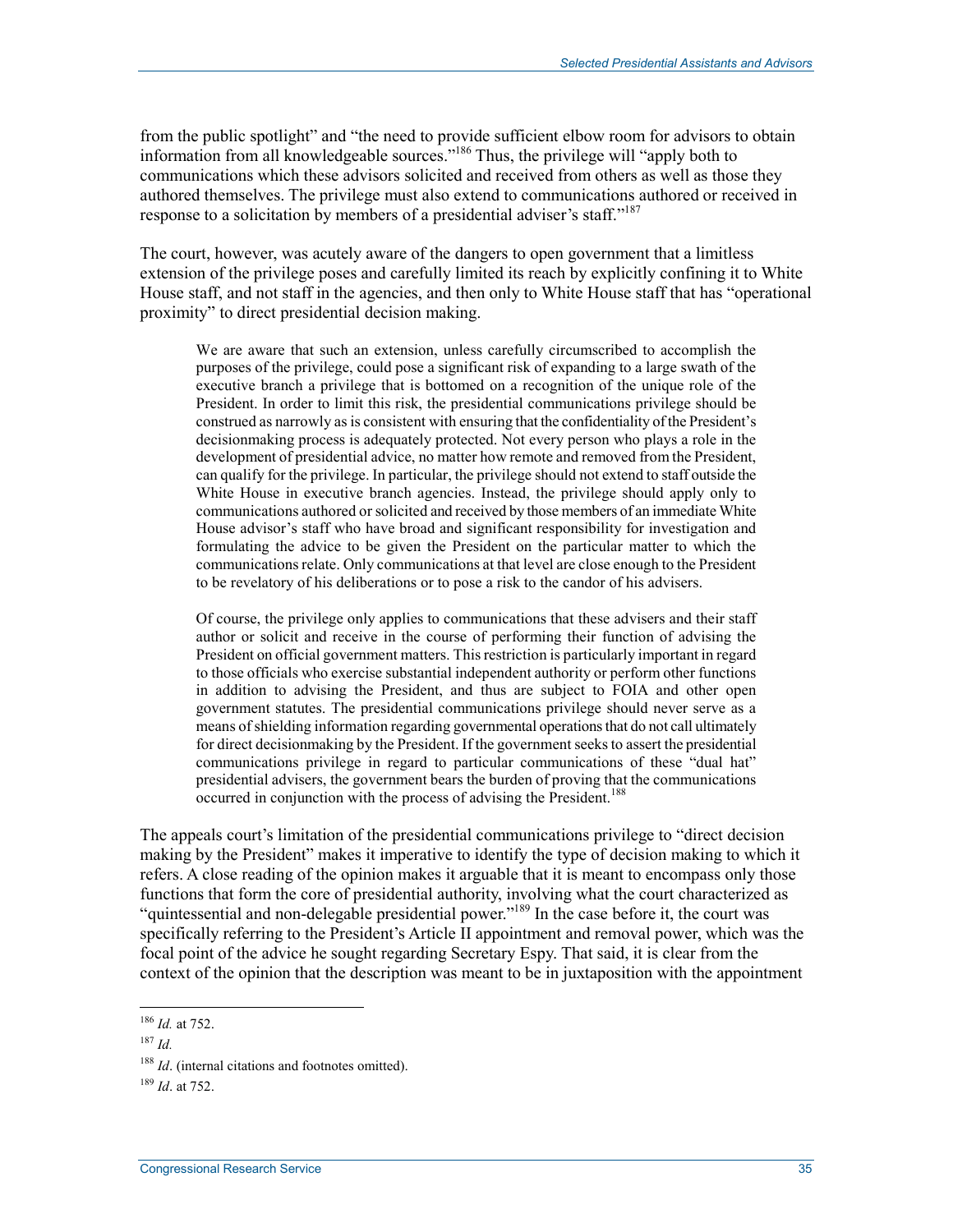and removal power and in contrast with "presidential powers and responsibilities" that "can be exercised or performed without the President's direct involvement, pursuant to a presidential delegation of authority or statutory framework."190 The reference the court uses to illustrate the latter category is the President's Article II duty "to take care that the laws are faithfully executed," a constitutional direction that the courts have consistently held not to be a source of presidential power, but rather an obligation on the President to see to it that the will of Congress is carried out by the executive bureaucracy.<sup>191</sup>

The appeals court's decision, then, arguably confines the parameters of the newly formulated presidential communications privilege by tying it to those Article II functions that are identifiable as "quintessential and non-delegable," which would appear to include, in addition to the appointment and removal powers, the commander-in-chief power, the sole authority to receive ambassadors and other public ministers, the power to negotiate treaties, and the power to grant pardons and reprieves. On the other hand, decision making vested by law in agency heads, such as prosecutorial decision making, rulemaking, environmental policy, consumer protection, workplace safety and labor relations, among others, would not necessarily be covered. Of course, the President's role in supervising and coordinating (but not displacing) decision making in the executive branch remains unimpeded. However, his communications would presumably not be cloaked by a constitutionally based privilege.

Such a reading of this critical part of the court's opinion is consonant with the court's view of the source and purpose of the presidential communications privilege and its expressed need to confine it as narrowly as possible. Relying on *United States* v. *Nixon,*<sup>192</sup> the *In re Sealed Case*  court identified "the President's Article II powers and responsibilities as the constitutional basis of the presidential communications privilege.... Since the Constitution assigns these responsibilities to the President alone, arguably the privilege of confidentiality that derives from it also should be the President's alone."193 Again, relying on *Nixon*, the court pinpoints the essential purpose of the privilege: "[T]he privilege is rooted in the need for confidentiality to ensure that presidential decisionmaking is of the highest caliber, informed by honest advice and knowledge. Confidentiality is what ensures the expression of 'candid, objective, and even blunt or harsh opinions' and the comprehensive exploration of all policy alternatives before a presidential course of action is selected."194 The limiting safeguard is that the privilege will apparently only apply in those instances where the Constitution provides that the President alone must make a decision. "The presidential communications privilege should never serve as a means of shielding information regarding governmental operations that do not call ultimately for direct decisionmaking by the President."<sup>195</sup>

<sup>190</sup> *Id*. at 752-53.

<sup>191</sup> *See, e.g., Kendall ex rel. Stokes v. United States*, 37 U.S. (12 Pet.) 522, 612-613 (1838); *Youngstown Sheet & Tube Co. v. Sawyer*, 343 U.S. 579, 587 (1952); *Myers v. United States*, 272 U.S. 52, 177 (1926) (Holmes, J., dissenting); *National Treasury Employees Union v. Nixon*, 492 F.2d 587, 604 (D.C. Cir. 1974); *Biodiversity Associates et al. v. Cables*, 357 F.3d 1152, 1161-63 (10<sup>th</sup> Cir. 2004).

 $192$  418 U.S. 683 (1974).

<sup>193 121</sup> F.3d at 748.

<sup>194</sup> *Id*. at 750.

<sup>195</sup> *Id.* at 752.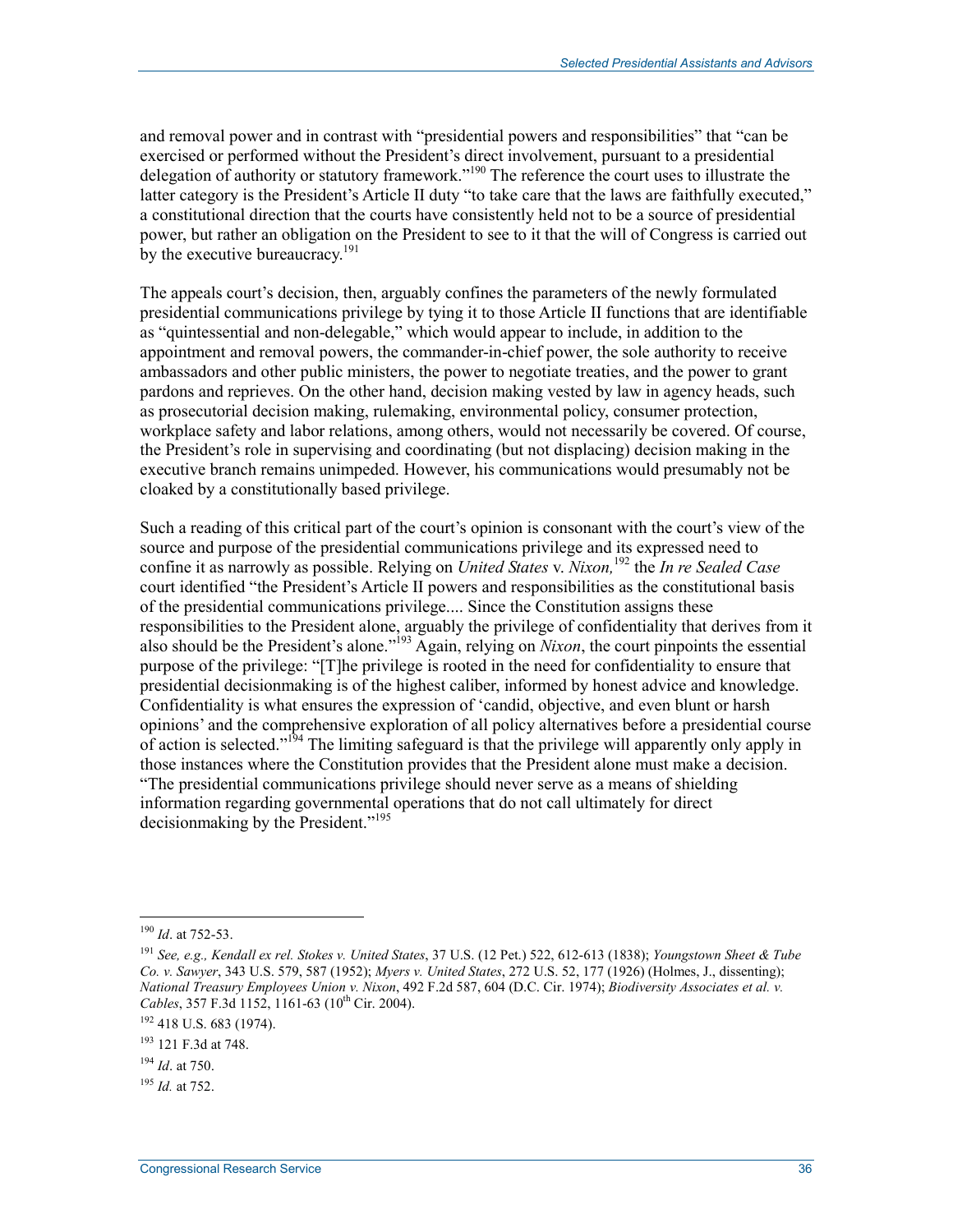#### *Judicial Watch, Inc. v. Department of Justice*

The District of Columbia Circuit's 2004 decision in *Judicial Watch, Inc. v. Department of Justice*196 appears to lend substantial support to the above-expressed understanding of *Espy*. *Judicial Watch* involved requests for documents concerning pardon applications and pardon grants reviewed by the Justice Department's Office of the Pardon Attorney and the Deputy Attorney General for consideration by President Clinton.<sup>197</sup> Some 4,300 documents were withheld on the grounds that they were protected by the presidential communications and deliberative process privileges. The district court held that because the materials sought had been produced for the sole purpose of advising the President on a "quintessential and non-delegable Presidential power"—the exercise of the President's constitutional pardon authority—the extension of the presidential communications privilege to internal Justice Department documents, which had not been "solicited and received" by the President or the Office of the President, was not warranted.<sup>198</sup> The appeals court reversed, concluding that "internal agency documents that are not solicited and received by the President or his Office are instead protected against disclosure, if at all, by the deliberative process privilege."199

Guided by the analysis of the *Espy* ruling, the panel majority emphasized that the "solicited and received" limitation "is necessitated by the principles underlying the presidential communications privilege, and a recognition of the dangers of expanding it too far."200 *Espy* teaches, the court explained, that the privilege may be invoked only when presidential advisors in close proximity to the President who have significant responsibility for advising him on non-delegable matters requiring direct presidential decision making have solicited and received such documents or communications or the President has received them himself. In rejecting the Government's argument that the privilege should be applicable to all departmental and agency communications related to the Deputy Attorney General's pardon recommendations for the President, the panel majority held that

such a bright-line rule is inconsistent with the nature and principles of the presidential communications privilege, as well as the goal of serving the public interest.... Communications never received by the President or his Office are unlikely to be revelatory of his deliberations ... nor is there any reason to fear that the Deputy Attorney General's candor or the quality of the Deputy's pardon recommendations would be sacrificed if the presidential communications privilege did not apply to internal documents.... Any pardon documents, reports or recommendations that the Deputy Attorney General submits to the Office of the President, and any direct communications the Deputy or the Pardon Attorney may have with the White House Counsel or other immediate Presidential advisers will remain protected.... It is only those documents and recommendations of Department staff that are not submitted by the Deputy Attorney General for the President and are not otherwise

<sup>&</sup>lt;sup>196</sup> 365 F.3d 1108 (D.C. Cir. 2004). The panel split 2-1, with Judge Rogers writing for the majority and Judge Randolph dissenting.

<sup>&</sup>lt;sup>197</sup> The President has delegated the formal process of review and recommendation of his pardon authority to the Attorney General who in turn has delegated it to the Deputy Attorney General. The Deputy Attorney General oversees the work of the Office of the Pardon Attorney.

<sup>198 365</sup> F.3d at 1109-12.

<sup>199</sup> *Id.* at 1112, 1114, 1123.

<sup>200</sup> *Id.* at 1114.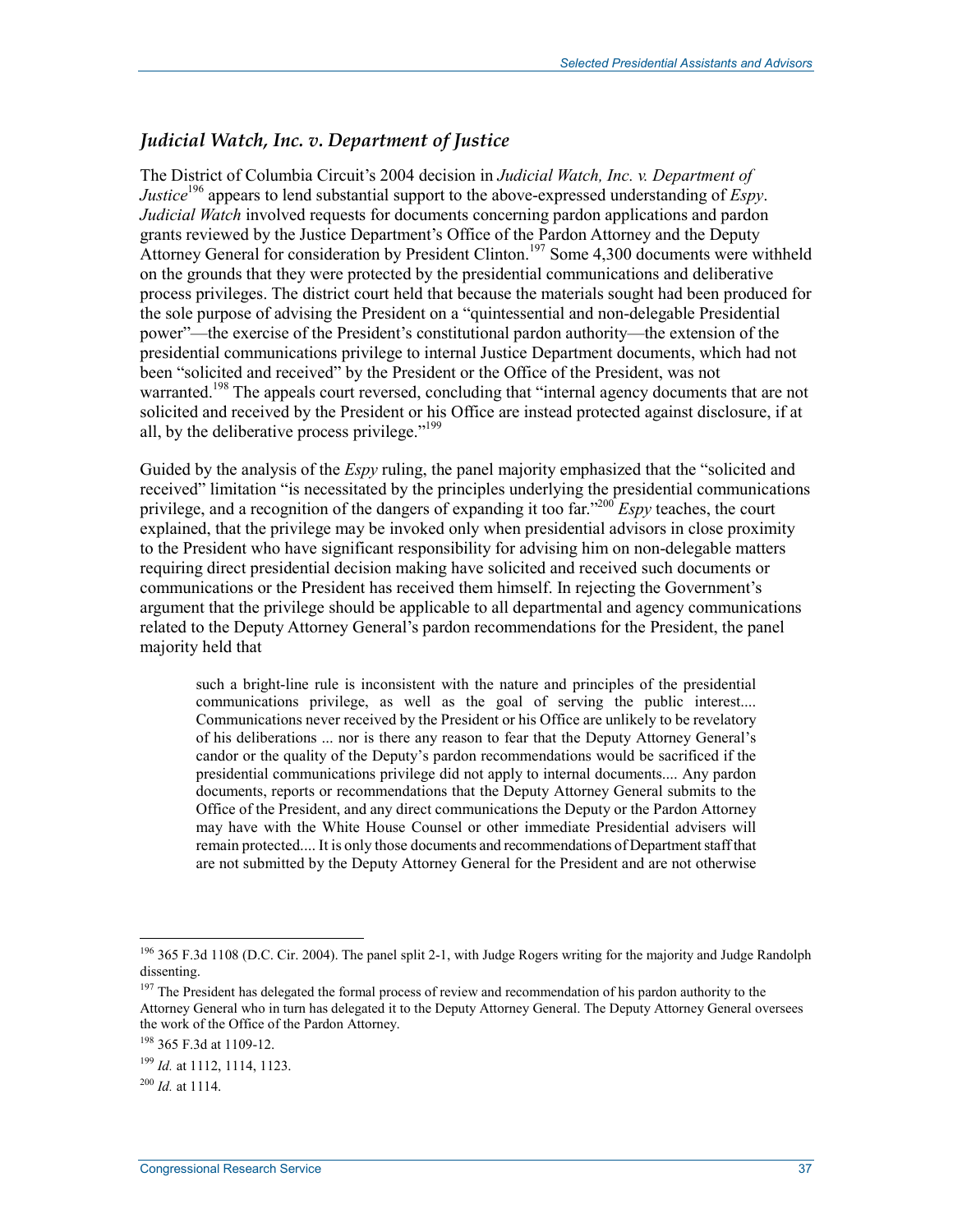received by the Office of the President, that do not fall under the presidential communications privilege. $201$ 

Indeed, the *Judicial Watch* panel makes it clear that the *Espy* rationale would preclude cabinet department heads from being treated as being part of the President's immediate personal staff or as some unit of the Office of the President:

Extension of the presidential communications privilege to the Attorney General's delegatee, the Deputy Attorney General, and his staff, on down to the Pardon Attorney and his staff, with the attendant implication for expansion to other Cabinet officers and their staffs, would, as the court pointed out in *In re Sealed Case*, pose a significant risk of expanding to a large swatch of the executive branch a privilege that is bottomed on a recognition of the unique role of the President.<sup>202</sup>

The *Judicial Watch* majority took great pains to explain why *Espy* and the case before it differed from the Nixon and post-Watergate cases. According to the court, "[u]ntil *In re Sealed Case*, the privilege had been tied specifically to direct communications of the President with his immediate White House advisors.<sup>"203</sup> The *Espy* court, it explained, was for the first time confronted with the question whether communications that the President's closest advisors make in the course of preparing advice for the President and which the President never saw should also be covered by the presidential privilege. The *Espy* court's answer was to "espouse[ ] a 'limited extension' of the privilege' 'down the chain of command' beyond the President to his immediate White House advisors only," recognizing "the need to ensure that the President would receive full and frank advice with regard to his non-delegable appointment and removal powers, but was also wary of undermining countervailing considerations such as openness in government.... Hence, the [*Espy*] court determined that while 'communications authored or solicited and received' by immediate White House advisors in the Office of the President could qualify under the privilege, communications of staff outside the White House in executive branch agencies that were not solicited and received by such White House advisors could not."<sup>204</sup>

The situation before the *Judicial Watch* court tested the *Espy* principles. While the presidential decision involved—exercise of the President's pardon power—was certainly a non-delegable, core presidential function, the operating officials involved, the Deputy Attorney General and the Pardon Attorney, were deemed to be too remote from the President and his senior White House advisors to be protected. The court conceded that functionally those officials were performing a task directly related to the pardon decision but concluded that an organizational test was more appropriate for confining the potentially broad sweep that would result from a functional test; under the latter test, there would be no limit to the coverage of the presidential communications privilege. In such circumstances, the majority concluded, the lesser protections of the deliberative process privilege would have to suffice.<sup>205</sup>

<sup>203</sup> *Id.* at 1116.

<sup>1</sup> <sup>201</sup> *Id*. at 1117.

<sup>202</sup> *Id*. at 1121-22.

<sup>204</sup> *Id.* at 1116-117.

<sup>205</sup> *Id.* at 1118-24.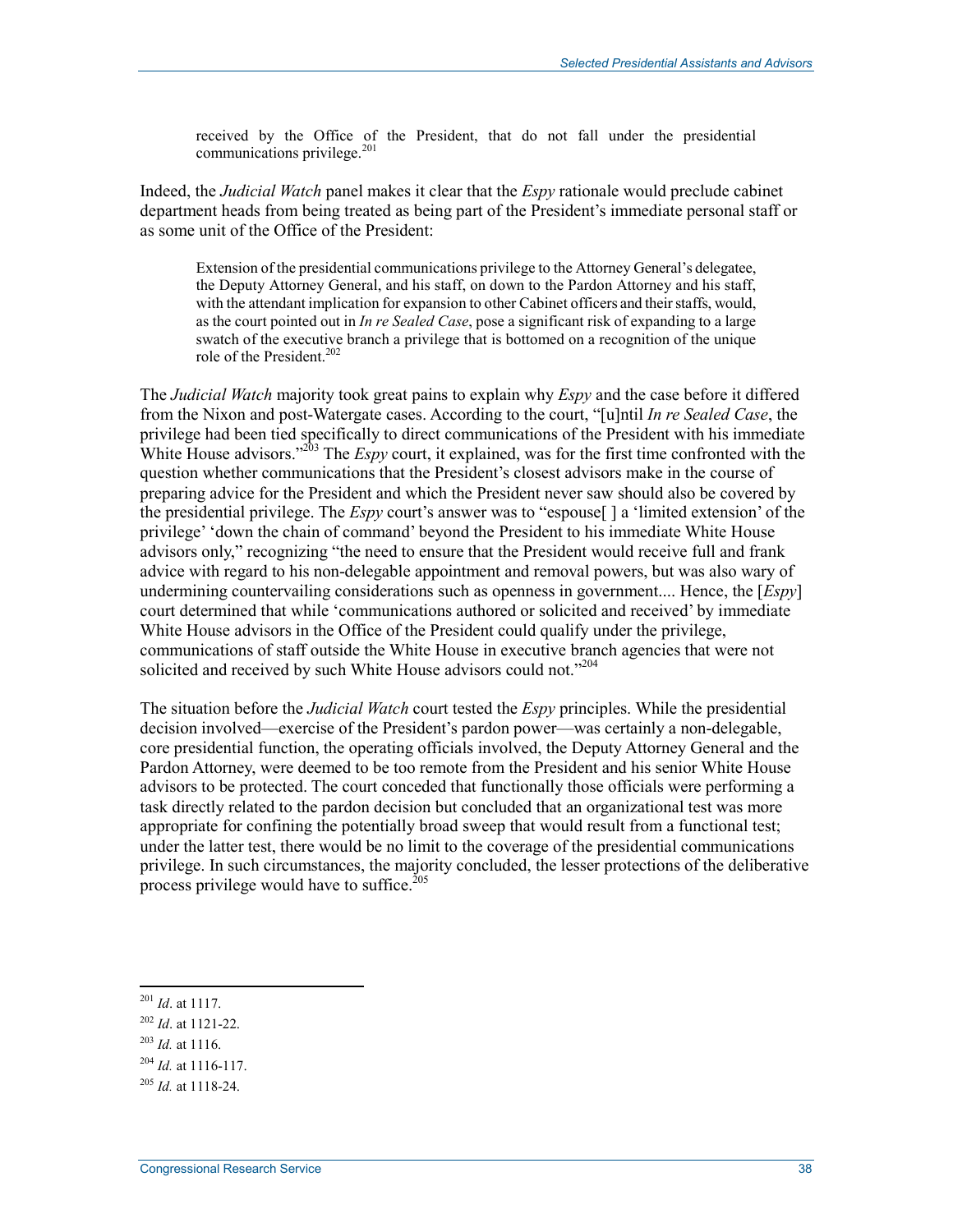#### *Committee on the Judiciary v. Miers*

The important 2008 district court opinion in *Committee on the Judiciary v. Miers* has also played a role in defining the outer contours of executive privilege. In 2007, the House Judiciary Committee issued subpoenas to White House Chief of Staff Joshua Bolten, in his role as custodian of White House documents, and to former White House Counsel Harriet Miers as a part of its investigation of the termination and replacement of several U.S. Attorneys. President Bush, through his White House Counsel, asserted executive privilege in response to the subpoenas and ordered Ms. Miers and Mr. Bolten not to produce any documents or appear to give testimony to the committee.<sup>206</sup>

Throughout negotiations with the committee, the executive branch argued for a broad conception of executive privilege that would not only shield disclosure of White House and executive branch communications but would also provide an absolute immunity from compelled congressional process for senior presidential advisors.<sup>207</sup> Following their continued refusal to cooperate, criminal contempt citations and resolutions authorizing civil enforcement of the subpoenas were approved by the House against Ms. Miers and Mr. Bolten.<sup>208</sup> After the Department of Justice refused to bring the criminal contempt citation before a grand jury,<sup>209</sup> the committee filed a civil action for declaratory judgment and injunctive relief to enforce the subpoenas.<sup>210</sup> The district court's 2008 opinion rejected the executive's position that present and past senior advisors to the President are absolutely immune from compelled congressional process, which it noted was unsupported by existing case law.<sup>211</sup> It also rejected the executive's claim that requiring testimony would have a "chilling effect" on the candid advice advisers provide to the President, since advisers routinely testify before Congress as part of their jobs. Additionally, the court noted that advisers could assert executive privilege on a question-by-question basis as appropriate during their testimony.212 Throughout its analysis, the court reaffirmed Congress's essential, constitutionally based role in conducting oversight and enforcing its own subpoenas.<sup>213</sup> However, the court did not address the validity of any specific claims of executive privilege over the documents at issue.

<sup>&</sup>lt;sup>206</sup> Letter dated June 28, 2007 to Chairman Conyers and Leahy from Fred F. Fielding, Counsel to the President, available at http://www.judiciary.senate.gov/resources/documents/upload/110thCongress-2007Documents.pdf; Memorandum, dated June 27, 2007, for the President from Paul D. Clement, Solicitor General and Acting Attorney General, available at http://www.judiciary.senate.gov/resources/documents/upload/110thCongress-2007Documents.pdf [hereinafter Clement Memo].

<sup>&</sup>lt;sup>207</sup> Memorandum for the Counsel to the President Re: Immunity of Former Counsel to the President from Compelled Congressional Testimony from Principal Deputy Assistant Attorney General, Office Legal Counsel, DOJ, dated July 10, 2007, available at http://www.justice.gov/olc/2007/miers-immunity-Opinion071007.pdf [hereinafter OLC Immunity Opinion].

<sup>&</sup>lt;sup>208</sup> *See* H.Res. 979, 110<sup>th</sup> Cong. (2008); H.Res. 980, 110<sup>th</sup> Cong. (2008); H.Res. 982, 110<sup>th</sup> Cong. (2008). The House only voted on one resolution, H.Res. 982. However, the text of this resolution stated, "*Resolved*, That House Resolution 979 and House Resolution 980 are hereby adopted." Therefore, the House only recorded one vote, but voted in favor of passing two resolutions. *See also* H.Rept. 110-423 110<sup>th</sup> Cong., 1<sup>st</sup> Sess. (2007).

<sup>&</sup>lt;sup>209</sup> Letter from Attorney General Michael Mukasey to Speaker of the House Nancy Pelosi, Feb. 29, 2008 (on file with the authors).

<sup>&</sup>lt;sup>210</sup> Complaint for Declaratory and Injunctive Relief, Comm. on the Judiciary, U.S. House of Representative v. Miers, 558 F. Supp. 2d 53 (D.D.C. 2008) (No. 08-0409).

<sup>211</sup> *Miers*, 558 F. Supp. 2d at 99.

<sup>212</sup> *Id*. at 102.

 $^{213}$  *Id.* at 102-03.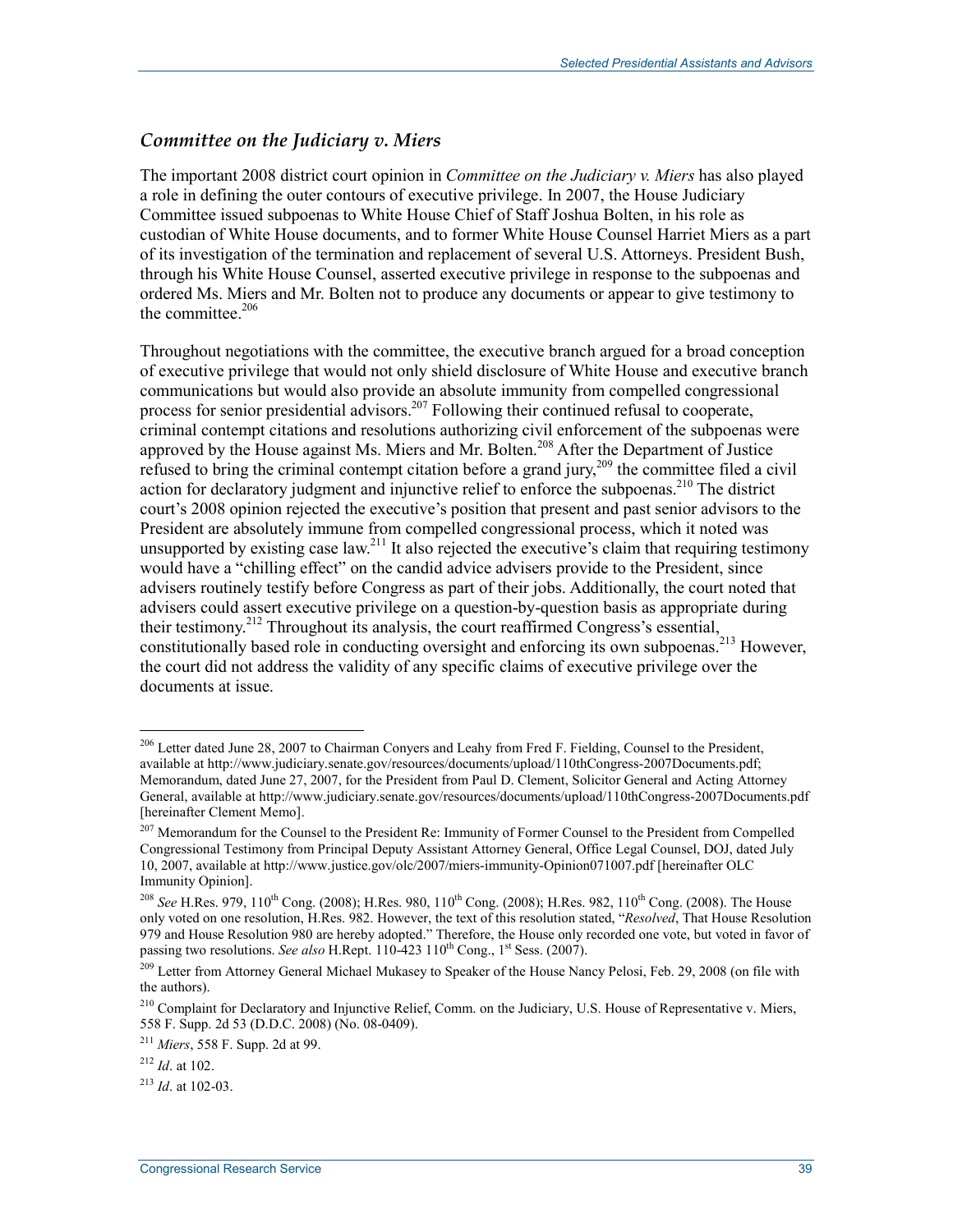Pending appeal to the U.S. Court of Appeals for the District of Columbia Circuit, the newly arrived Obama Administration negotiated a compromise with the newly elected House. Ultimately, some, but not all, of the requested documents were provided to the committee and Ms. Miers was permitted to testify, under oath, in a closed but transcribed hearing.<sup>214</sup>

#### **Application to Potential Congressional Oversight of Presidential Advisors**

Taken together, *Espy* and *Judicial Watch* arguably have effected important qualifications and restraints on the nature, scope, and reach of the presidential communications privilege. As established by those cases, and until reviewed by the Supreme Court, to appropriately invoke the privilege the following elements appear to be essential. First, the protected communication must relate to a "quintessential and non-delegable presidential power."<sup>215</sup> This requirement would arguably not include decision making with respect to laws that vest policymaking and implementation authority in the heads of departments and agencies or which allow presidential delegations of authority. Second, the communication must be authored or "solicited and received" by a close White House advisor (or the President). The judicial test is that an advisor must be in "operational proximity" with the President. This effectively means that the scope of the presidential communications privilege extends only to the boundaries of the White House and the Executive Office complex. Finally, the presidential communications privilege remains a qualified privilege that may be overcome by a showing of need and unavailability of the information elsewhere by an appropriate investigating authority. The *Espy* court found an adequate showing of need by the Independent Counsel; while in *Judicial Watch*, the court found the privilege did not apply and the deliberative process privilege was unavailing.<sup>216</sup>

Applying the law of executive privilege to the potential congressional oversight of presidential advisors will largely need to be done on a case-by-case basis. As the above discussion indicates, these advisors appear to reside both inside the Executive Office of the President (EOP), as well as within several of the agencies or departments, such as Treasury and Homeland Security.

With respect to the advisors contained within the EOP, there appears to be a greater likelihood of claims of executive privilege, specifically the "presidential communications privilege." Based on the position descriptions that are publically available, however, it is unclear whether information sought from any of these advisors would satisfy all three parts of the test established by *Espy* and *Judicial Watch* and qualify to be withheld under a theory of executive privilege. Arguably, given their location inside the EOP, these advisors all meet the "operational proximity" prong of the test. However, even granting that prong of the test, it would still need to be determined that the communications seeking the privilege's protection relates to a "quintessential and non-delegable presidential power." Thus, a presidential advisor such as the National Security Advisor may satisfy this prong, as that advice likely relates to the President's "Commander-in-Chief" and/or authority with respect to the conduct of foreign affairs. Conversely, advice from other presidential advisors within the EOP, such as the Assistant to the President for Energy and Climate Change,

<sup>214</sup> David Johnston, *Top Bush Aides to Testify in Attorneys' Firings*, N.Y. TIMES, March. 4, 2009. The settlement also permitted Karl Rove to testify under the same conditions.

<sup>215</sup> *Espy* and *Judicial Watch* involved the appointment and removal and the pardon powers, respectively. Other core, direct presidential decision-making powers include the Commander-in-Chief power, the sole authority to receive ambassadors and other public ministers, the power to negotiate treaties, and the power to grant pardons.

<sup>216</sup> *See, e.g., In re Sealed Case (Espy)*, 121 F.3d 729 (D.C. Cir. 1997); *Judicial Watch, Inc. v. Dep't of Justice*, 365 F.3d 1108 (D.C. Cir. 2004).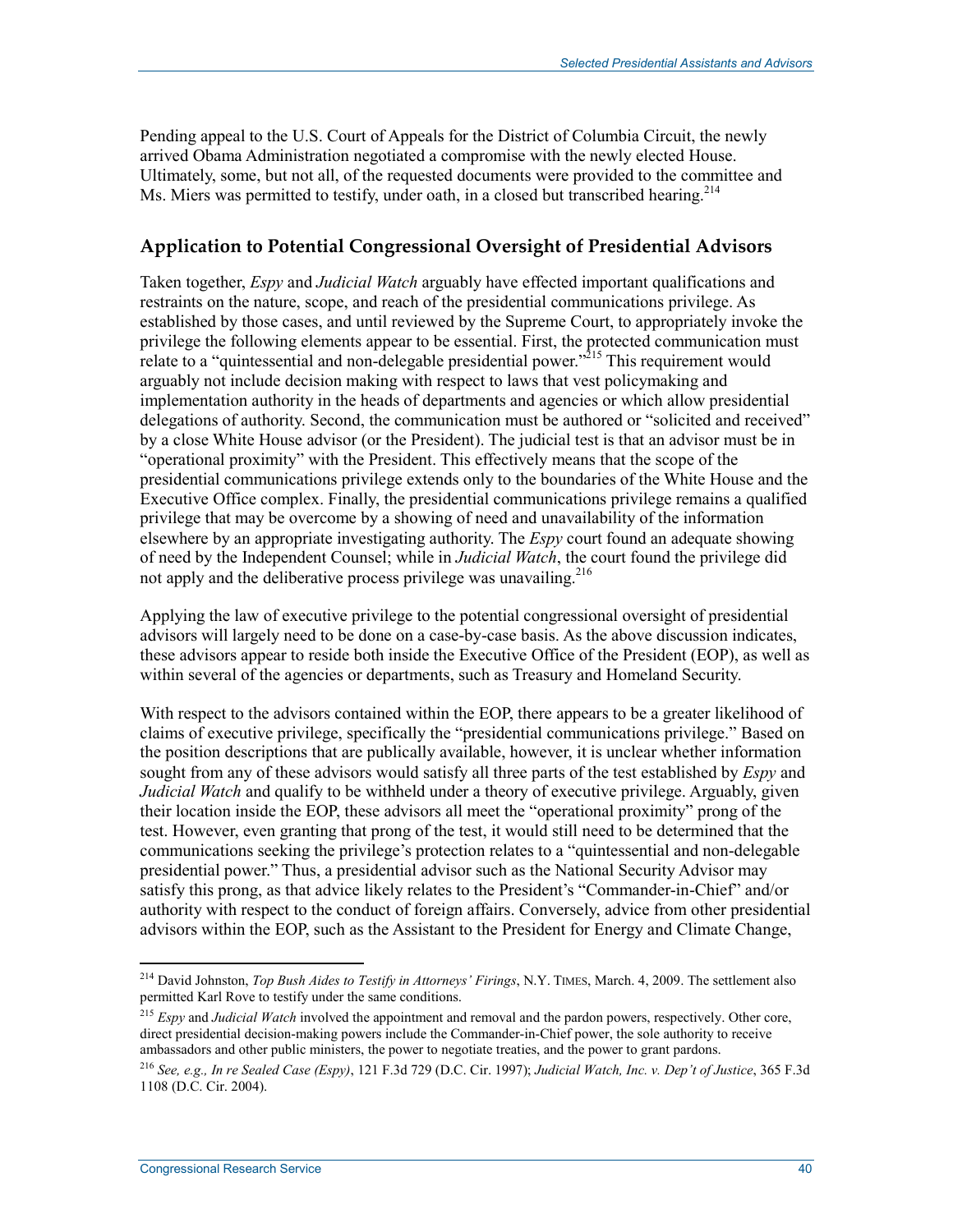the White House Director of Urban Affairs, Director of the White House Office of Health Reform, or the Director of the National Economic Council, arguably do not satisfy this prong of the test, as their functions are not related to "quintessential and non-delegable presidential power," but rather relate to more general law execution authority. Finally, it is important to note that the privilege in all cases is a qualified one and, therefore, can be overcome by a showing of need and unavailability of the information elsewhere. The consideration of legislation by Congress would likely be considered sufficient to satisfy the need requirement. As to unavailability, that will depend on exactly what information the committee is seeking, but seeing as how there are few, if any, alternative sources to discern what takes place inside the EOP, it does not appear that this prong would present much difficulty for an oversight committee with proper jurisdiction.

Turning to those advisors who have been placed inside the various executive agencies, as *Judicial Watch* indicates, the farther from the EOP an advisor resides the more difficult it becomes to justify the use of the presidential communications privilege. Thus, advisors in the administrative agencies are arguably more likely to assert the common law "deliberative process" privilege, rather than the "presidential communications privilege." As noted above, common law privileges are accepted at the discretion of the committee chair and, therefore, raise far more difficult political concerns. Assuming that a claim of "presidential communications privilege" is raised to a request or subpoena to an advisor inside an agency, it would appear difficult to satisfy the requirements of the D.C. Circuit's test. An advisor housed within an agency, like the Pardon Attorney in *Judicial Watch*, is not within "operational proximity" to the President and, thus, is likely not to be considered protected, even if they are dealing with "quintessential and nondelegable presidential powers." Further complicating matters, is the fact that few advisors within an agency are engaged in providing advice with respect to such functions. Thus, if a position such as the Pardon Attorney could not satisfy the D.C. Circuit, it is unlikely that any other advisory position would satisfy the standard.

## **Options for Congressional Consideration**

In examining the concerns surrounding presidential advisors, Congress may decide that no action is needed. However, should it decide otherwise, there are some legislative and non-legislative options.

## **Legislative Options217**

### **Option: Report and Wait Provision**

One option that might be considered is a change to the President's authority to hire non-advice and consent persons within the EOP. Currently, as discussed above, federal law permits the President to hire employees within the EOP at specific salary levels and does not require any additional accounting or justification to Congress about how those positions are filled or salary levels determined.<sup>218</sup> One solution to this lack of information would be to adopt language

<sup>&</sup>lt;sup>217</sup> Vivian S. Chu (7-4576) and Todd Garvey (7-0174), Legislative Attorneys in the American Law Division, wrote this section.

<sup>218</sup> *See* 3 U.S.C. §105 (2006).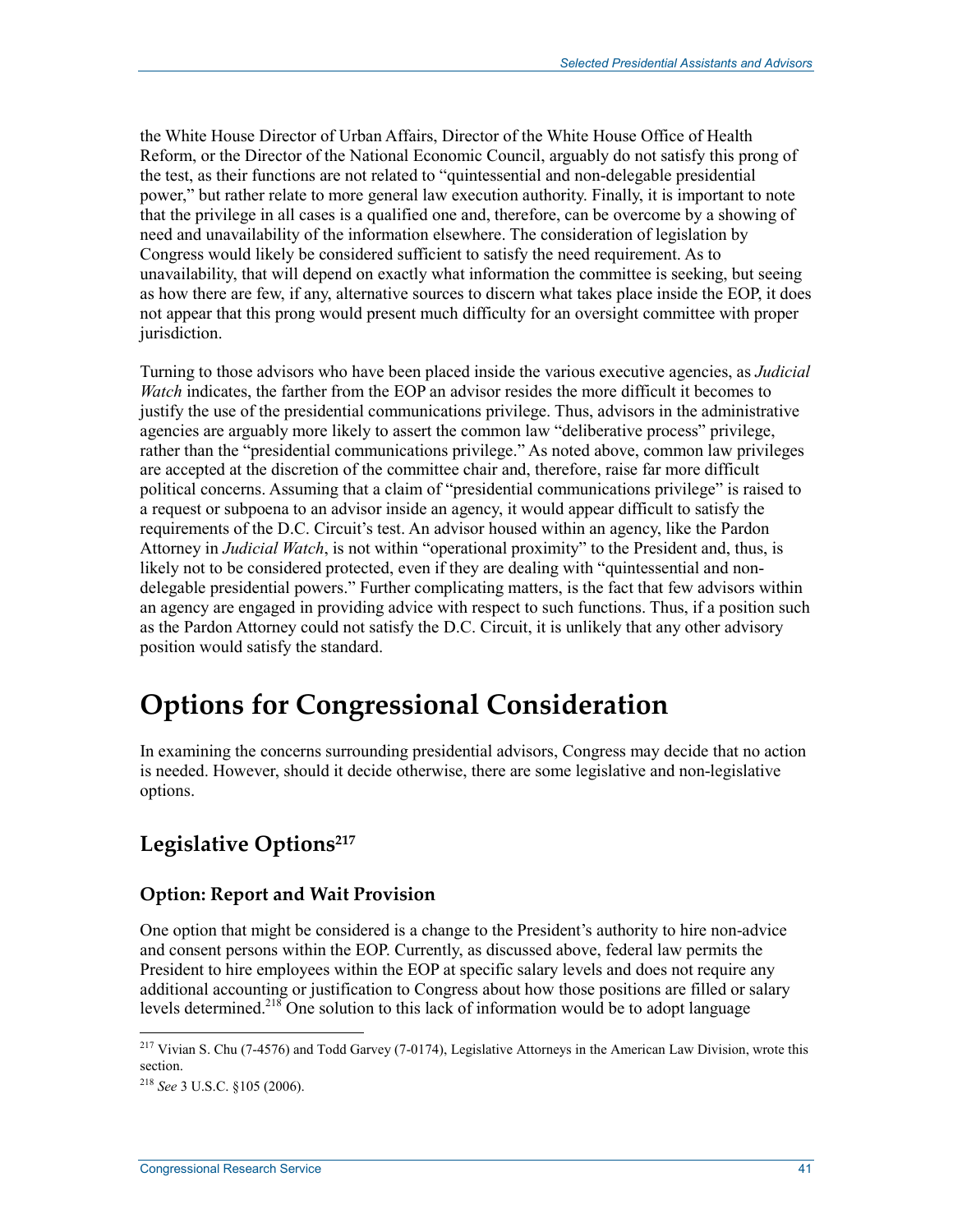conditioning the use of that authority on the receipt by Congress of information relating to the salaries, expenses, and other budgetary impact of the creation of advisory positions or offices within the EOP. The proposed language could be structured as a "report and wait" provision, which permits the President to select his personnel, but requires those selected to wait for a set amount of time before starting work, so that Congress can review the submitted materials required by the proposed legislation.

So-called "report and wait" provisions have been consistently upheld by federal courts as a constitutional exercise of Congress's oversight functions. As the United States Court of Appeals for the Federal Circuit has noted,

We take notice that since early in the  $19<sup>th</sup>$  Century there have been marked differences between the United States Congress and other parliamentary bodies. One is the greater development of the committee system here.... Committee chairmen and members naturally develop interest and expertise in the subjects entrusted to their continuing surveillance. Officials in the executive branch have to take these committees into account and keep them informed, respond to their inquiries, and it may be, flatter and please them when necessary. Committees do not need even the type of "report and wait" provision we have here to develop enormous influence over executive branch doings. There is nothing unconstitutional about this: indeed, our separation of powers makes such informal cooperation much more necessary than it would be in a pure system of parliamentary government.<sup>219</sup>

It should be noted, however, that while "report and wait" provisions are constitutionally valid, by their plain language they do not create a legal obligation for Congress to take any action. Under the terms of this specific provision, if Congress takes no action within the number of days as determined by the bill, the employee can start work. Should Congress decide to act to nullify the President's creation of the position or office, it is obligated to do so in accordance with the Court's holding in *INS v. Chadha*.<sup>220</sup> In other words, Congress's action needs to comply with the Constitution's requirements for bicameralism and presentment.<sup>221</sup> Thus, the only options available to nullify a Presidential action under this provision would be either a bill (H.R. or S.) or a joint resolution of disapproval (H.J. Res. or S.J. Res.), both of which require passage by both houses and the signature of the President. Of course, Congress would retain other mechanisms to make its views on such a position known. These would include, but are not limited to, committee hearings, language in committee reports, or the adoption of sense of the House/Senate resolutions. That said, however, none of those methods would be legally binding or would in any way prevent the employee from beginning work.

#### **Option: Add Advice and Consent Positions in the EOP**

Because concern has been raised that President Obama has created new offices within the EOP and has designated presidential advisors or assistants, who are not subject to the advice and consent of the Senate, to be in charge of certain policy portfolios where they have been characterized as exerting political influence and possibly wielding significant legal authority,

<sup>219</sup> *City of Alexandria v. United States*, 737 F.2d 1022, 1025-26 (Fed. Cir. 1984); *see also Armijo v. United States*, 663 F.2d 90 (Cl. Ct. 1981).

<sup>&</sup>lt;sup>220</sup> 462 U.S. 919 (1983).

<sup>221</sup> *Id.* at 954-955. U.S. Const., art I, §7 states that "Every Order, Resolution, or Vote to which the Concurrence of the Senate and House of Representatives may be necessary (except on a question of Adjournment) shall be presented to the President ... according to the Rules and Limitations prescribed in the Case of a Bill."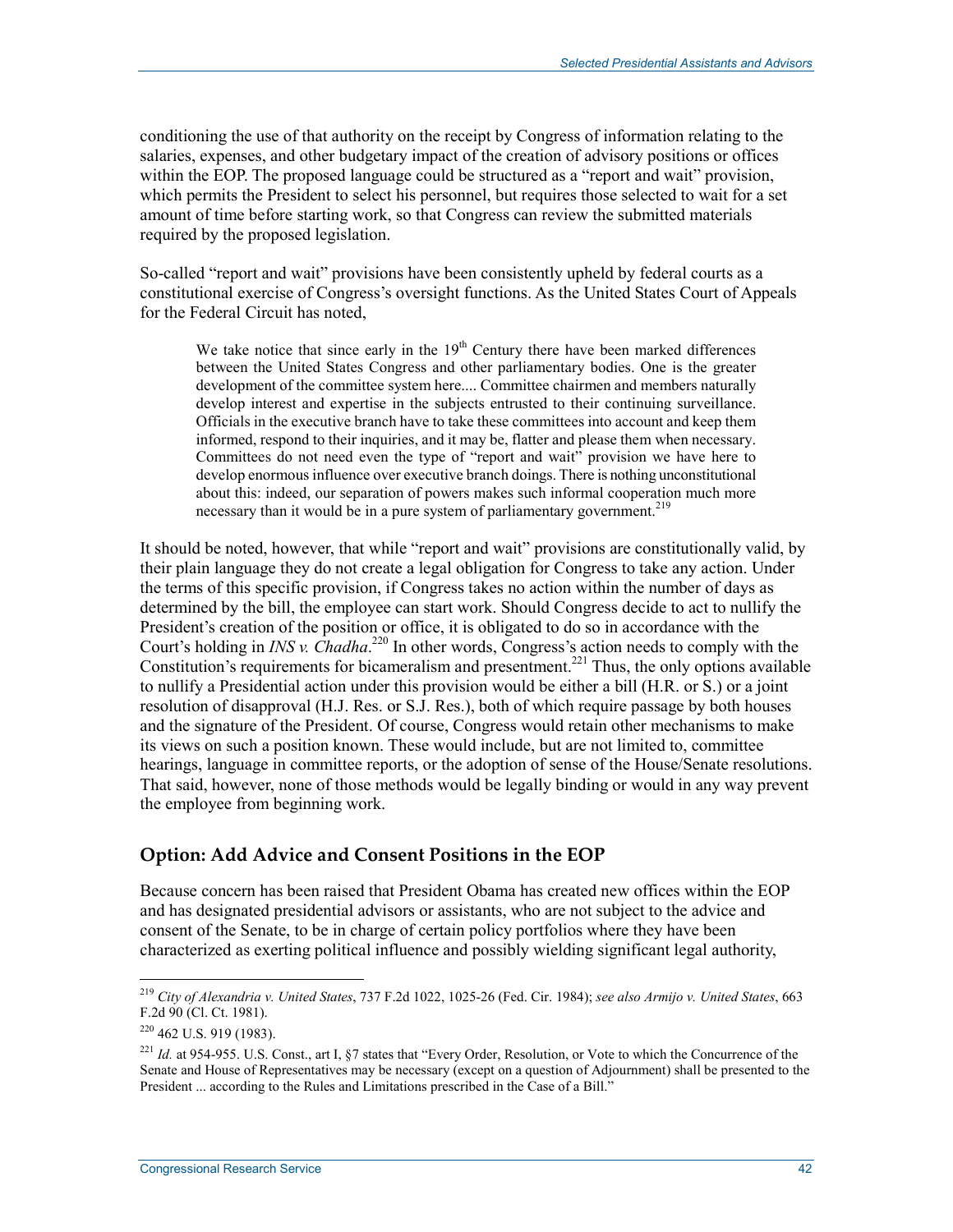another option would have Congress codify these positions on a case-by-case basis and make those positions subject to the Senate confirmation process.

In the past, Congress has taken action to codify positions existing within the EOP.<sup>222</sup> For example, during the Nixon Administration, Congress passed legislation requiring Senate confirmation of future Directors and Deputy Directors of the Office of Management and Budget (OMB).<sup>223</sup> This legislation also set four-year terms for the OMB officials and formally transferred to the OMB Director powers held by the President but delegated to OMB. During consideration of the OMB legislation, it was argued by Roy Ash, then Director, that "the OMB director serves as the personal agent of the President in the performance of presidential duties" and that as an advisor he "conducts no programs that directly affect the public, makes no grants and engages in no significant contractual arrangements" and therefore should not be subject to confirmation.<sup>224</sup> However, it was the sense of Congress that the role of the OMB and the decisions made by those in charge had changed since its establishment in 1921 and that Senate confirmation of the Director and Deputy Director was "fully justified and long overdue."<sup>225</sup>

Regarding some of the positions in the EOP that the President created for his presidential assistants to fill, Congress could choose to codify them on a case-by-case basis as it has done in the past. However, this raises the question of whether Congress and the President should make permanent such positions within the White House, many of which appear to have been created to address time-sensitive issues of the present. Moreover, this option still leaves the President the ability to hire assistants pursuant to Title  $3<sub>1</sub><sup>226</sup>$  and nothing precludes the President from consulting with these assistants on issues that the codified positions would have jurisdiction over.

#### **Option: Reduce and/or Confirm Presidential Staff**

Another option would be to reduce the number of employee-assistants the President is authorized to hire under 3 U.S.C. §105 and/or require these employees to be subject to Senate confirmation, without regard to the policy areas they may cover (and without necessarily making them officers of the United States). If Congress were to reduce the number of employees the President is authorized to hire, this would arguably limit the President in his or her ability to use such assistants as advisors in charge of coordinating various policy areas. Such a provision therefore may be effective in that the President would turn to existing positions within the agencies to coordinate policy. Alternatively, reducing the number of presidential employee-assistants may be

226 3 U.S.C. §105 *et seq*.

<sup>&</sup>lt;sup>222</sup> See note 11 on the Office of Science and Technology Policy and the Office of National Drug Control Policy.

<sup>223</sup> P.L. 93-250. Before P.L. 93-250 became law, Congress had passed an earlier OMB confirmation bill that was vetoed by President Nixon on grounds that it required confirmation of incumbent as well as future directors (*See* H.R. 3932 and S. 518, 93d Cong., 1<sup>st</sup> Sess. 1973).

<sup>224 1973</sup> Congressional Quarterly Almanac at 712 (*citing* March 1, 1973 letter from Roy Ash to the House Government Operations subcommittee).

<sup>&</sup>lt;sup>225</sup> H.Rept. 93-697, at 10. ("The decisions of the Director of the Office of Management and Budget are in most instances the final Executive Branch decisions on budget requests and on the legislative policy of the Executive Branch. To contend that the Director is nothing more than the President's technician on budgetary matters and that he does not exercise tremendous power and authority on his own [sic] initiative is to blind one's self to the real facts of governmental life and present day realities.... The Office of Management and Budget stands at the center of Federal policy-making with life and death decisions about programs and procedures.... Unlike the situation 50 years ago, when the mix of Federal activities varied little from year to year, the budget now is the 'action forcing' process, involving new program decisions and billions of dollars each year." *See id*. at 6-7).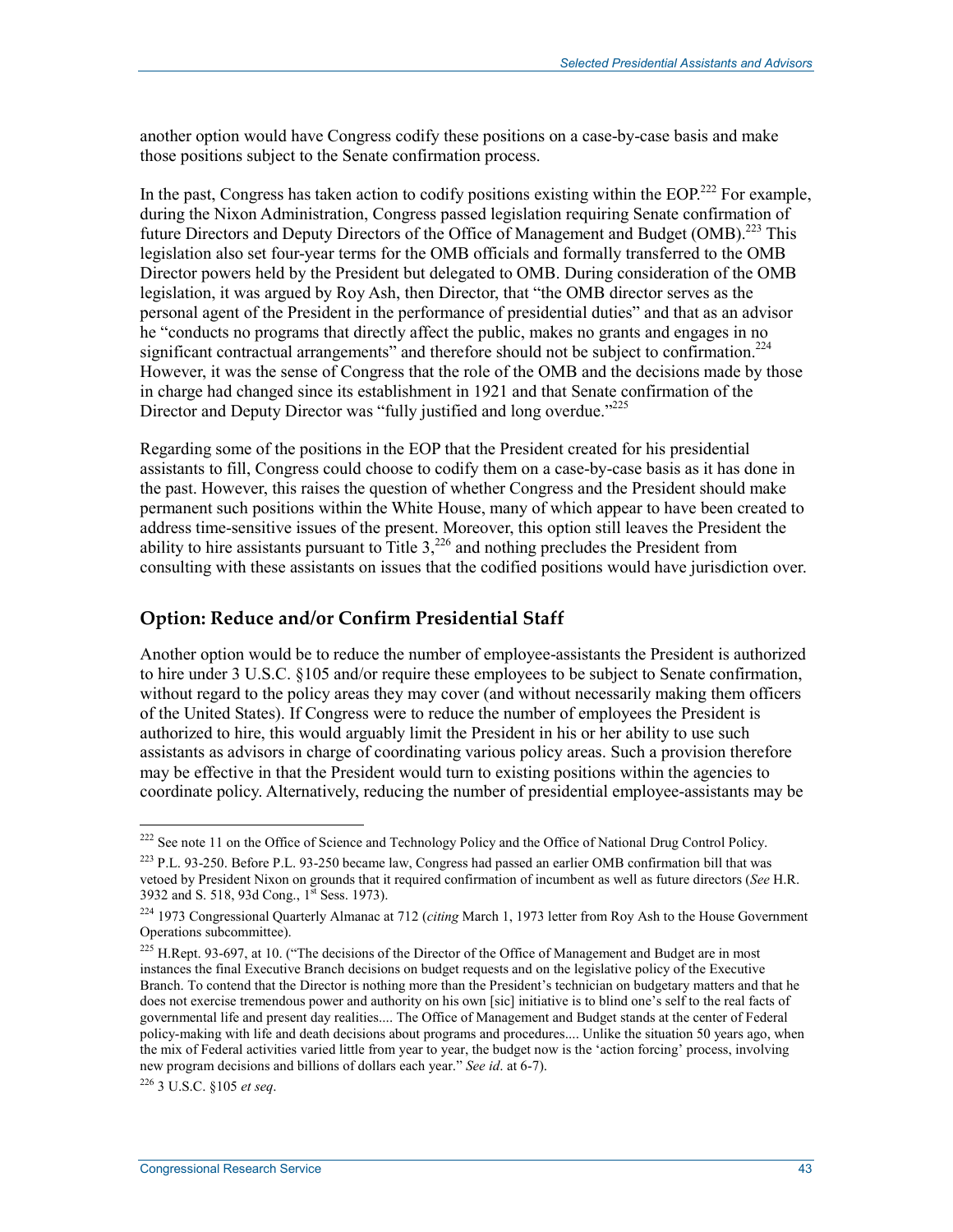ineffective, as nothing precludes the President from utilizing persons outside the government for the same or similar purposes.

Turning to the idea of confirming presidential staff, Congress, in the past, attempted to require that future appointments of certain positions in the EOP be subject to confirmation by the Senate.<sup>227</sup> One such bill focused on the Executive Secretary of the National Security Council, the Executive Director of the Domestic Council, and the Executive Director of the Council on International Economic Policy, with the Senate Committee on Governmental Affairs stating its opinion that the officers in question have responsibilities well beyond those of personal advisors or consultants to the President."228 The committee report concluded that "Congressional insistence that the exemption from confirmation be strictly limited to genuine staff assistants to the President will help restore the confirmation process to the role intended by the Constitution."229

Thus, while Congress could make these employees/assistants subject to Senate confirmation, it runs the risk of diluting the meaning and weight carried by the advice and consent requirement, as this process is generally reserved for officers of the United States under the text of the Appointments Clause. Furthermore, as discussed above, Congress has recognized that staff assistants are not intended to be subject to the advice and consent process. However, as with any legislative option, either of these two proposals would require the signature of the President, who may not be inclined to enact legislation that arguably interferes with his or her ability to efficiently run the EOP and therefore execute the laws.

### **Oversight Options230**

Unlike legislation—which requires either the affirmative consent of the President in the form of his signature or sufficient votes to override his veto—congressional oversight, at least initially, requires that only the legislative branch act.

Congress, especially the committees of jurisdiction or appropriations, might elect to conduct oversight hearings regarding a number of the potential issues related to the positions discussed in this report. For example, although the current statutes already prescribe reporting requirements for White House staff, Congress may want to examine whether additional data might be appropriate. Data that might be informative would include the duties and responsibilities of positions, planned initiatives, staffing limitations, and public accessibility of meetings and documents for each office. Such data could, for example, be included in the report on White House staff required by 3 U.S.C. §113 or in the annual budget justification for the EOP submitted to Congress with the President's budget. Another area that might be the subject of congressional oversight could be the vetting process for high-level appointees. Such oversight might review the variations in and content of the White House questionnaire, and the processes for background investigations and financial disclosure.

 $227$  S. 590, 93d Cong., 1<sup>st</sup> Sess. (1973).

<sup>228</sup> S.Rept. 93-47, at 7.

<sup>229</sup> *Id*.

<sup>&</sup>lt;sup>230</sup> Vivian S. Chu (7-4576) and Todd Garvey (7-0174), Legislative Attorneys in the American Law Division, wrote this section with contributions from Barbara L. Schwemle, Analyst in American National Government (7-8655) and Henry B. Hogue, Specialist in American National Government (7-0642), in the Government and Finance Division.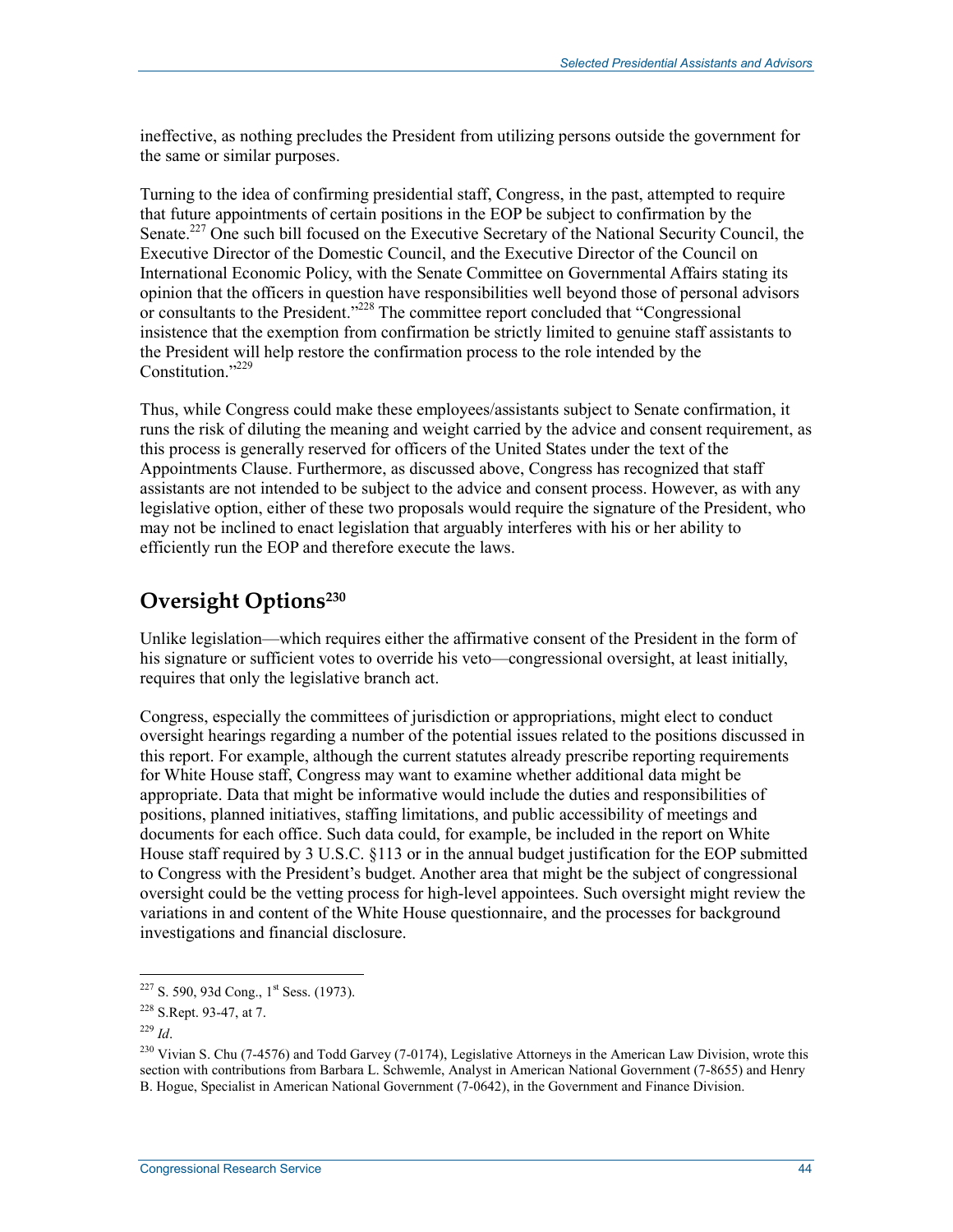Should it be determined that the increase of presidential advisors that are not subject to advice and consent of the Senate is not adequately addressed by leaving it to the various committees of jurisdiction, Congress may wish to consider the creation of a special or select joint committee to address this particular issue. For example, a joint committee could be created with jurisdiction over only those executive branch employees that are created by executive order, presidential memorandum, regulation, or other non-legislative action and, therefore, not otherwise subject to advice and consent of the Senate. Such a committee could consist of both House and Senate members, because it would be exercising oversight prerogatives held by both chambers and not textually committed functions such as the confirmation power, which rests exclusively with the Senate. Thus, by concurrent resolution (H. Con. Res., S. Con. Res), Congress could establish a committee to review the qualifications, duties, and responsibilities of those persons given positions by the President without the advice and consent of the Senate. Membership could be via appointment by the Speaker and Minority Leader in the House and the Majority and Minority Leaders in the Senate, or it could be left to the political caucuses in both the House and Senate. The committee could be politically balanced with equal number of members from both political parties, or, similar to the existing standing committees, reflect the prevailing partisan ratio of the Congress. To perform its functions, the committee could be delegated the authority to hold hearings, administer oaths to witnesses, issue and enforce subpoenas, and report on its findings. Although the committee activities would be similar to a confirmation hearing, there would be no final vote on the qualifications or fitness of the appointee to hold the job. Nevertheless, such a committee would arguably be in a position to perform oversight of the hiring of presidential advisors and could provide a mechanism for Congress to more consistently review the qualifications of those being given substantial influence over the development of policy within the White House and the executive branch.

Potential advantages to such a committee might include the fact that it would be a single entity dedicated to the sole purpose of vetting non-advice and consent advisors. Such a specialized function would allow the committee to, over time, become well-versed in addressing the numerous legal and political issues that it may face; not the least of which would likely be a recalcitrant executive branch. Moreover, because the committee would have only the one function, it would not be distracted by other more pressing legislative concerns and, thus, would be able to dedicate all of its time to performing oversight.

On the other hand, it might be argued that a thorough vetting of such positions requires underlying knowledge and expertise in the programs and policies that the advisor would likely be working on. Such a body of knowledge already exists among the members and staff of the existing standing committees of jurisdiction. Therefore, the standing jurisdictional committees may be in a better position to conduct the necessary oversight of such influential positions. Moreover, many of the standing committees already perform oversight of the executive branch and may be more familiar with the legal and political nuances that accompany a particular policy issue, implementing White House office, or executive agency.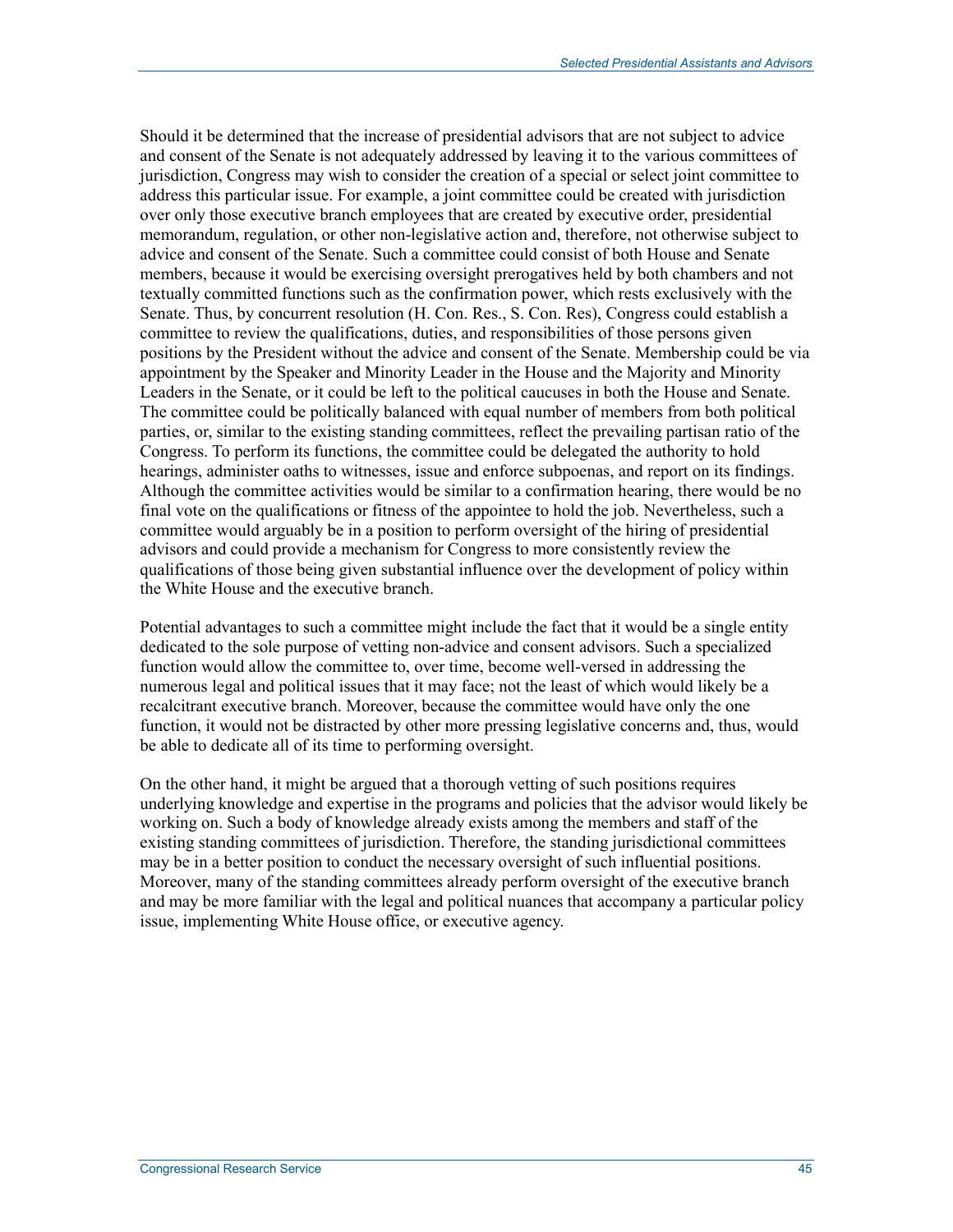## **111th Congress Hearings231**

Two Senate committees conducted hearings on the issue of the appointment of so-called "czars" in the Executive Branch in October 2009.<sup>232</sup> This section of the report provides a summary of selected viewpoints expressed at each hearing.

## **Senate Committee on the Judiciary, Subcommittee on the Constitution**

The Senate Subcommittee on the Constitution of the Committee on the Judiciary conducted a hearing entitled "Examining the History and Legality of Executive Branch 'Czars'" on October 6, 2009.<sup>233</sup> In his opening statement, the subcommittee chairman, Senator Russell Feingold, noted that

No one disputes that the president is allowed to hire advisers and aides.... But Congress and the American people have the right to ensure that the positions in our government that have been delegated legal authority are also the positions that are exercising that authority. If and I am not saying this is the case—individuals in the White House are exercising legal authority or binding the executive branch without having been given that power by Congress, now, that's a problem. And Congress also has the right to verify that any directives given by a White House czar to a cabinet member are directly authorized by the president.<sup>2</sup>

The Ranking Member, Senator Tom Coburn, stated the importance of "open, transparent government" in his opening remarks:

And the president ought to be about ... re-establish[ing] the confidence ... that everything's above board, that it's transparent, that we can see it's working. And if people truly do have significant authority and are not confirmed by the Senate, then that's a problem. And so I don't know whether that's the case or not.<sup>235</sup>

Two Senators submitted statements for the hearing record. In his statement, Senator Richard Durbin noted the "important principles" of "transparency and accountability to Congress":

Public officials, including those who work for the President, should be responsive to congressional inquiries. Members of Congress can expect to be fully and timely informed about the activities of executive branch officials who are designated by the president to coordinate policy across executive agencies.

<sup>1</sup> <sup>231</sup> Barbara L. Schwemle, Analyst in American National Government (7-8655), prepared this summary of the hearings.

 $232$  There have been no hearings on the issue since the  $111<sup>th</sup>$  Congress.

<sup>&</sup>lt;sup>233</sup> The opening statements, statements submitted for the record, and witness statements are available, at http://judiciary.senate.gov/hearings/hearing.cfm?id=4098.

<sup>&</sup>lt;sup>234</sup> Transcript obtained by subscription from *CQ.com* on U.S. Congress, Senate Committee on the Judiciary, Subcommittee on the Constitution, hearing on Executive Branch Czars, 111<sup>th</sup> Cong., 1<sup>st</sup> sess., October 6, 2009, p. 2 of the transcript downloaded for printing. (Further information available from author.) Hereinafter referred to as CQ October 6 Transcript.

 $^{235}$  Ibid., p. 3.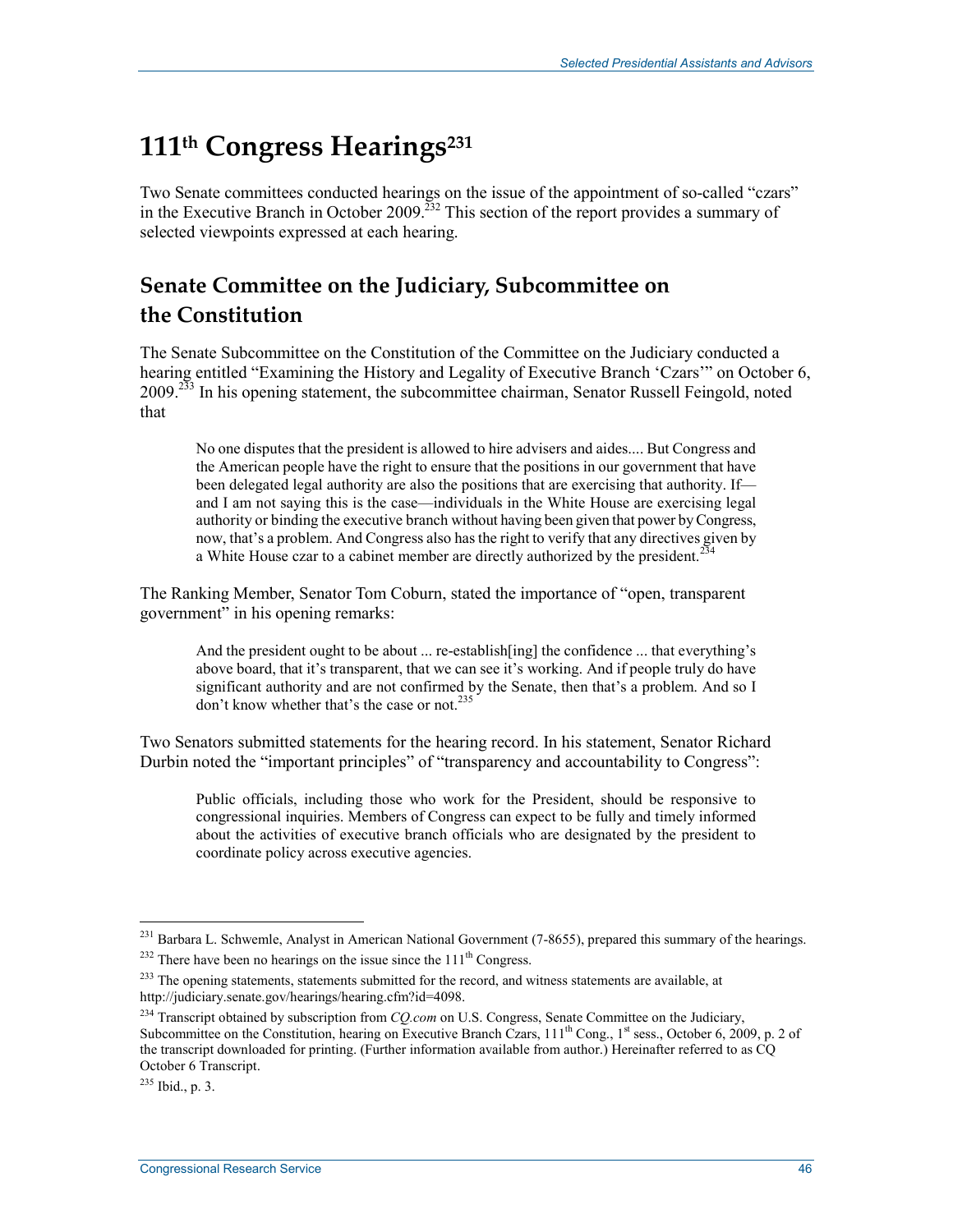His statement also expressed disagreement "with those who say the Obama Administration is acting differently than past administrations when it comes to the use of czars and presidential advisers," noted that "there is ample opportunity for congressional oversight over these advisors," and concluded that "President Obama's advisors aren't doing anything more than the law and the Constitution allow<sup>"236</sup>

Senator John Cornyn's statement noted that, "These czars present serious accountability concerns" and included these points:

First, it seems that some of President Obama's czars may wield a measure of authority usually reserved to principal officers of the United States. In particular, some appear to exercise significant authority and have broad terms of duty, jurisdiction, and tenure.... If these czars are principal officers, they must be subject to Senate confirmation as required by the Constitution.... Second, even if none of the czars are principal officers, their ability to exercise decision-making authority absent congressional oversight is troubling. Controlling access to the President and possessing great responsibilities, czars can act unchecked in ways that significantly influence or duplicate the duties of Senate-confirmed officials.... Third, any distribution of taxpayer funds by unaccountable czars is unacceptable. Because we do not know exactly what the czars do, it is difficult to determine how much influence they have over the granting of federal money.<sup>237</sup>

Five witnesses presented testimony before the subcommittee, each of whom presented an opening statement. Among the viewpoints expressed in those statements were the following.

Bradley H. Patterson, Jr., scholar on the presidency and author of "To Serve the President," discussed the meaning of the term, "czar," and the issues of confirmation for and testimony from White House advisors:

My definition of czar means, first, that this person reports only to the president.... Public [Law] 95-570 is silent about any requirement for Senate confirmation of these appointments. I interpret this silence as evidencing the intent of Congress to reconfirm in 1978 the historic practice of not requiring Senate approval of White House staff members, whether they're called czars or not. Likewise, White House staffers do not give formal testimony to congressional committees, unless, as in the Watergate instance, criminality is alleged.... White House officers constantly visit the Hill for informal conferences with members and staffs.... White House staff members have no legal responsibility other than to assist and advise the president.... It would be unthinkable that law clerks at the Supreme Court should be in any way accountable to the president or to Congress. It would be unthinkable that the appointments of any of the personal legislative or committee staff here at the Capitol should be approved by the White House, and likewise, vice versa.... The president's personal staff are independently responsible only to the president. And in the end, he [the President] is the only czar that is. And he is accountable to the American electorate.<sup>238</sup>

Matthew Spalding, director, B. Kenneth Simon Center for American Studies, The Heritage Foundation, discussed 'czars' and the bureaucratic state:

<sup>&</sup>lt;sup>236</sup> Statement of Senator Durbin, p. 1.

<sup>237</sup> Statement of Senator Cornyn, pp. 1-2.

 $238$  CO October 6 Transcript, pp. 4-5.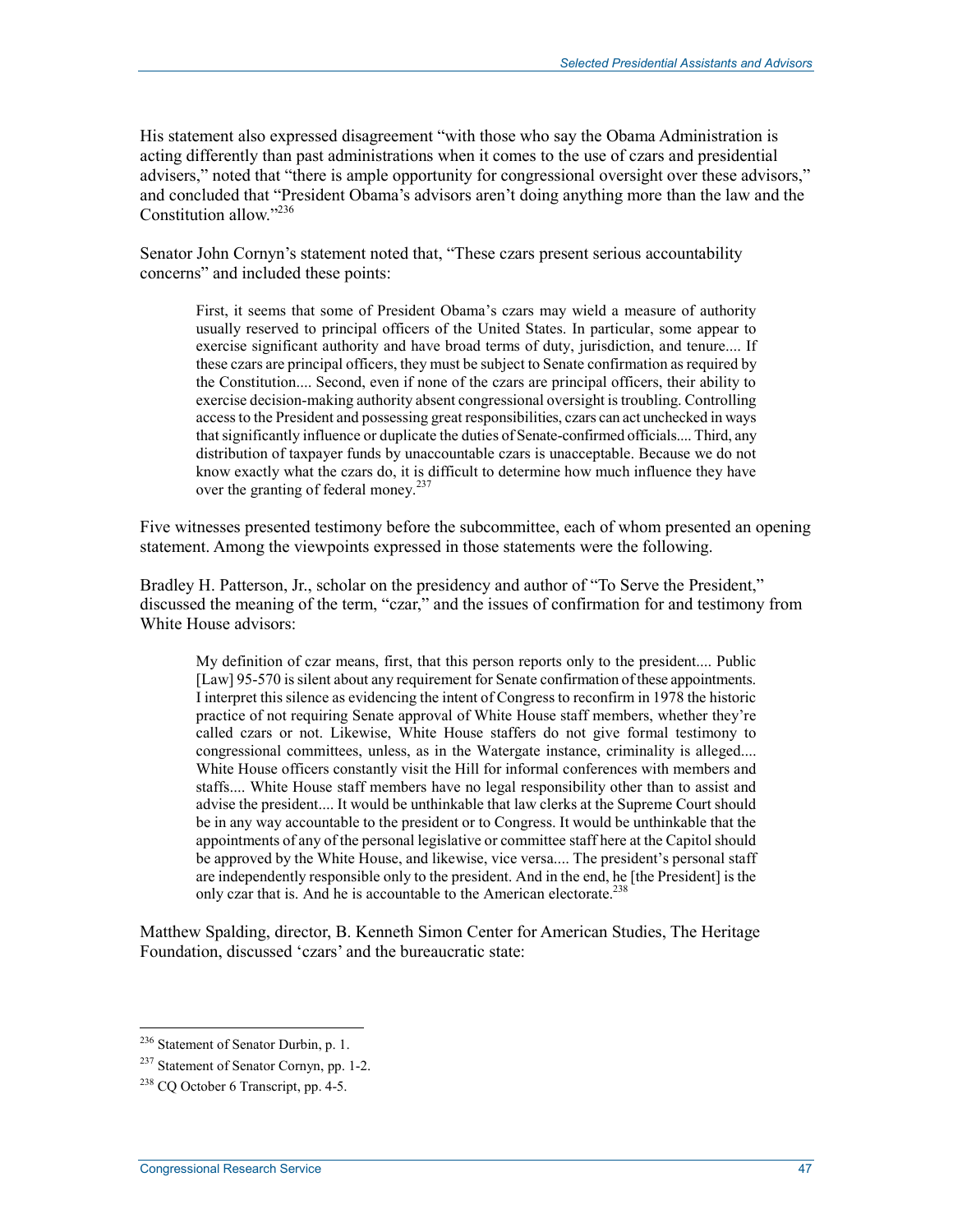Czar is ... a clever label. It's clearly meant to imply ... certain positions a breadth of authority and leveled status beyond the particulars of the formal title, seemingly beyond the confines of the normal process.... The rise of government by bureaucrats, largely due to the delegation of power from Congress to administrative agencies, combined with the removal of those agencies from the president's control, has given rise to efforts by presidents from both political parties to get the bureaucratic state under control through various mechanisms. The rise of czars in the current administration is merely another manifestation ... of this  $n$ henomenon<sup>239</sup>

Tuan Samahon, associate professor, Villanova University School of Law, discussed the meaning of the term, "officer," under the Constitution:

This line between non-officer and officer is not defined by the appointments clause, itself, but we do have some authority. Recently, under the Bush administration, the Justice Department's Office of Legal Counsel in April of 2007 issued an opinion that synthesized and harmonized the Supreme Court's opinions on who is an officer for appointments clause purposes ... two requirements that are necessary ... in order to be an officer, you must hold an office, which in turn is defined as a position to which is delegated by legal authority a portion of the sovereign powers of the federal government, what the Supreme Court in Buckley v. Valeo termed significant authority. The second requirement is that this position must be continuing.<sup>240</sup>

John C. Harrison, James Madison Distinguished Professor of Law, University of Virginia School of Law, discussed the requirements that underlie the exercise of legal authority and whether White House staff have such authority:

There are two governing legal principles.... the first one, the appointments clause. It is a necessary condition for the exercise of actual legal authority in the government for someone in the executive branch, for anyone other than the president to have been appointed to an office pursuant to the appointments clause, to be either a superior officer or an inferior officer. The other necessary condition for the exercise of power by anyone other than the president is some source of statutory authority, because only the president has constitutional power and the president's constitutional powers are essentially non-delegable. The consequence of those two principles is that it is extremely doubtful whether anyone on the White House staff, the sort of person sometimes called a czar, could actually exercise legal authority, at least as a formal matter.... although it is common for there to be a divergence between influence in the government and actual formal legal authority, especially with respect to the White House staff—it is extremely common for members of the White House staff to be extremely influential, even though they cannot take any genuinely legal binding decision—whether that division between legal authority and informal practical influence is a good thing is a difficult question of policy.<sup>2</sup>

TJ Halstead, deputy assistant director, American Law Division, Congressional Research Service, Library of Congress, testified on the application of the Appointments Clause to White House advisors and the viability of any legislative proposal to limit the use of such advisors:

[T]here's no indication that these advisers—particularly those serving in unconfirmed positions within the executive office of the president—have been vested with any actual

<sup>&</sup>lt;sup>239</sup> Ibid., pp. 5-6.

<sup>240</sup> Ibid., p. 8.

 $^{241}$  Ibid., p. 9.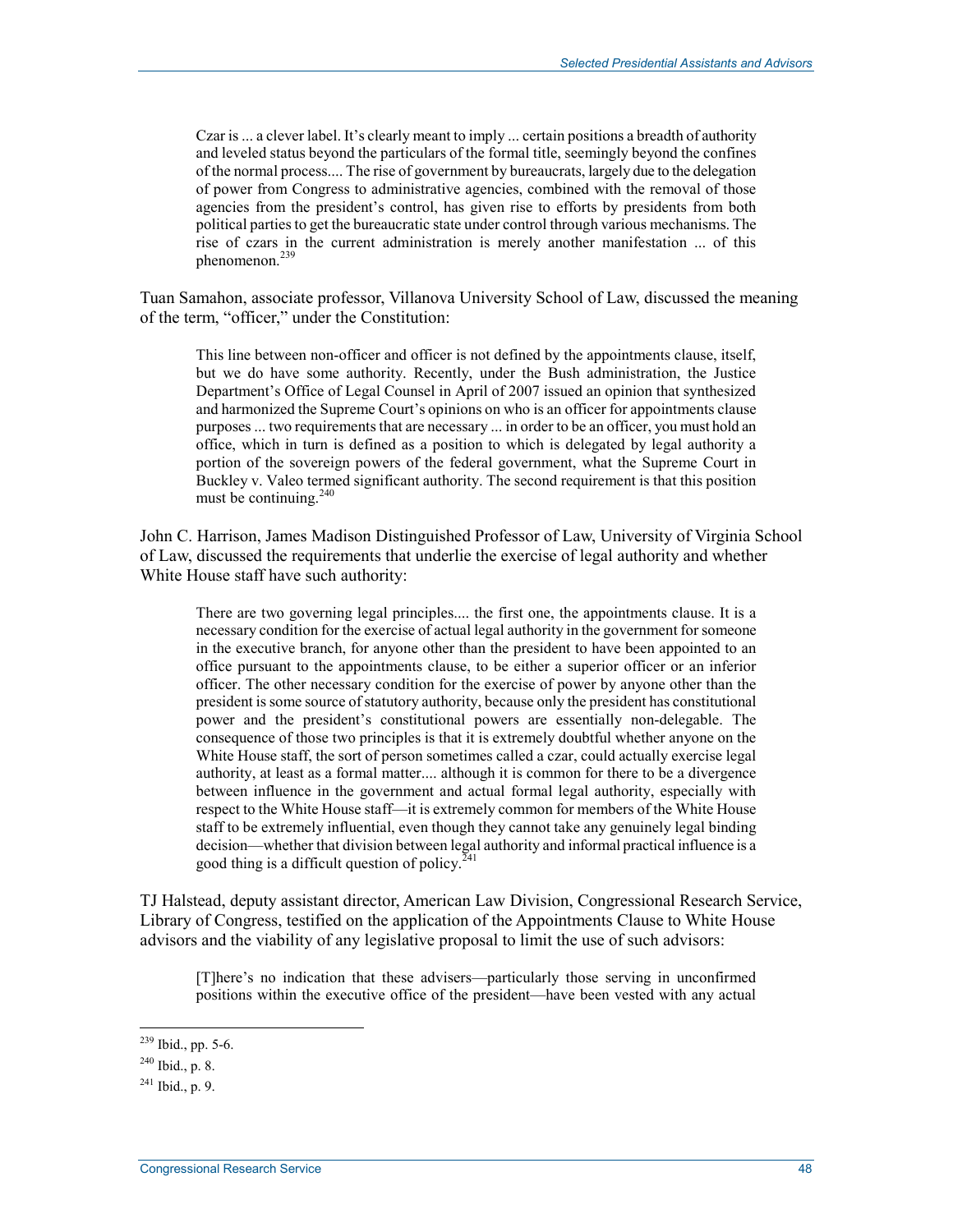executive authority, and that precludes a categorical conclusion that the requirements of the appointments clause apply to their service.... under current jurisprudential principles, it's difficult to discern a basis upon which a review in court would conclude as a legal matter that the existence of these advisers runs contrary to our constitutional system.... Also, it's not clear that legislative proposals, even if enacted, would have much, if any, effect on presidential utilization of advisers, as it does not appear possible for Congress to prohibit either implicitly or explicitly a president from relying upon personal advisers irrespective of whether they are confirmed or draw salary. $242$ 

#### Mr. Halstead also discussed the oversight authority of Congress:

Given the limitations that are inherent in any judicial or legislative response to this controversy, it seems that the most effective congressional response may be one that is based simply on persistent and aggressive assertion of the oversight prerogatives of the House and Senate. Longstanding Supreme Court precedent recognizes the power of Congress to engage in oversight of any matter related to its legislative function. And even while there is no explicit provision in the Constitution authorizing congressional oversight, the Supreme Court has declared that that power is so essential as to be implicit in the general vesting of legislative authority in the Congress.... Congress's power in the oversight context certainly extends to the receipt of testimony from presidential advisers. Research conducted by my colleagues at CRS has revealed numerous instances where such advisers have testified before committees, effectively disposing of the argument that separation of powers principles impose a structural bar to the appearance of these advisers before Congress.... [T]he oversight process ... requires sustained and focused effort from members of Congress and their staff ... a robust oversight regime focusing on specific, substantive executive action taken in areas over which such advisers have political influence could be an extremely effective approach and would enable Congress as an institution to more forcefully assert its constitutional prerogatives and to ensure compliance with its enactments.<sup>243</sup>

Following the opening statements, Senator Feingold established for the record that none of the witnesses had appointments clause concerns "for so-called czars that are housed in federal agencies and report to Senate-confirmed officials." Several specific questions were then discussed. First, Senator Feingold asked "what would these [White House] advisers have to be doing ... that would trigger an appointments clause issue? And specifically, how should we analyze the widely reported duty that some of these officers have to ... 'coordinate policy development' ... between two or more departments?"<sup>244</sup> In response, Mr. Harrison replied,

I think the sort of thing that would be problematic would be if someone like that were to do one of two things: one, to give an order to someone with actual legal authority that did not simply represent carrying forward the president's order, that was not just communicating the president's order; or were that person—and I think this is highly unlikely—to purport to take some actual binding measure himself or herself, for example, issuing a regulation or authorizing an expenditure, an exercise of formal legal authority.<sup>245</sup>

Mr. Spalding stated as an example that he found "to be somewhat troubling ... the climate czar being a chief negotiator, doing automobile emissions standards based on a Supreme Court interpretation of the Clean Air Act ... [Y]ou're now at several stages of separation, getting into

 $242$  Ibid., p. 10.

<sup>243</sup> Ibid., pp. 10-11.

 $^{244}$  Ibid., p. 11.

 $^{245}$  Ibid., p. 12.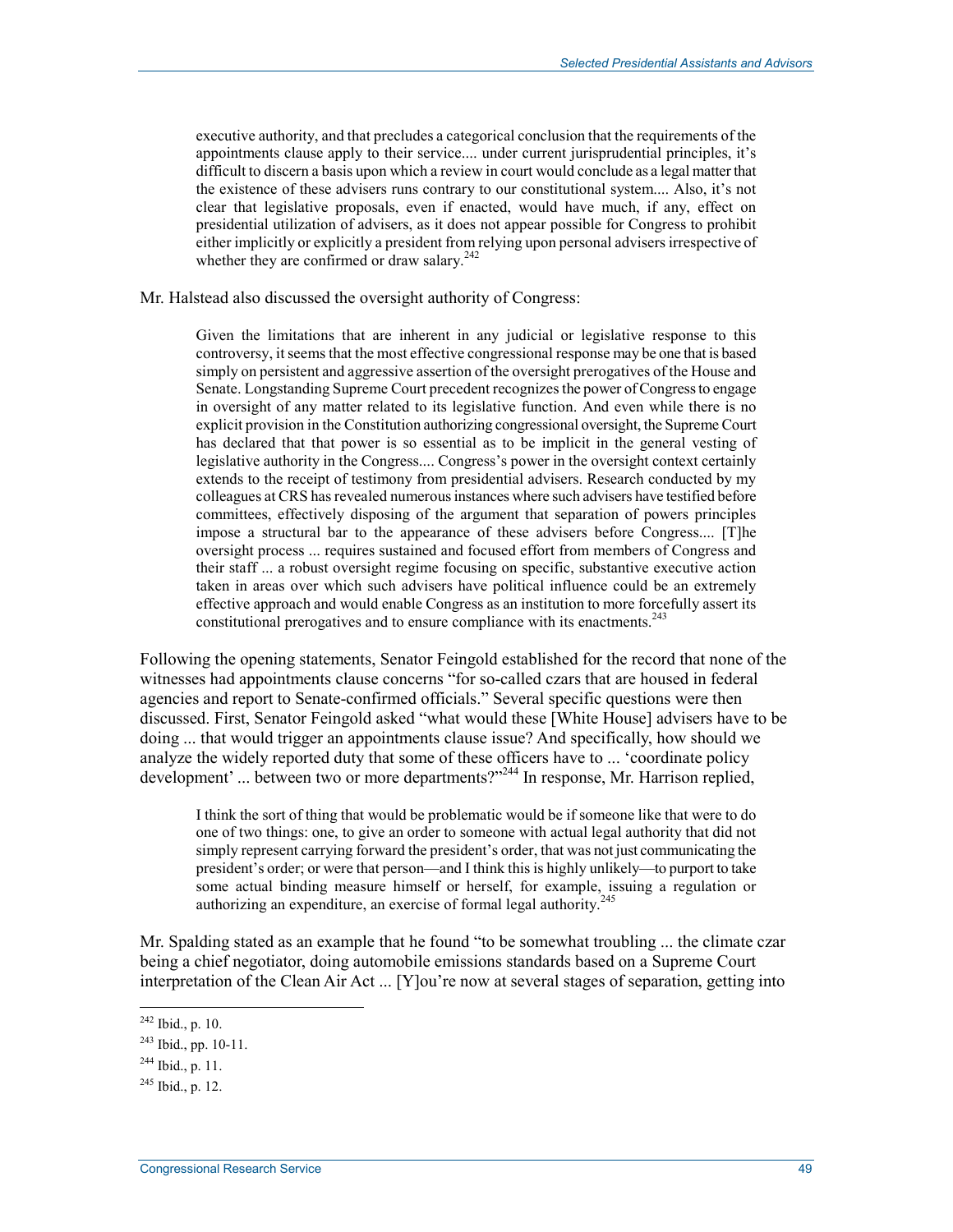some operational regulatory questions, not the EPA administrator, whom you have approved."<sup>246</sup> Responding to a similar question raised by Senator Sheldon Whitehouse later in the hearing, he cited as any instance "if an agent of the president is actually doing things that go to the extent of seeming to step on an officer that has been approved by Congress.... given the legislative instructions from Congress to carry out the law, that strikes me as potentially raising a serious issue $"$ <sup>247</sup>

In another question, Senator Feingold queried whether the Senate should "be concerned about the possibility that an NSC [National Security Council] staffer may end up having more ability to influence foreign policy decisions than, say, a Senate-confirmed ... assistant secretary of state," given that "the NSC plays an important role in coordinating the work of different departments and agencies."<sup>248</sup> In response, Mr. Patterson noted that President Obama had not accepted the recommendation of the Project on National Security Reform "that the assistant to the president for national security affairs be confirmed by the Senate and be given a great deal more authority," and he didn't think "any future president would, either."<sup>249</sup> He further stated that recommendations of NSC staff members would be made to the President through the national security advisor.

Senator Coburn quoted the Special Master for TARP Executive Compensation, Kenneth Feinberg's statement that "I have the discretion conferred upon by Congress [sic] to attempt to recover compensation that has already been paid to executives $\frac{1}{250}$  and then asked for a legal analysis of the special master's position. In response, Mr. Harrison stated that two questions would have to be answered:

So the question, first, would be whether the secretary of the treasury had the statutory authority to create that office pursuant to his authority under TARP or some other legislation and then whether he has appropriately exercised it so as to constitute Mr. Feinberg an inferior officer.... The second question—because he is an inferior officer, clearly not a principal or superior officer, because the Senate didn't confirm him—... would be whether he receives adequate supervision from a principal officer, someone who is Senate-confirmed, ... and to know that, you would need to know the extent to which he is overseen presumably by the secretary of the treasury, perhaps some other higher officer in the ... Department of the Treasury. There are a number of cases in the Supreme Court, in the lower courts about exactly how much supervision is required.... But the basic principle is that for an inferior officer to operate permissibly, the inferior officer has to be subject to substantial supervision from somebody higher up.... I don't think there's any difficulty with your calling an inferior officer to testify ... [Y]ou can call the secretary of the treasury, so you can find out about the legal nature of the relationship ... [Y]ou could find out about both sides, about whether the secretary thinks he's supervising Mr. Feinberg and how much supervision Mr. Feinberg thinks he's getting .... And I think the Treasury Department would have to take the position that Mr. Feinberg is at least—is an inferior officer, because I believe he is exercising some significant authority pursuant to the laws of the United States.<sup>251</sup>

<sup>246</sup> Ibid., p. 13.

<sup>247</sup> Ibid., pp. 18-19.

 $248$  Ibid., p. 13.

<sup>249</sup> Ibid.

<sup>250</sup> Ibid., pp. 14-15.

 $^{251}$  Ibid., pp. 15-16.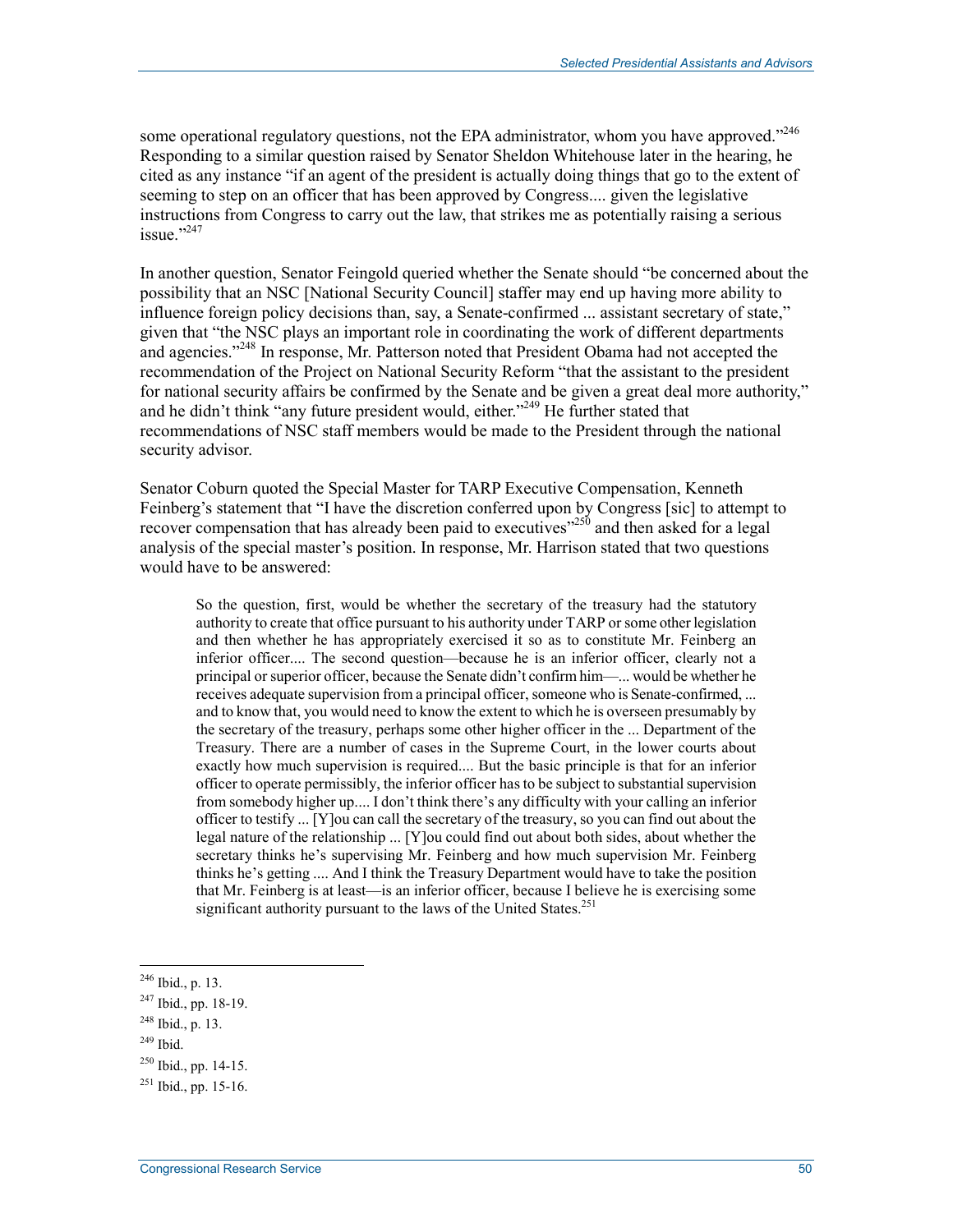Mr. Spalding testified that "Congress needs to be more careful in the types of legislative discretion it gives, which in many cases gave rise to the creation of these czars in the first place" and cited the TARP legislation as "a great example of that." He further explained, "do you give too much discretion, which then allows for the type of policy this person is pursuing ... Is that actually violating your legislative direction to the officer, secretary of treasury, in carrying out your legislative intent?"<sup>252</sup> Building on Mr. Spalding's statements, Mr. Samahon reiterated the importance of statutes stating clearly who has the power to appoint, thereby making clear the "judgment of who is actually an inferior officer," and noted that, under the case of *Morrison v. Olson* "you could just be very, very powerful and therefore, deemed not an inferior officer."<sup>253</sup>

Senator Feingold asked Mr. Halstead "if he [Mr. Feinberg] is an inferior officer in the Treasury Department, is there any reason he can't be asked to" testify?<sup>254</sup> Mr. Halstead replied,

No, not at all ... there are roughly 75 instances since ... the end of the World War II era where presidential advisers, high-level presidential advisers, have appeared before congressional committees. Now the fact that there's no structural separation of powers prohibition against the appearance of these individuals is a much different thing than saying it's going to be easy to get them to appear before Congress .... [when the invitation to testify is declined] at that point, it becomes a question for a committee and Congress as an institution as to whether or not to assert the institutional prerogatives and powers that it has to compel testimony from certain individuals .... [I]t's not uncommon as a practical matter for the Senate to obtain the commitment of a nominee to an advice and consent position that they will affirmatively agree to appear before the committee when requested .... to get a commitment from the secretary of the treasury or to any individual so appointed or to any other position that they would not only adhere to that agreement in relation to their general duties, but also to inquiries from the committee as to the impact that these advisers or other personnel are having on their carrying out or conduct of the legal authorities that are vested specifically in them. $255$ 

Responding to a question asked by Senator Coburn on a so-called "czar" perhaps exercising authority that he or she doesn't have by statute, Mr. Spalding expressed this viewpoint: "[T]he main question at issue is responsibility and accountability. One of the problems with the modern administrative state is it's not oftentimes clear who's actually responsible and thus who is accountable, especially from a ... congressional or executive point of view.... Congress could write clear laws that make these things known."<sup>256</sup>

Finally, Senator Feingold noted, "as chairman of the African Affairs Subcommittee of the Foreign Relations Committee, I've supported the appointment of a special envoy to Sudan. There's also a Senate-confirmed inferior officer who's the assistant secretary for the bureau of African affairs. Should I be concerned that this special envoy and his staff may unconstitutionally infringe ... or ignore the assistant secretary's authority? $v^{257}$  Mr. Harrison responded:

<sup>252</sup> Ibid., p. 16.

<sup>253</sup> Ibid., pp. 16-17.

 $254$  Ibid., p. 21.

<sup>255</sup> Ibid., pp. 21-22.

<sup>256</sup> Ibid., p. 24.

 $257$  Ibid., pp. 25-26.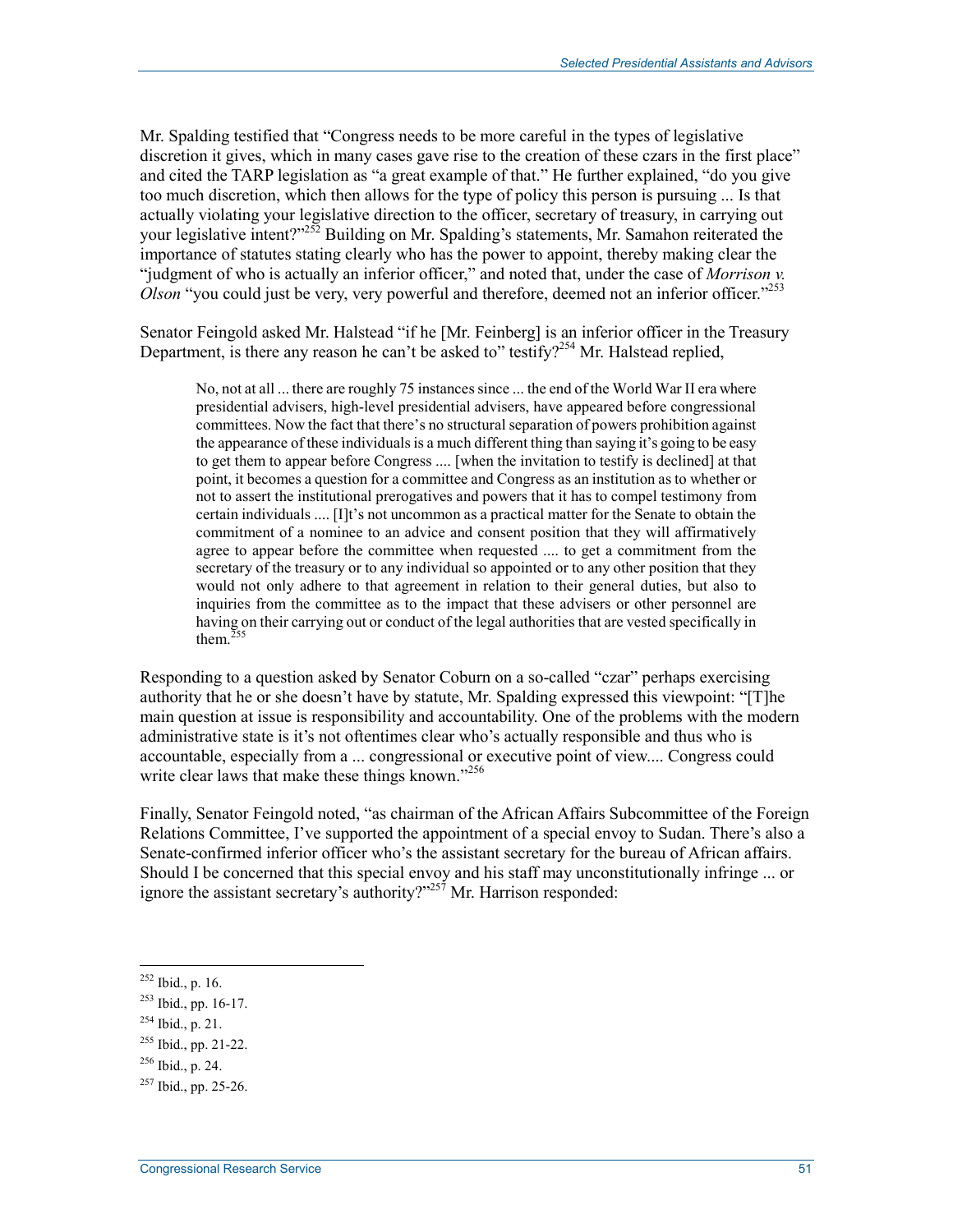I doubt an arrangement like that would create a constitutional question, provided that the special envoy was appointed appropriately as an inferior officer ... and the lines of authority were clearly drawn ... both in the statute and in whatever the president and the State Department set up.... the real concern is less constitutional ... and more practical. Any time you have overlapping responsibilities, it's extremely important that people know who ... makes what decisions and ultimately ... who is in charge of actually acting for the United States.<sup>258</sup>

Responding to Senator Feingold's follow-up question, "And I take it a legitimate concern for the congressional oversight, regardless of whether it raises legal issues," he stated, "Making sure ... that the government is set up properly ... and is functioning properly is a central role of the Congress."<sup>259</sup>Mr. Samahon stated his view that, "I think there is potentially a problem ...

[G]oing back to the OLC [Office of Legal Counsel] April 2007 opinion that, if one is exercising diplomatic functions, one would plainly seem to be an officer. What the question would then be is whether being a special envoy is a continuing office such that the second requirement for officerhood is met. If that's the case, then we have someone who should be subject to presidential nomination with Senate advice and consent.<sup>260</sup>

Mr. Halstead noted that, "With regard to congressional oversight prerogatives in such a context, the Supreme Court has stated that the ... oversight prerogatives of Congress are at their peak when looking into allegations of maladministration, governmental inefficiency ... So it would clearly be something that would be very suited for congressional inquiry."<sup>261</sup>

Senator Feingold concluded the hearing by stating that

 Administrations going back decades have created positions with important portfolios that are not subject to Senate approval. This is certainly not an isolated issue with the Obama administration ... Congress may need to act to make sure that, going forward, the proper checks and balances are in place.<sup>262</sup>

## **Senate Committee on Homeland Security and Governmental Affairs**

The Senate Committee on Homeland Security and Governmental Affairs conducted a hearing entitled "Presidential Advice and Consent: The Past, Present, and Future of Policy Czars" on October 22, 2009.<sup>263</sup> In his opening statement, the chairman, Senator Joseph Lieberman, stated that these questions would be examined: "have presidents of both parties, including President Obama, consolidated power excessively in the White House through the appointment of these officials contrary to at least the spirit of the Constitution if not our laws, particularly as against the authority of members of the cabinet," .... "does the growing use of czars in the White House, in

 $258$  Ibid., p. 26.

<sup>259</sup> Ibid.

 $260$  Ibid.

 $^{261}$  Ibid., p. 27.

 $262$  Ibid.

<sup>&</sup>lt;sup>263</sup> The opening statements and the witness statements are available, at http://hsgac.senate.gov/public/index.cfm? FuseAction=Hearings.Hearing&Hearing\_ID=5b22e173-5b74-46a0-b2ab-d300b6381de4.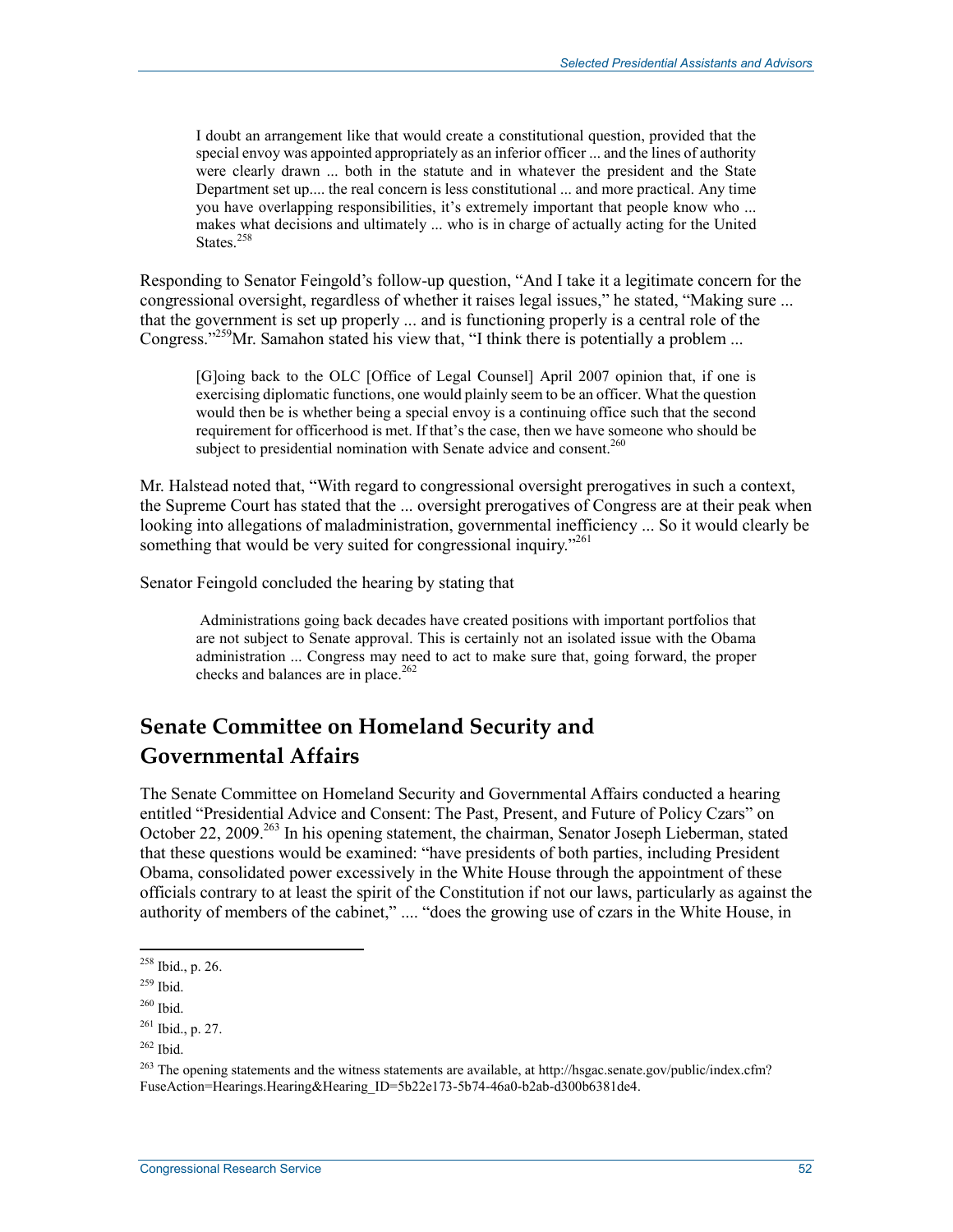the administration this and past ones, frustrate Congress in carrying out its constitutional responsibility to oversee the expenditure of the public's money, which we appropriate,<sup>"264</sup> and what can or should be Congress's response. Senator Susan Collins, the ranking member, expressed these concerns about "czars" in her opening statement:

The proliferation of czars diminishes the ability of Congress to conduct its oversight responsibilities and to hold officials accountable for their actions. These czars can create confusion about which officials are responsible for various policy decisions. They can duplicate or dilute the statutory authority and responsibilities that Congress has conferred on cabinet officials and other senior executive branch officials .... In addition the proliferation of czars can circumvent the constitutionally mandated process of advice and consent. Czars can exercise considerable power and influence over major policy, and yet they are not required to clear the rigorous Senate confirmation process. Czars bypass this important constitutional protection through a unilateral grant of authority from the president .... Positions subject to Senate confirmation or otherwise recognized by our laws such as the director of national intelligence, the national security advisor and the chairman of the Recovery Accountability and Transparency Board do not raise the same concerns with accountability, transparency and oversight because they are recognized in law and because many of these positions are subject to Senate confirmation.<sup>265</sup>

Later, she provided an example to illustrate her concerns and discussed an amendment that she had offered during the Senate's consideration of the Department of the Interior, Environment, and Related Agencies Appropriations Act for FY2010:

For example, I think Congress should be able to call the president's climate czar, Carol Browner, the energy and environmental czar, to ask her about the negotiations that she conducted with the automobile industry that led to very significant policy changes with regard to emission standards. I think that's particularly important because the Supreme Court in 2007 held that it was the Environmental Protection Agency that had that very responsibility under the Clean Air Act. And yet these negotiations were not undertaken by the EPA administrator, but rather by the White House czar .... [W]hat I offered on the Senate floor, but it fell to a point of order unrelated to the merits, is that ... the president make available to Congress to testify, upon a reasonable request, individuals who have responsibility for interagency development or coordination of any rule, regulation or policy and that it would apply to only those individuals who are without statutory authority ... the second half of the amendment also called on the president to provide us twice a year with a written summary of the activities of these officers within the White House.<sup>266</sup>

Senator Robert Bennett requested "as a point of personal privilege a few moments in an opening statement" to make remarks, that included the excerpts below, "Because the White House has specifically identified me as being hypocritical on this issue by virtue of my position with respect to a Y2K czar"<sup>267</sup>:

In November of 1997 I requested that President Clinton appoint a Y2K czar. I was the chairman of the Y2K committee ... in the Congress to deal with a problem that ... cut across

<sup>264</sup> Transcript obtained by subscription from *CQ.com* on U.S. Congress, Senate Committee on Homeland Security and Governmental Affairs, hearing on the Future of Policy Czars, 111<sup>th</sup> Congress, 1<sup>st</sup> sess., October 22, 2009, p. 1 of the transcript downloaded for printing. (Further information available from author.)

<sup>265</sup> Ibid., pp. 2-3.

<sup>266</sup> Ibid., pp. 32-33.

 $^{267}$  Ibid., p. 4.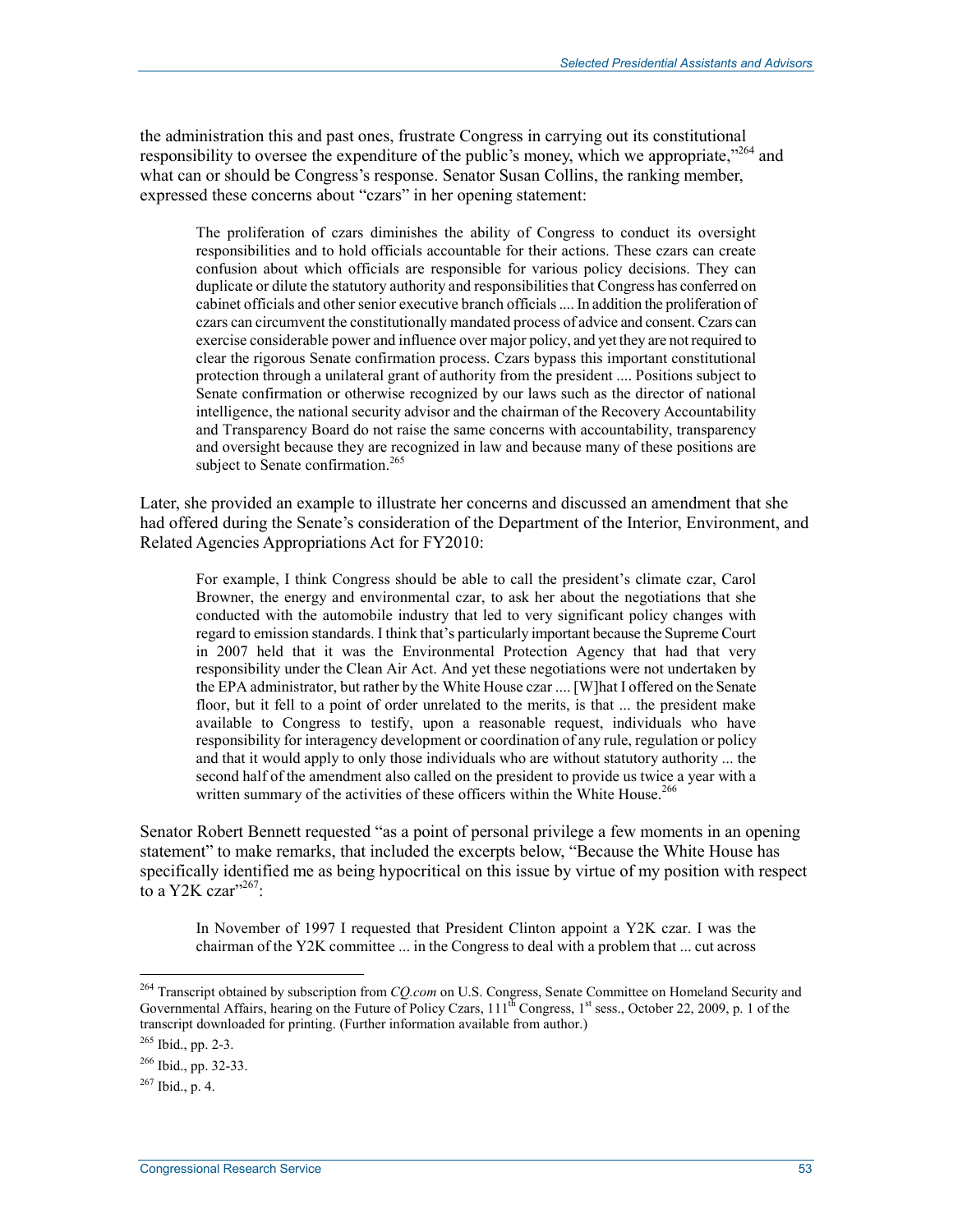the entire government .... [I]n February of 1998 President Clinton appointed a Y2K czar, John Koskinen ... [O]ne of the first things ... [he] did ... was to call me ... and set up a pattern of regular consultation. Every Wednesday afternoon ... [he] called me ... and set up a pattern of regular consultation .... That was a very different situation than the situation described by Senator Collins and the letter which I saw .... the kind of circumstance we created then was very different from the kind of circumstance that we see now.<sup>268</sup>

Later, he expressed this observation:

Congress passed a law creating the Council of Economic Advisers, and yet there is an economic czar, Paul Volcker ... And the question is, who has the president's ear on the economy? And then there's ... Larry Summers. And if you want to influence the president, if you're a member of the Congress, whom do you call? ... the Council of Economic Advisers? ... Larry Summers? Or ... Paul Volcker? ... we do happen to have a Cabinet officer of health and human services with whom I have never had a conversation about health care, not because I have any opposition to her but because it's my perception that Nancy-Ann DeParle is calling the shots rather than the Secretary Sebelius.<sup>269</sup>

Senator Claire McCaskill's opening remarks noted that

[T]alking about the Y2K czar ... that was not confirmed by the Senate .... how ubiquitous the czar was working with the legislature that he was constantly around. I kept thinking of Nancy-Ann DeParle ... we can't walk down the hall without seeing her. She is in the chairman's offices constantly of the committees, and the ranking members. And she's visited across the aisle time after time ... So I think there is [sic] situations where a special advisor is created and that doesn't mean they're not working closely with Congress in order to solve a problem.<sup>270</sup>

During the discussion on White House advisors and testimony before Congress in the question and answer period, Senator Lieberman read this excerpt from the letter sent by Senator Robert Byrd to President Obama:

Whether an executive official is confirmed by the full Senate or appointed by the president alone to serve on the White House staff, that official holds the position by virtue of the authority that the Congress has granted to the president. Such White House staffers receive a salary by virtue of the spending authority that Congress has granted to the executive branch. Even presidential assistants and advisors have a constitutional obligation to answer questions before the Congress, if it is necessary for the Congress to fulfill its constitutional oversight and investigative functions.<sup>271</sup>

Four witnesses presented testimony before the subcommittee. Each of the witnesses presented an opening statement. Among the viewpoints expressed in those statements were the following.

Thomas J. Ridge, former assistant to the President for homeland security, and Secretary of Homeland Security, discussed the importance of clear responsibilities for White House advisors:

 $268$  Ibid., pp. 4-5.

<sup>269</sup> Ibid., p. 20.

 $270$  Ibid., p. 5.

 $271$  Ibid., p. 16.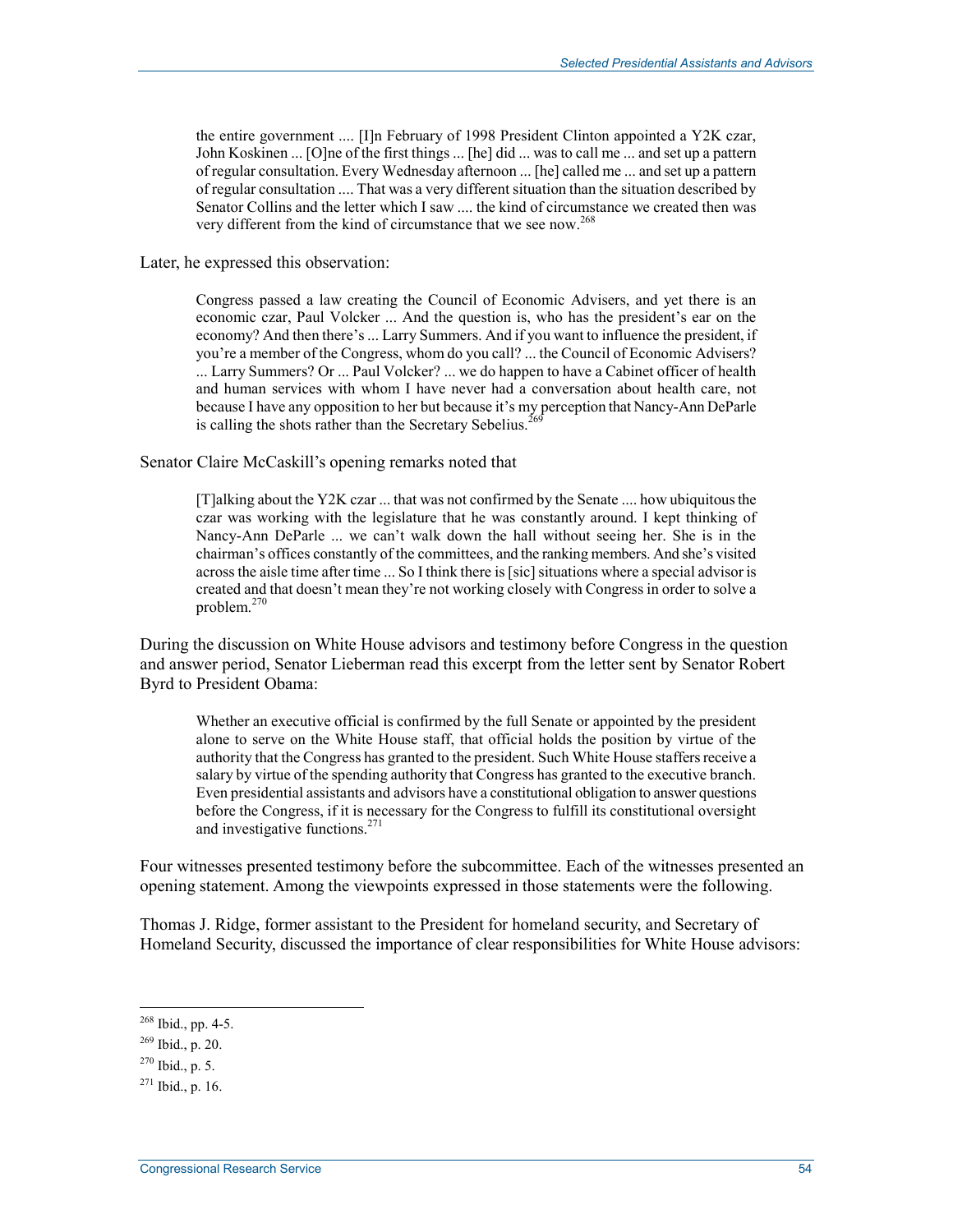[P]residents have the discretion and authority to appoint advisors who can assist them in carrying out their presidential obligations. My interest ... reside[s] in the issues of effective management, transparency, and lines of authority. Who's reporting to whom? How specific is the job description? Does the individual initiate, coordinate or execute policy? To whom does that individual report? Is it the same person to whom the individual is accountable? .... Some of today's White House czars have come to their positions with little public clarification of duty, and they already have a department of subject authority led by a Senateapproved secretary .... [D]o these individuals - these so-called 'czars' ... direct or develop policy? Are they accountable to the president, to the secretary, or to both? To whom do private constituencies look to provide input, guidance or opinion? Who resolves the conflict between the two? ... [W]ithout a clear delineation of responsibilities and reporting authority, this creates both a huge potential management problem and, clearly, the appearance of potential conflict ... [I]t can diminish the capacity of both advisor and secretary to operate effectively in accordance with the department's mission ... [F]rom time to time, it can cause confusion for those under the chain of command of the secretary, as well as outside the department purview.<sup>272</sup>

James P. Pfiffner, professor, School of Public Policy, George Mason University, discussed the role of White House advisors:

[S]taff personnel certainly may have considerable power or influence as opposed to authority. But this power is entirely derivative of the president. White House staffers may communicate orders from the president, but they cannot legally give orders themselves ... White House staffers often make important decisions, but the weight of their decisions depend entirely on the willingness of the president to back them up .... White House czars play essential roles that lift the burden of coordination from the president. They help to reduce the range of options. But if the number of czars proliferate, they can clog and confuse presidential authority .... Czars may create layers between the president and Cabinet secretaries .... Members of Congress, as well as national leaders, may be confused as to the locus of authoritative decisions. Foreign leaders may not know who speaks for the president ... [C]zars can pull problems into the White House that could be, and should be, settled at the Cabinet level ... [O]nly those issues that are central to the president's policy agenda should be in the White House .... czars are often frustrated because they're supposed to be in charge of a policy area, but they do not have the authority commensurate with their responsibilities. Czars cannot enforce decisions on departments or agencies ... [They] control neither personnel nor budgets, and for these they must depend on Cabinet secretaries .... White House staffers enjoy proximity to the president ... Cabinet secretaries are often at a disadvantage in securing presidential attention.<sup>273</sup>

He also noted the role of Congress:

The Framers of the Constitution ... placed Congress in Article I for a reason. In republican governments, the legislature should predominate in policymaking, as James Madison made clear in Federalist 51.<sup>274</sup>

Lee A. Casey, partner, Baker Hostetler, and former attorney-advisor, Office of Legal Counsel, U.S. Department of Justice, discussed the authority of White House advisors:

 $^{272}$ Ibid., pp. 6-7.

<sup>273</sup> Ibid., p. 8.

 $^{274}$  Ibid., p. 9.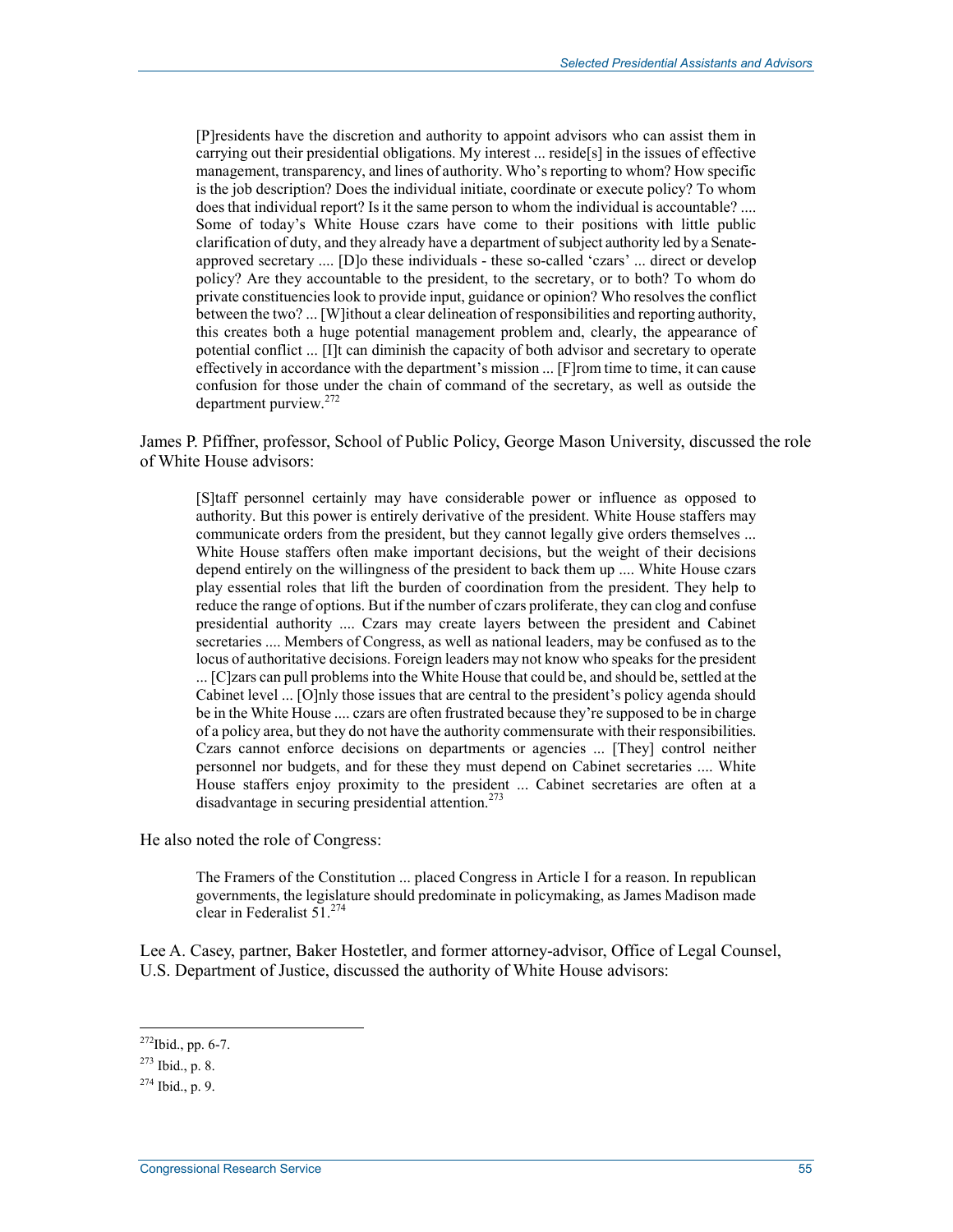[White House] advisors ... have no power beyond the fact that they are close to the president. They cannot transform executive branch policy into the policy of the United States. They can't sign regulations. They can't submit legislation to Congress. Their authority is very limited ... [I]t has been the consistent position of the Justice Department under both Republican and Democratic administrations that people in those advisory roles need not be appointed in accordance with the Appointments Clause, that is by and with the advice and consent of the Senate ... [T]hey cannot take action that would create a legal obligation, either on behalf of the government or ... the citizenry at large. The president can implement policy and transform it into government policy, only through officers that have been appointed under the Appointments Clause, and who are responsible through the oversight process to Congress. $27$ 

During a discussion on testimony and documents from White House advisors, in the question and answer section of the hearing, he stated,

Whenever you start getting close to advice that is prepared for and given to the president, you start, obviously, getting into some very difficult separation of powers issues. But to the extent that the czars who actually hold offices at the agencies, some of which have been confirmed by the Senate, undertake a policymaking role in addition to the role they serve in their office, that is fine ... so long as they do not attempt to exercise authority that was not otherwise properly delegated to them.<sup>276</sup>

Harold C. Relyea, former specialist in American national government, Congressional Research Service, Library of Congress, discussed the history of the use of policy "cars" by Presidents:

For war mobilization, [Franklin D.] Roosevelt had at least three successive primary czars: William S. Knudsen at the Office of Production Management ... Donald Nelson, chairman of the War Production Board ... and James F. Byrnes, who led the Office of War Mobilization ... it also appears that these 'czars' were accountable to Congress. An examination of the April 1941 to April 1943 hearings of the ... Senate Special Committee Investigating the National Defense Program ... chaired by Senator Harry S. Truman ... indicate that Knudsen appeared once, his deputy appeared twice, and Nelson thrice.<sup>277</sup>

At the conclusion of his statement, Mr. Relyea suggested several options for Congress to consider:

 When a president prohibits congressional testimony by a czar or other presidential agent, efforts should be made to obtain the desired information in some other way, such as the provision of responsive, factual documents ... a Freedom of Information Act request ... or written answers to interrogatories, testimony by a department or agency official heading the unit in which the czar or presidential agent is located, or a briefing of congressional committee leaders or staff.

The authorization [for the White House Office, Executive Office of the President, and the Office of the Vice President] might be revisited with a view to the adequacy of its allotments, ... reporting requirements and ... scope, should it be extended to other Executive Office entities.<sup>278</sup>

 $275$  Ibid., p. 10.

<sup>276</sup> Ibid., p. 14.

 $277$  Ibid., p. 12.

 $278$  Ibid.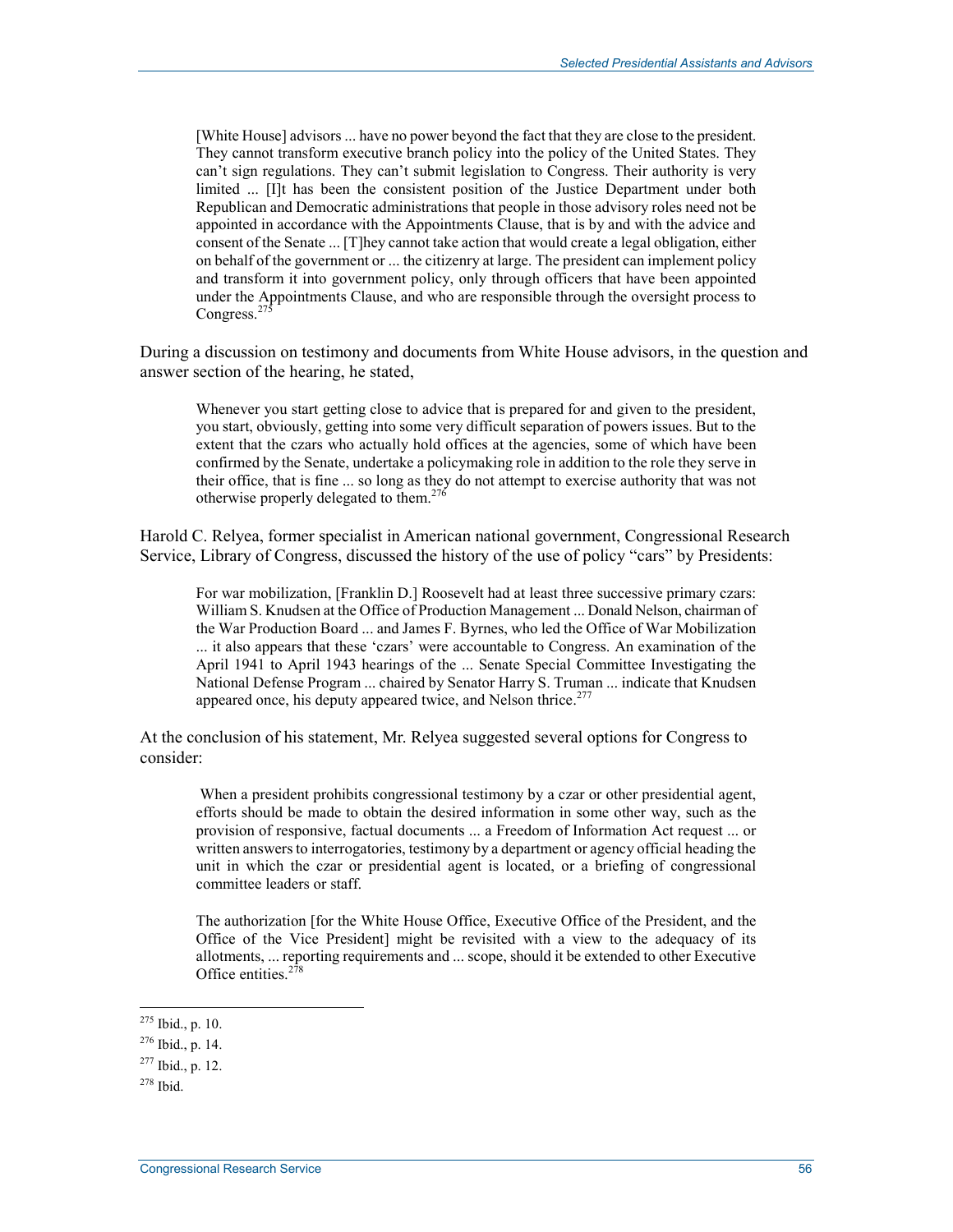Following the opening statements, Senator Lieberman asked, with regard to White House advisors, what if they "actually begin to act like officers, that they are making decisions, they're forcing decisions on Cabinet secretaries ... What should our response be?"279 In response, Mr. Casey stated that "to the extent they act like officers, their actions are not valid, their actions are not legally enforceable. A court will not enforce an order or a rule signed by a presidential advisor.<sup> $280$ </sup> As follow-up questions, Senator Lieberman asked about the validity of claims that such advisors "should not be called to testify on their policy coordination" and whether Congress "should legislate to compel" White House advisors "to testify ... about the policy coordination role that they're playing?"<sup>281</sup> Mr. Casey noted that, "the advice someone gives directly to the president ... is clearly privileged" and stated that "it is difficult to think of a system ... regulating the independence of presidential advice ... that would not raise serious separation of powers issues."<sup>282</sup> To Mr. Ridge, "one of the challenges associated with the ability of Congress to even have a basis for inquiry, ... would be resolved, if, in making the appointment, there was public revelation of precisely the function that that advisor was going to play within the White House."<sup>283</sup> He added that he thought that Congress is not "in a position to do that, because ... the president hasn't outlined specifically what those coordinating responsibilities are."<sup>284</sup>

Senator Collins provided an "example of a czar position that I think is very troubling" and then asked the witnesses to comment:

In 2007, this committee wrote legislation that became law that created within the Executive Office of the President a Senate-confirmed position to be coordinator for the prevention of weapons of mass destruction. And the coordinator's role—which is defined in this law—says that this individual should serve as the principal adviser to the president on all matters relating to the prevention of weapons of mass destruction, proliferation and terrorism .... This was to be a Senate-confirmed coordinator located within the Executive Office of the President. Now, neither President Bush nor President Obama ever filled this statutorily created position, but both of them created and filled a White House policy czar for weapons of mass destruction. That individual, the WMD czar, has exactly the same functions that were set forth in the law .... [T]his is ... a prime example of ... both presidents appointing a White House policy czar, which completely circumvents a statutorily confirmed position created by Congress.<sup>285</sup>

Both Mr. Ridge and Mr. Pfiffner responded that this circumstance is "very troubling." According to Mr. Ridge, "the conditions are ... so evident ... that your claim for this individual to testify before you should be legitimized – since you created the position, they filled it, but they didn't send a name to the Hill." To Mr. Pfiffner, "the fact that that confidential responsibility overlaps or duplicates a position that is supposed to be" a presidential appointment with consent of the Senate "is very troubling."<sup>286</sup> Mr. Casey stated that he did not "find it troubling" and suggested that perhaps, "why the office hasn't been filled" is "because there is a feeling that it's simply too close

 $279$  Ibid., p. 14.

<sup>280</sup> Ibid.

<sup>281</sup> Ibid., p. 15.

<sup>282</sup> Ibid.

 $283$  Ibid.

<sup>284</sup> Ibid., p. 16.

 $285$  Ibid.

 $286$  Ibid., p. 17.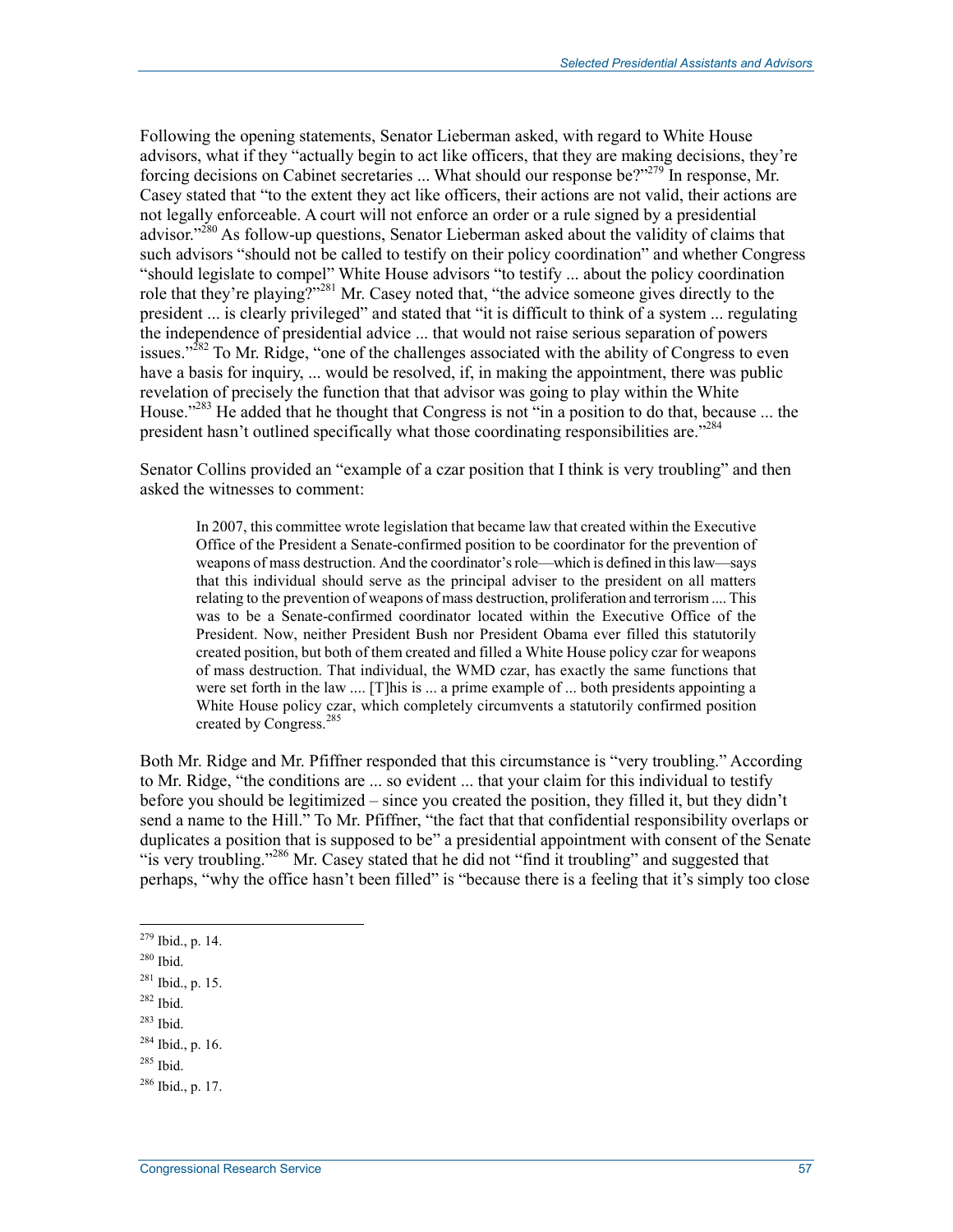to the president's own authority," thereby raising "very serious separation of powers concerns."<sup>287</sup> Mr. Relyea noted: "in 1944, with [James] Byrnes at the head ... of the Office of War Mobilization [OWM], that was seen as too powerful in some regards. He was the president's agent ... appointed without Senate confirmation. OWM had been created by executive order. Congress said 'We're going to reconstitute the office,' and they did by statute .... Set it up as a Senate-confirmed, statutorily created entity. I think that might be an answer here; that you eliminate, either by funding or by its role, this White House unit and ... [replace it with] a congressional creation."<sup>288</sup> Senator McCaskill, while noting that the Weapons of Mass Destruction Commission had recommended repeal of the WMD coordinator position because "they don't think it's an appropriate Senate-confirmed position," stated that she tended to agree with Senator Collins that "it would  $[be]$  incumbent to fill it, unless and until it is repealed."<sup>289</sup>

Senator Lieberman also queried whether "some of these positions that are now within the White House, that appear to be policy coordinating, not within the inner circle ... of the president" should be made statutory.<sup>290</sup> In response, Mr. Relyea noted that, "even though Congress creates ... a staff authorization for the White House office, provides the funds for the White House office personnel, thus far ... Congress has not seen fit to invade that domain and has left it to the president.<sup>2291</sup> Mr. Casey stated: "I think the real question is whether by creating one of these offices, you can then effectively prevent the president from looking to someone else to be his adviser on the issue. And I think that, ... is where the constitutional problem is .... it raises very serious separation of powers issues. I'm not exactly sure what the courts would do."<sup>292</sup> Mr. Pfiffner suggested, as a solution, "comity between the branches from both sides, so the president doesn't keep trying to keep things away from Congress ... And that Congress doesn't get too heavy handed, on the other hand."<sup>293</sup> Mr. Ridge cautioned that, "if you decide to legislate ... don't undermine the credibility and the function of the secretary who, ultimately ... is accountable to you."294

Later, during the discussion of Senator Collins' amendment to the Department of the Interior, Environment, and Related Agencies Appropriations Act for FY2010, Mr. Relyea asked whether consideration had been given to "legislation that would overturn the implementation capacity in that executive order," referring to the type of document issued by the President for some of the White House advisor positions.<sup>295</sup>

Senator Lieberman concluded the hearing by stating that "I think we both [he and Senator Collins] share a desire to do something about this to help Congress uphold our constitutional responsibility for oversight. But ... we understand the balance here, as reflected in the Constitution."<sup>296</sup>

290 Ibid.

- $292$  Ibid.
- $^{293}$  Ibid., p. 31.

 $287$  Ibid., p. 18.

<sup>288</sup> Ibid., pp. 18-19.

<sup>289</sup> Ibid., p. 28.

 $291$  Ibid., p. 30.

 $294$  Ibid.,

 $^{295}$  Ibid., p. 35.

 $^{296}$  Ibid., p. 36.